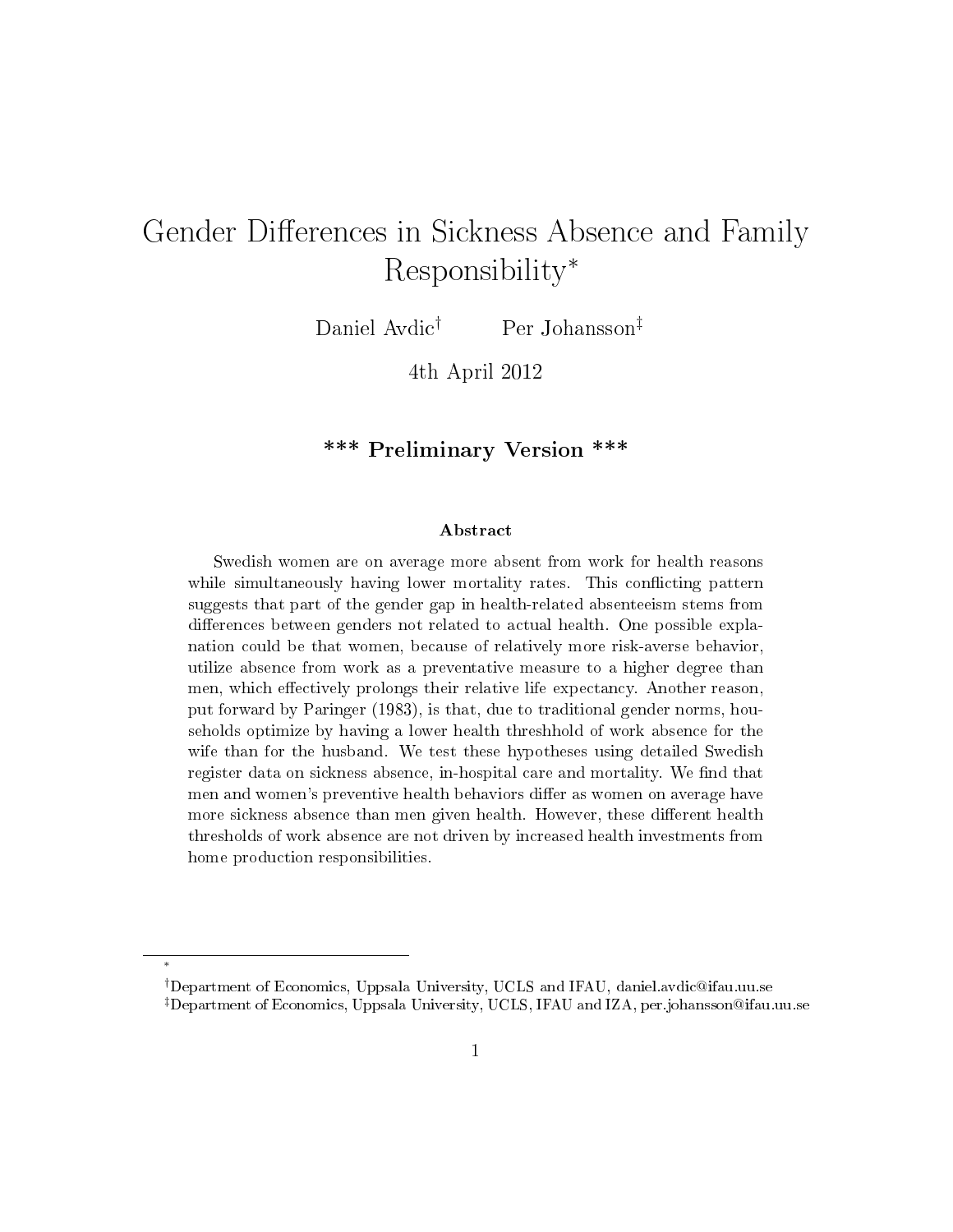# 1 Introduction

Both prevalence and incidence levels of sickness absence are higher for women than for men in most countries with sickness insurance (see e.g. Figure A.1). This observation is also in line with other observed gender differences on morbidity measures such as health care utilization and self reported health. At the same time, male mortality rates are in general higher than for women. The global average difference in life expectancy is four years (cf. Lee (2010)). This morbidity-mortality paradox is, by now, well known (see e.g. Nathanson (1975), Verbrugge (1982), Sindelar (1982) and Schappert and Nelson (1999)). One common explanation for these apparently conflicting observations are gender differences in health-related behaviors such as lifestyles, in particular that women in general act more preventative than men (see e.g. Stronegger, Freidl, and Rásky (1997), Uitenbroek, Kerekovska, and Festchieva  $(1996)$ .<sup>1</sup> These potential behavioral differences may be inherent biological or stem from different social or cultural norms, where the latter explanation to some extent is supported by the large variation in gender differences in life expectancy across countries. The difference is over 14 years in Russia, five years in northern Europe, three in Asia and in South Africa men outlive women with 1.5 years (see Figure A.2). If women devote more attention to potential future illnesses by e.g. utilizing medical services more frequently or having higher absence rates than men, poor health may be detected and remedied at an earlier stage of health deterioration, counteracting further health deterioration and, as an effect thereof, increase relative life expectancy.

<sup>&</sup>lt;sup>1</sup>Both experimental and observational studies have found that women in general tend to be more risk averse (cf. surveys by Bertrand (2010), Croson and Gneezy (2009) and Eckel and Grossman  $(2008)$ ).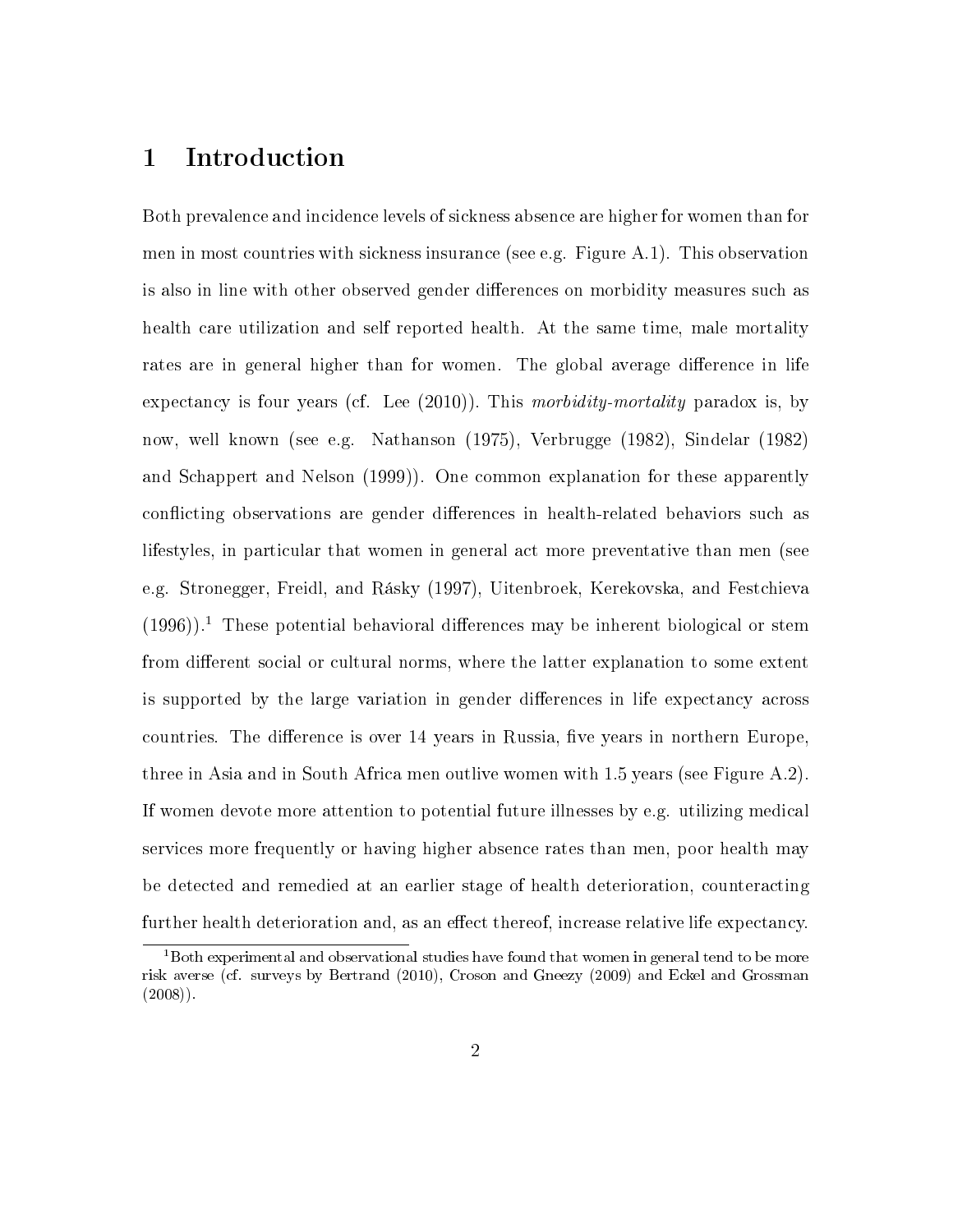The primary aim of this paper is to investigate whether and to what extent different behavior of men and women (with and without children) can explain the prevailing gender gap in sickness absence. In our empirical analysis we make use of detailed Swedish register data on sickness absence, in-hospital care and mortality. As both employed and unemployed workers in Sweden are covered by public health and disability insurance, we observe the total population in our data. We sample men and women with an occurrence of a hospital admission (a health shock) and compare the relative changes in sickness absence between the genders using a difference-indifferences  $(DD)$  design. The idea is simple; if women increase their sickness absence more after the health shock than men, this supports the idea of women are acting more precautious than men. If women, in addition, also have lower ex-post mortality rates (i.e. better objective health), then this behavior cannot be caused by poorer health among the women. We find that women increase their sickness absence more than men after the hospital admission. Moreover, ex-post mortality rates are lower for women than for men. Hence, these findings support the idea that differences in health related behavior of men and women in general can explain at least some of the variation in the observed gender differences in sickness absence.

One potential source for behavioral differences between the genders regarding work absence is that women by tradition have the main responsibility for the household's production, performing dual roles as producers both in the labor market and at home These dual responsibilities implies that womens' health is relatively more important for the household than the health of their (male) spouses (see Paringer (1983)). In particular, costs associated with an illness include foregone earnings, but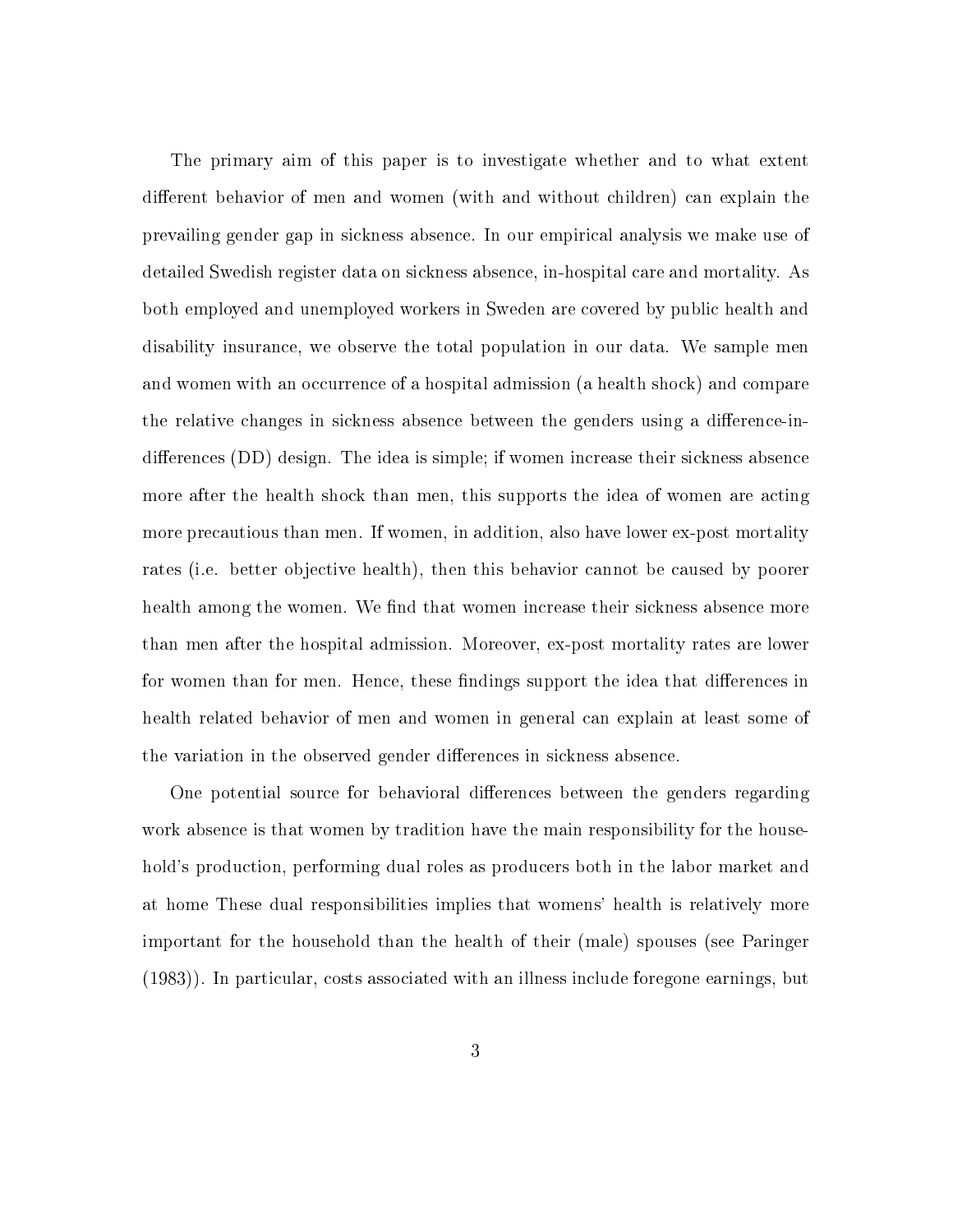in addition also a cost of lost domestic production when the woman is ill. The implication is that, for a given level of health, women with household responsibilities (e.g. children) will be more absent from work for health reasons than men. Equivalently, these women invest in their health by staying home from work at a earlier stage of health deterioration than men. In her empirical application, Paringer finds the opposite relation. However, since she cannot control for the health selection among married and unmarried women, her result does not necessarily refute the theory.

In order to test the household investment hypothesis we study the effect of a health change for women with and without households by estimating the relative change in sickness absence following the hospital admission for men and women with children (proxying for having a household) compared to without children in a DDD (difference-in-difference-in-differences) design. Further, as with the malefemale analysis, we also investigate whether the difference in sickness absence is caused by poorer health among women with children. We find that women with children increase their ex-post sickness absence more than women without children. This provide some support for the theory of household investments. However, we also find that women with children have higher relative mortality rates. Thus, we cannot confirm the health investment hypothesis of Paringer.

A potential drawback with our empirical strategy is that men and women (with and without households) might be affected by different health shocks, which in turn vary in their effect on individual health, as it could be contingent on e.g. occupation and level of health prior to the hospital admission. However, as we have access to detailed data on occupation, income, industry sector and health measures including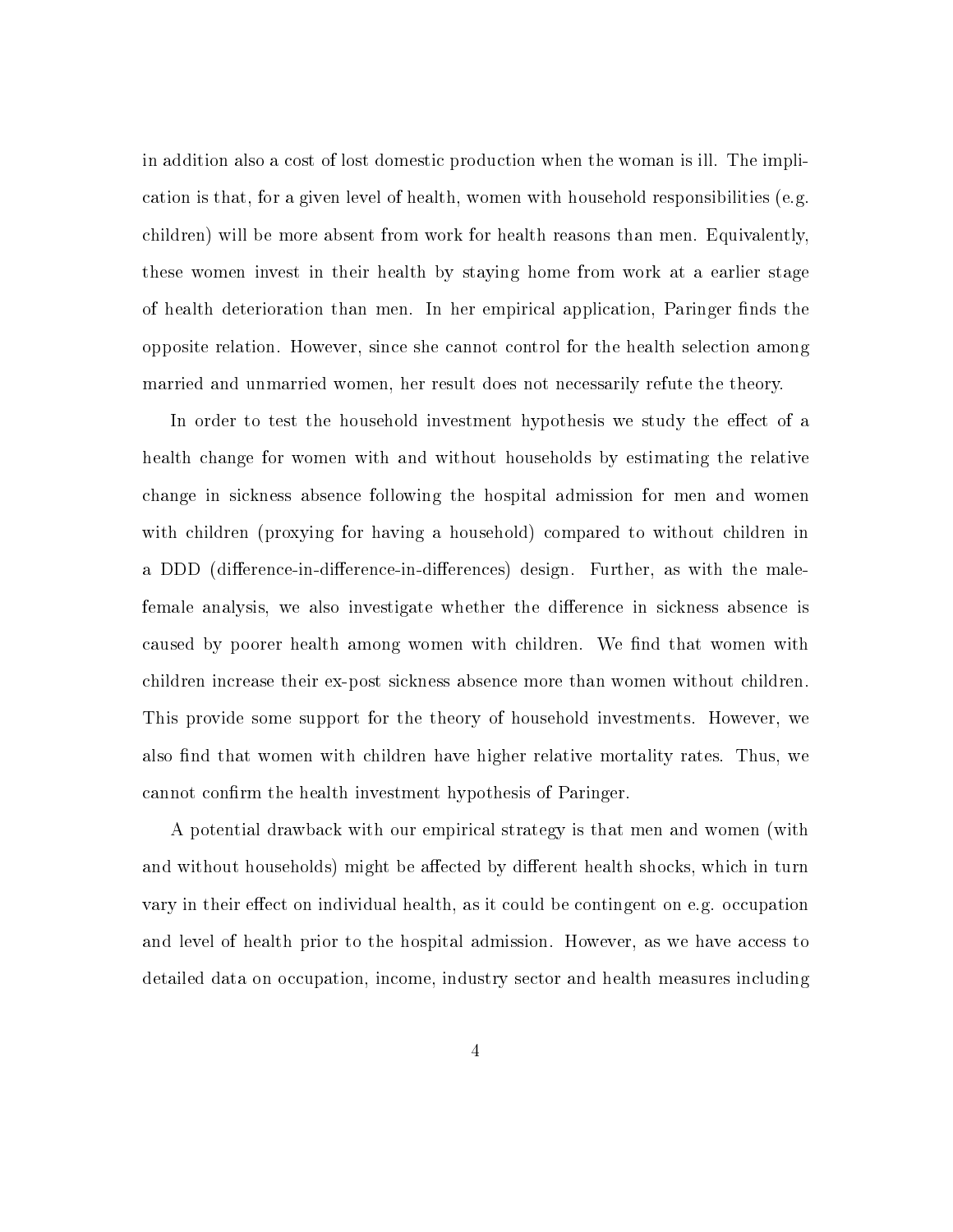diagnosis codes according to the  $\text{ICD-10}^2$  classification this enables us to control for observed differences in diagnoses and occupations and to perform extensive sensitivity analyses.

The paper is organized as follows; The next section describes some important aspects of the Swedish sickness insurance system and discusses how sickness absence is associated with health. Section 3 describes the data and the sample we use in the estimation, which is discussed in Section 4. Section 5 presents the results from the estimations and Section 6 concludes.

# 2 Sickness absence and health

This study utilize detailed Swedish register data on sickness absence, in-hospital care and mortality. All workers in Sweden, both employed and unemployed, are covered by public health and disability insurance. The replacement rates are  $-$  in an international comparison  $-\text{high}$  (around 80%) and the degree of monitoring is lax (see e.g. Engström and Johansson  $(2012)$  for a recent description of the institutions).<sup>3</sup> In this setting it is reasonable to assume that sickness absence is not only determined by objective health, but that it also leaves room for the individuals' own judgement of his or her health. On the other hand, as in-hospital care requires an overnight stay at a hospital it is likely to be a more objective health measure than sickness absence. Finally, mortality data may be considered as an objective health measure

 $2$ The abbreviation ICD-10 is short for "International Statistical Classification of Diseases, tenth Revision 2" and is the WHO's classification system for different disease diagnoses (WHO, 2004).

<sup>&</sup>lt;sup>3</sup>The length of a sick-spells is, according to Arrelöv, Edlund, and Goine (2006), largely controlled by the insured's own motivation. Englund  $(2001)$  also finds that physicians often make decisions contrary to their own belief (such as the prescribing of too long sickness absence spells).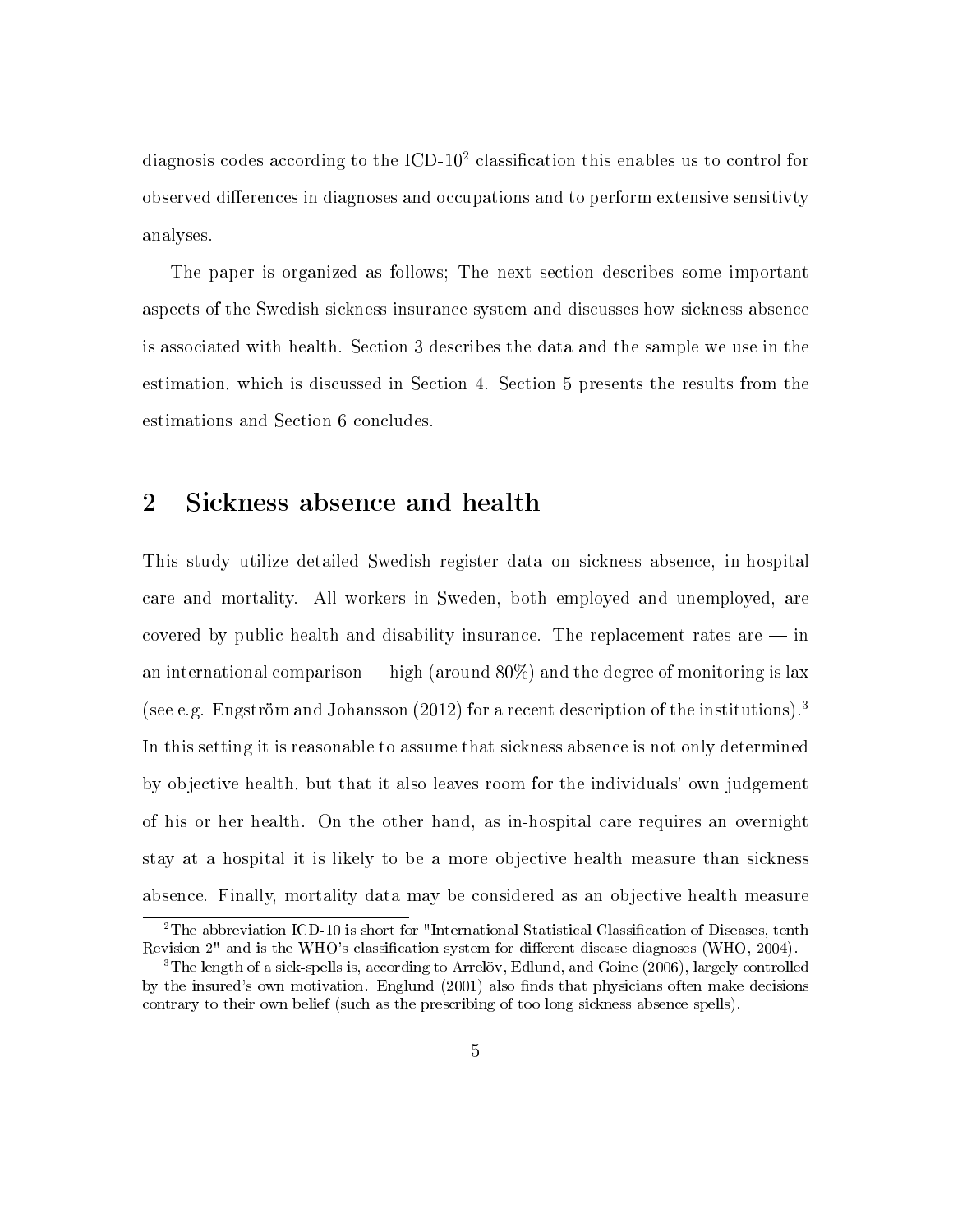as it is a definite indicator of an individual's poor health.

If sickness absence serve to improve the health of the absentee (e.g. through recuperation) and good health is positively related to productivity, then sickness absence serve as an instrument for investing in health.<sup>4</sup> Moreover, if health is also an input in the household production function, health maintenance should be important for households whose domestic production consist of a non-neglible part of the total household production (both market and domestic). Paringer (1983) examines whether the gender gap in sickness absence observed in the United States is driven by economic factors. She argues that a woman's traditional dual roles as producers both in the labor market and at home cause her health to be more important for the household than the health of her (male) spouse as a household engaging in both market and domestic production would suffer more than just foregone earnings if a member performing household production suffer from poor health. Consequently, the observed higher sickness absence rates of women could be an optimal response from households with large shares of domestic production. Moreover, as employees normally receive sick pay to cover the lost income while sick, lost household production is in general not possible to insure against. Finally, incentives to shirk when performing domestic production is non-existent.<sup>5</sup>

The discussion in the last paragraph suggests that the importance of health maintenance will differ across household members whose time allocations of domestic and market production are differently distributed. This will create a wedge in the health

<sup>4</sup>See e.g. Grossman (1972) for a theoretical model on the demand for health (investments).

<sup>&</sup>lt;sup>5</sup>In principle, one could compare the situation of a household member performing domestic production to the situation of a self-employed firm-owner.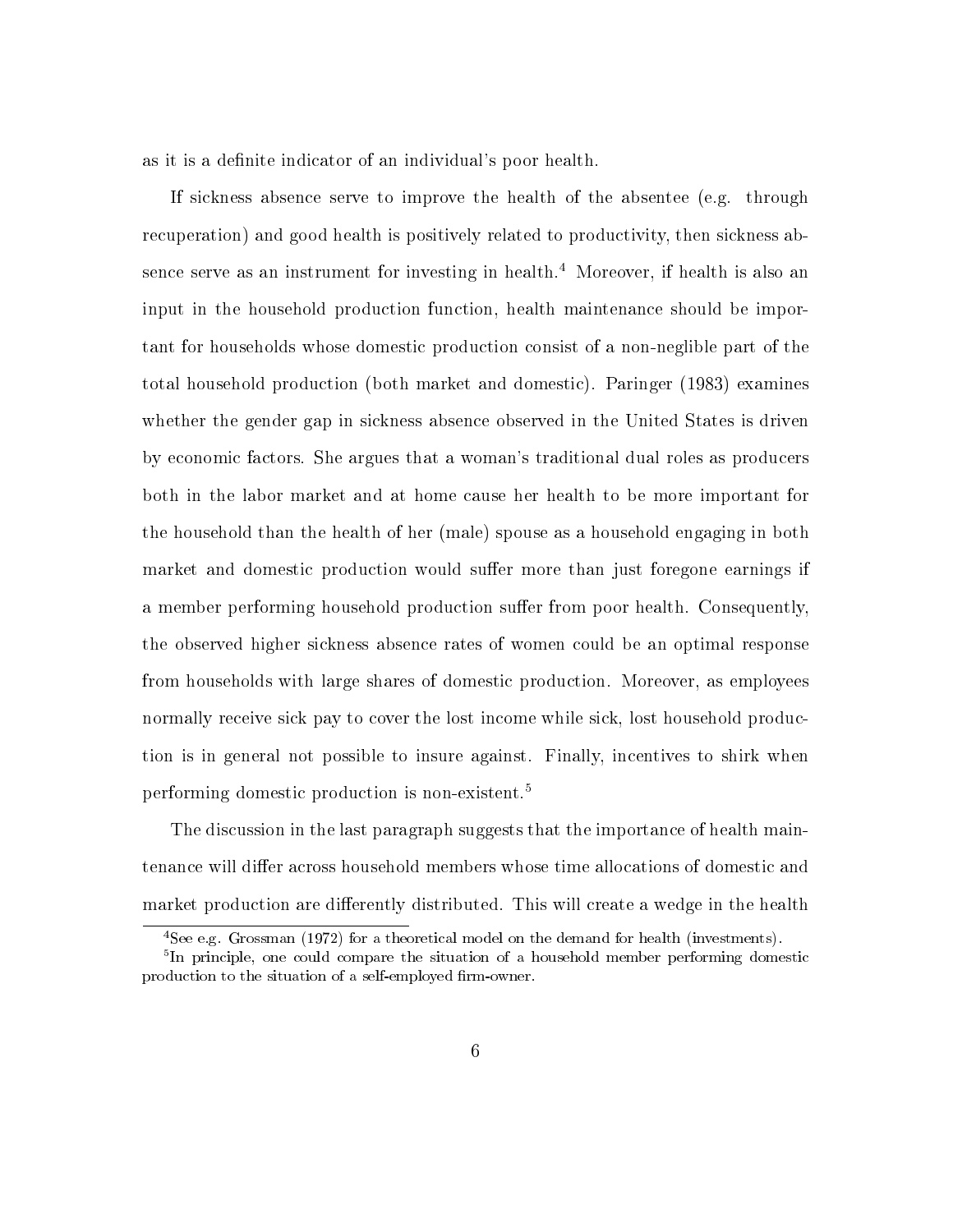thresholds of work absence between members that engage primarily in domestic production and members primarily devoted to market work. Consequently, as women by tradition perform most of the domestic production in the household, we would expect more sickness absence among women with larger shares of domestic production.

### 3 Data

Our empirical analysis exploits micro data originating from administrative registers. The data, collected and maintained by Statistics Sweden, covers the entire Swedish population age  $16-65$  during the period  $1987-2000$ , and individuals aged  $16-74$  during 2001-2010. It contains annual information on a wide range of educational and demographic characteristics as well as different income sources.

Information on hospital admissions was provided by the National Board of Health and Welfare and covers all inpatient medical contacts at public hospitals from 1987 through 1996. This is no major restriction since virtually all medical care in Sweden at that time was performed by public agents. From 1997 and onwards the register also includes privately operated health care. In order for an individual to be registered with an health impairment (s)he must have been admitted to a hospital. As a general rule, this means that he has to spend the night at the hospital. However, starting in 2002 the registers also cover outpatient medical contacts in the specialized care.

An important feature of the data is that it contains the exact cause for each admission and death. The diagnoses, made by physicians, are classified according to the World Health Organization's International Statistical Classification of Diseases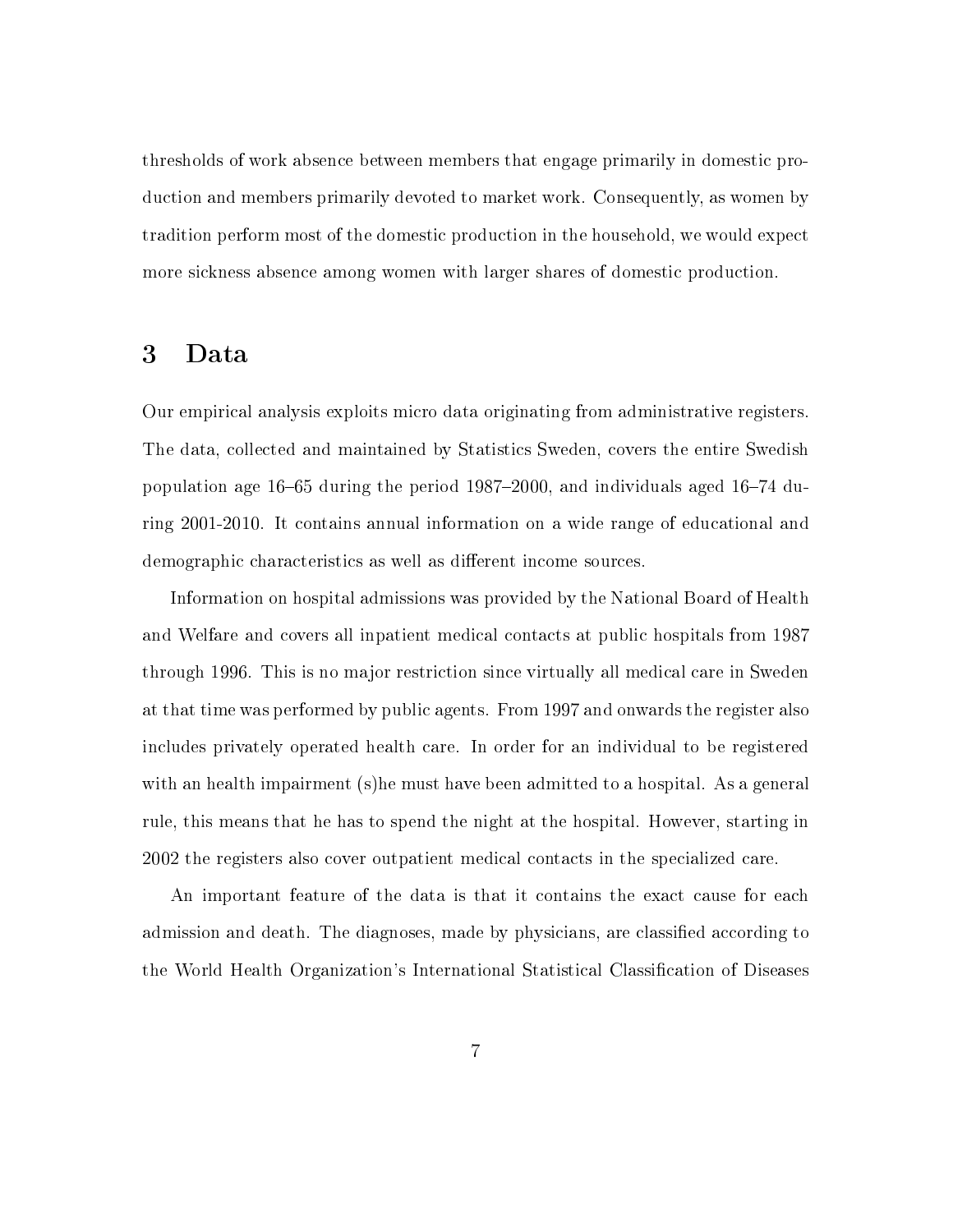and Related Health Problems (ICD). ICD is a four digit coding of diseases and signs, symptoms, abnormal findings, complaints, and external causes of injury or diseases. In our analysis we focus primarily on four common groups of diseases: ischaemic heart diseases, musculoskeletal diseases, cancer and mental health problems.

We sample 40 percent of all prime-aged men and women in the age range of 20-50 years, active in the labor market during 1992<sup>6</sup> who were observed to have an in-hospital care record at some point during the observation period, and follow them until 2004 or until they are marked as deceased in the data. We maintain the activity restriction for all years prior to  $-$  but relaxe it after  $-$  the hospital admission to avoid potential sample selection.<sup>7</sup>

One problem with our sampling procedure concern the definition of households. i.e. children. Since most individuals sooner or later have children, we study men and women who were between 40-45 years of age at the time of the hospitalization and define men and women having at least one child as having a household.<sup>8</sup> The advantage of this restriction is that few people change family status after the hospitalization (from not having a family to have a family). Individuals changing family status would be a problem in the household analysis because we would indirectly estimate the impact of people having small children while our study population is

 $6By$  "active" we mean individuals who are classified as employed in the tax registration files. Individuals are classied as employed in these data if they had employment earnings in November month of the current year.

<sup>7</sup>For example, one possible outcome of the health change may be e.g. disability and we do not want to systematically exclude people with more serious afflictions.

<sup>&</sup>lt;sup>8</sup>We can observe individuals from 1990 and the data include variables for the number of children present in the household from  $0-20+$  years of age. Hence, we register any changes in family status over time and compute the total number of children for each individual.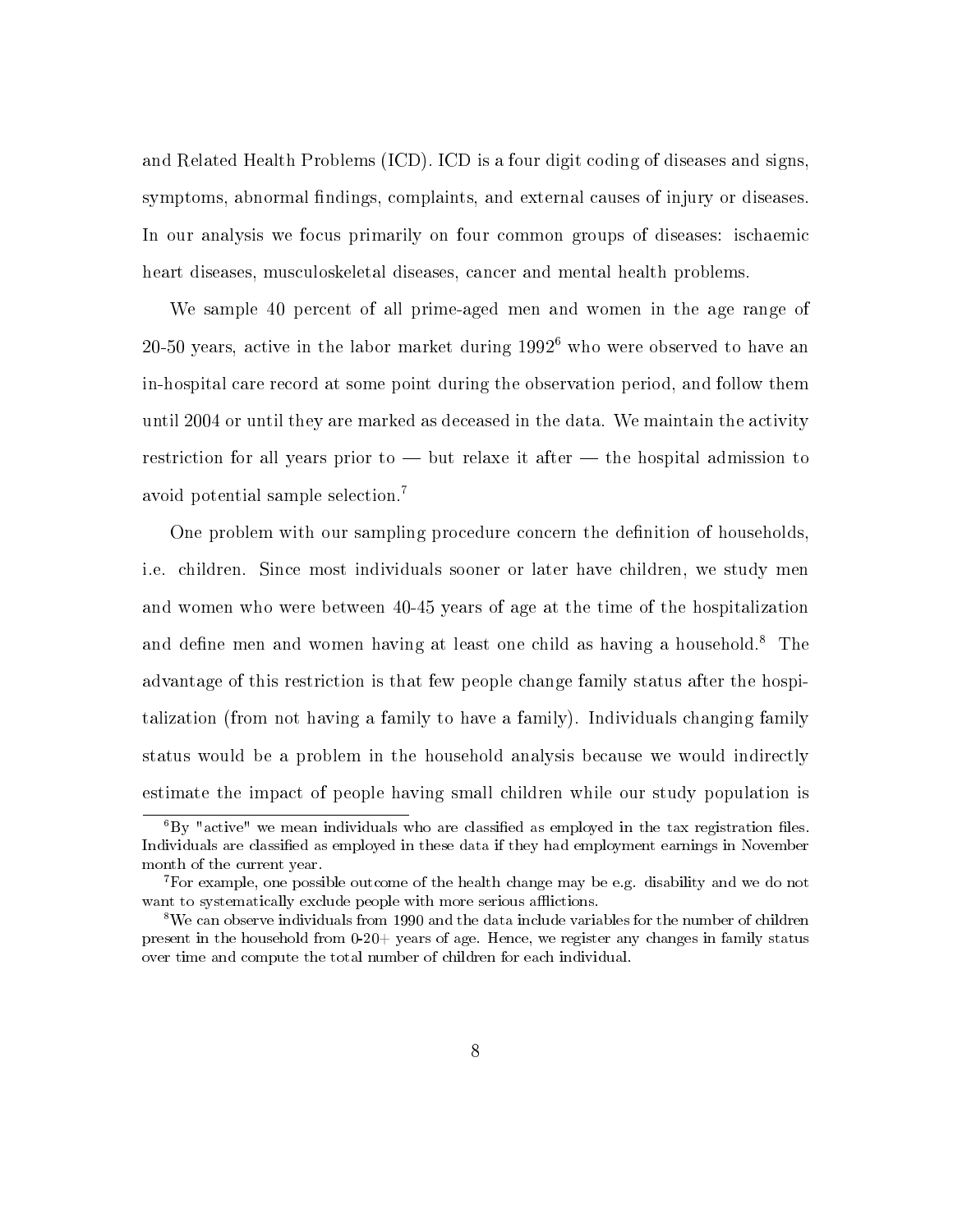the whole population of working age.<sup>9</sup> The disadvantage of restricting the sample in this way is naturally that the conclusions we can draw is limited to the specific population under study.

With these restrictions, our final sample consists of roughly  $63,000$  employed men and women with at least one hospital admission within the age span of 40-45 years. To get a grasp on how much the restrictions limit the inferences we can draw from the total population of working individuals, we construct a representative sample of active individuals having the same age distribution  $-$  but without a hospital admission record — during the observed period.<sup>10</sup>

Table A.2 and Figures A.3-A.5 present descriptive comparisons of our analysis sample and the matched comparison sample for some individual characteristics, disaggregated into averages for gender and the presence of children. While wages and the average number of sickdays is slightly higher for the comparison sample, indicating that our analysis sample have somewhat poorer health, the differences are quite small. In particular, from Figures  $A.3-A.5$ ) it is evident that the average differences in the sickdays and income variables between the samples are small and have similar trends in age categories prior to the hospitalizations. We thus conclude that our analysis sample is similar to the comparison sample with regard to these variables despite the restrictions we apply.

<sup>&</sup>lt;sup>9</sup>Moreover, this approach also lead to problems of common support since most have children at a younger age.

<sup>&</sup>lt;sup>10</sup>Specifically, we match each sampled individual from our analysis sample (i.e. with a hospital admission record) with a person of the same age without a hospital admission record in the age range 40-45 years.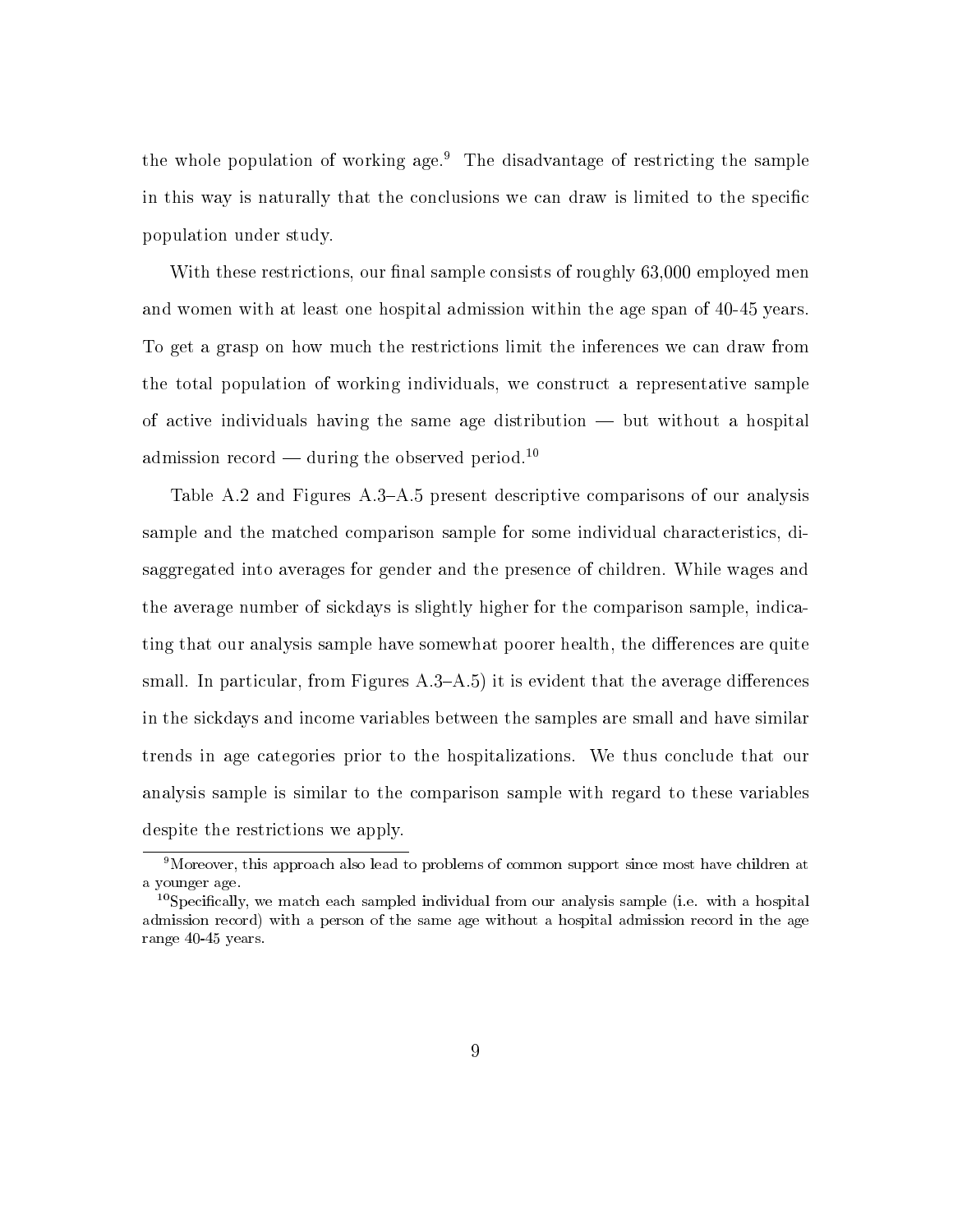# 4 Econometric framework

We have the following stylized (Swedish) world in our minds; individuals belong to a household in which they consume both market and household goods. The market price of household goods are high due to high tax wedges (except for highly subsidized child care). This means that household members will perform both market and household work. There is also a public (or semi-private) sickness insurance that replace earnings if an individual has poor health and cannot work. In this stylized model<sup>11</sup> we assume that the wife performs both market and household work while the husband performs only market work in households having more than two members.<sup>12</sup> Productivity at both work and at home increases with health. However, while employee productivity at the workplace is difficult to monitor, home production is not subject to this type of asymmetrical information. The difference between the two types of productions is that it is possible to shirk at the workplace but not at home implying that absence incentives are greater for the wife than for the husband, given equal health conditions.

Our interest lies in studying whether the gender differences in sickness absence are driven by differences in health related investment behavior. However, there may also exist several other (non-health related) reasons why men and women would differ in their usage of the sickness insurance system. Women on average have lower earnings but higher non-labor incomes than men (see e.g. Broström, Johansson, and Palme

<sup>11</sup>A formal version of this model can be found in the Appendix, section A:III.

 $12$ This is of course an oversimplification, but it is not clear if a more realistic division of household production between the spouses would give substantially more insight into the health investment decision we model here.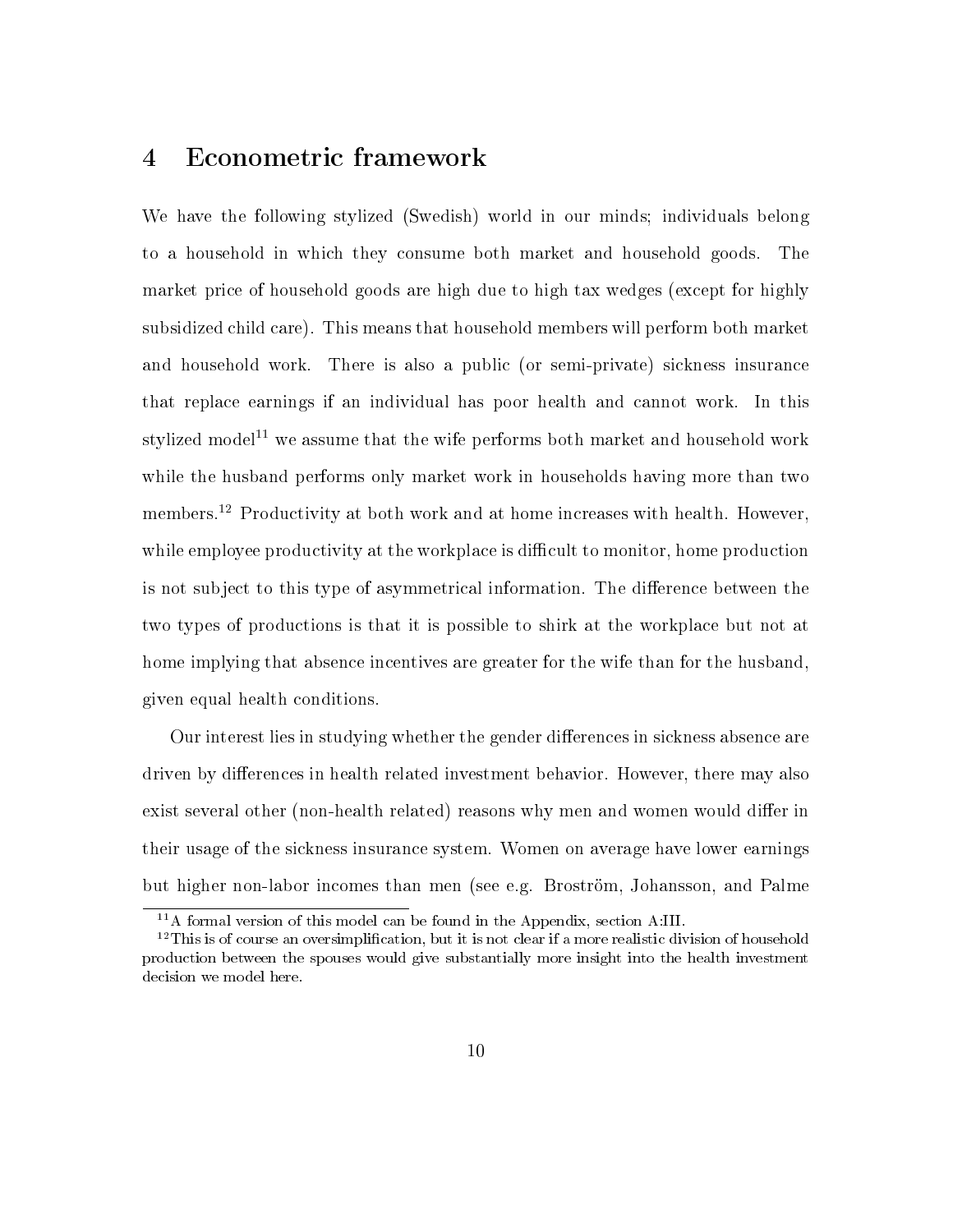(2004)). This means that, on average, the economic incentives of being on sickness absence are greater for women than for men. Another reason for different take up rates among men and women is that the Swedish labor market is highly gender segregated. For instance, women work in sectors and/or at establishments having poorer work environments than in more male oriented sectors and establishments. These and other reasons complicates testing for behavioral differences between genders.

Our approach to deal with these difficulties is to estimate the effect on sickness absence from a shock in individual health. This way we are able to control for differences in the levels of take up rates due to e.g. different economic incentives and labor market segregation. We assume that sickness absence can be determined by the following relation

$$
S_{it} = \nu_i + \beta_1 F_i + \beta_2 H_{it} + \beta_3 F_i H_{it} + \alpha X_{it} + \epsilon_{it},\tag{1}
$$

where  $S_{it}$  is days of sickness absence for individual  $i = 1, 2, ..., N$  at time  $t =$ *−l,* ..., 0, ..., *l, v<sub>i</sub>* are individual unobserved factors (such as the general health level of the individual),  $F_i$  is a bivariate dummy variable that equals unity if the individual is female and zero otherwise,  $H_{it}$  is an objective measure of a health change,  $X_{it}$  is a vector of control variables and  $\epsilon_{it}$  is a random error term. The parameter of interest,  $\beta_3$ , measures the gender difference in response to the health change. The issue is that individuals with poor general health are likely to suffer from more (and more severe) health problems. Thus, if e.g. women invest more in health, *ν<sup>i</sup>* will be correlated with both the female dummy and the health change.

We define the health change,  $H_{it}$ , by an indicator variable assuming unity for all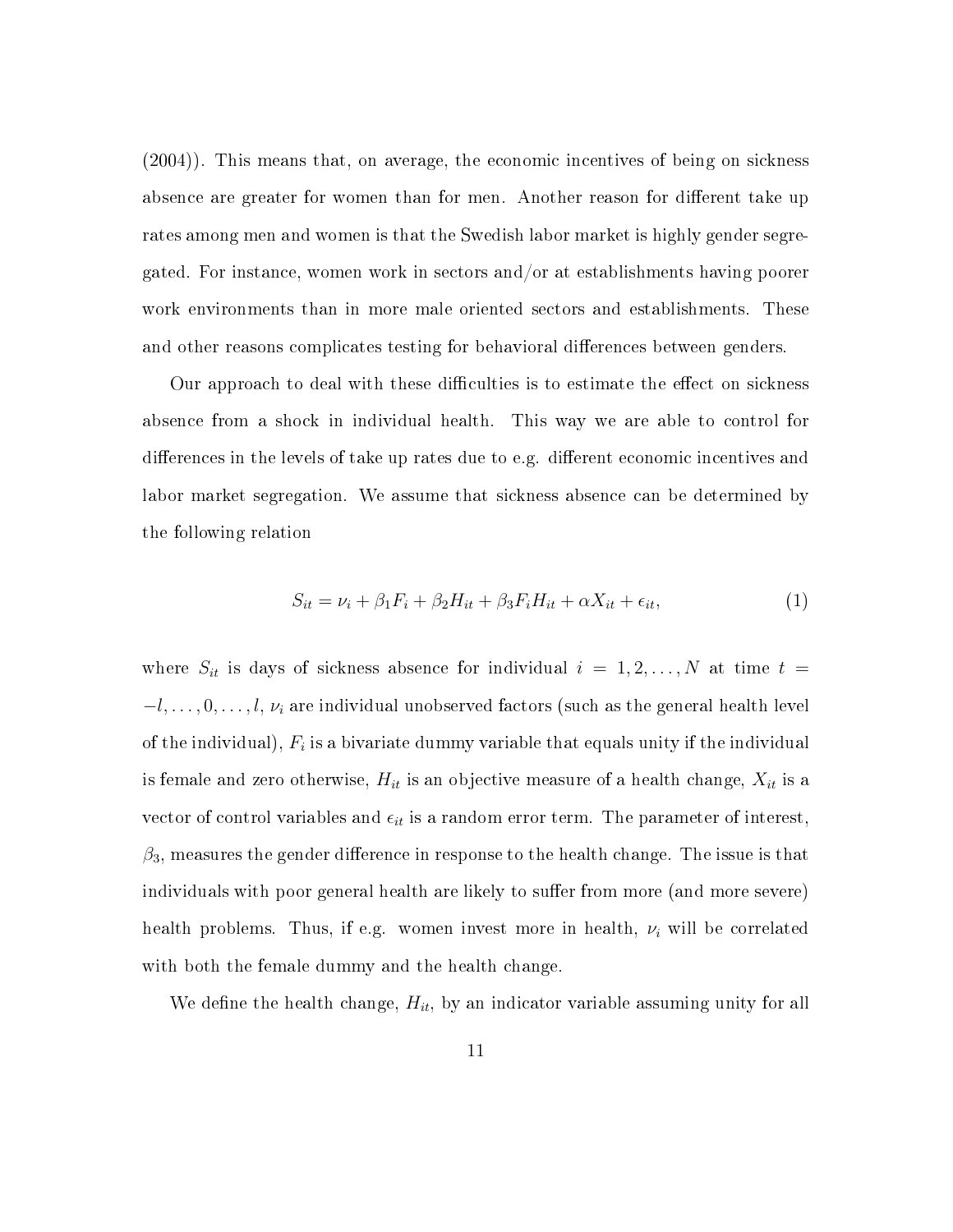time periods after an individual has a registered hospital admission occurring at  $t = 0$ (i.e.  $H_{it} = 1$  for  $t > 0$  and 0 otherwise). The identifying assumption we maintain in order to consistently estimate  $\beta_3$  is that the age trends in health are on average the same for men and women.<sup>13</sup> A potential problem with this specification is that the health changes, as measured by the hospital admissions, on average measures the actual health change differently for men and women. Importantly though, if women invest more in their health than men, the estimated gender effect of the health change on sickness absence will be conservative.

Next, we investigate whether objective health measures of men and women differ after the hospital admission by estimating Cox proportional hazard regression models to death

$$
Pr(Deathi = 1) = \lambda_0(t) \exp(\delta_1 F_i + \alpha X_i), \quad t > 0
$$
\n(2)

where  $\lambda_0(t)$  is the baseline hazard (i.e. the hazard rate for men). A negative estimate of  $\delta_1$  in (2) then suggests a relatively better health of women than for men. In addition, we also estimate hazard regression models for the occurrence of a secondary hospital admission and for receiving disability benefits.

In order to study the household investment effects, we estimate a triple differences model by including a bivariate dummy variable for having children  $(C_i = [0, 1])$  along with the three first level interactions of gender, the health shock and having children.

<sup>&</sup>lt;sup>13</sup>That is, if  $v_i$  is not fixed but a function of age or  $t, \nu_i(t)$ , then  $v_i(t)$  is not allowed to differ across genders.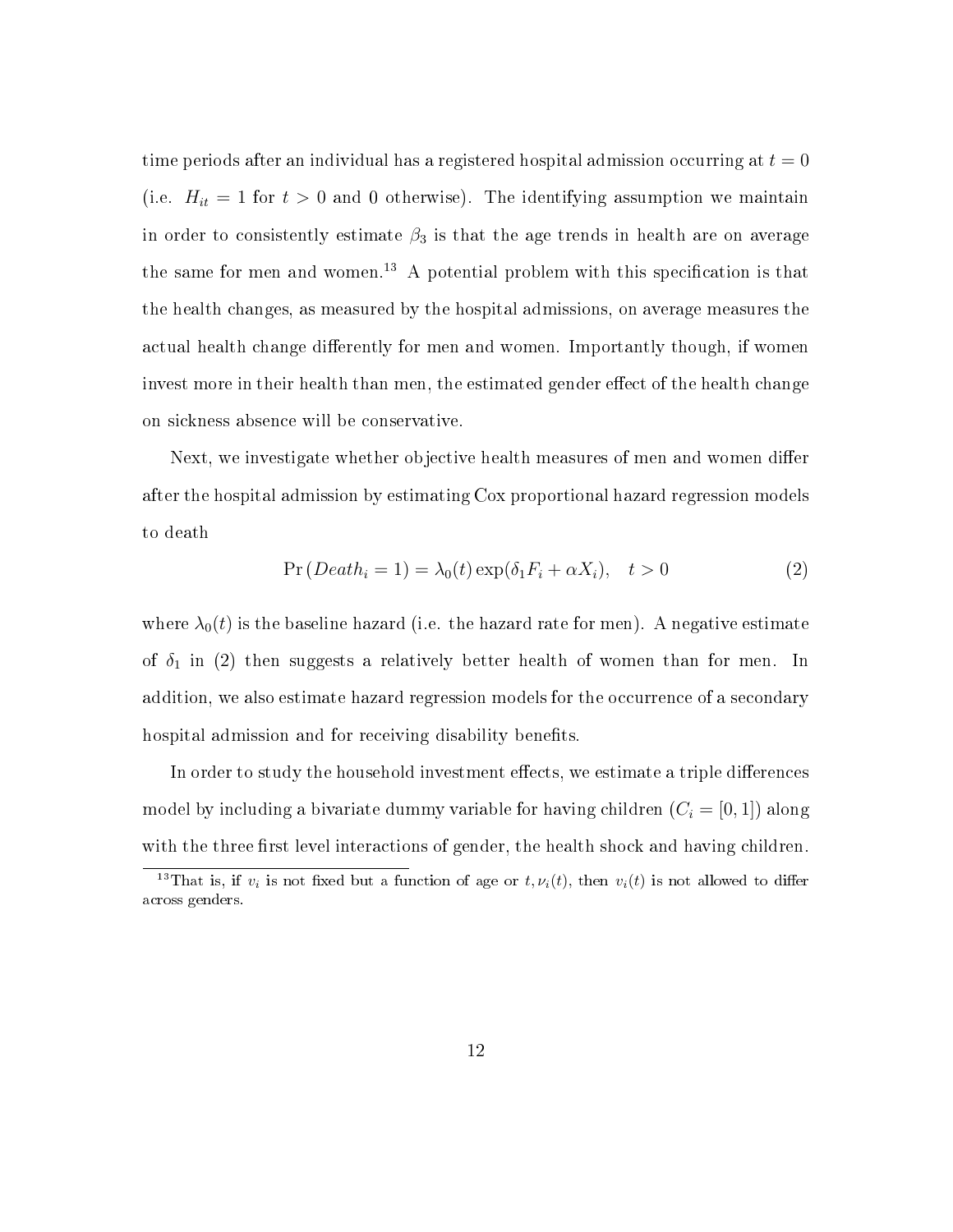Hence, for the sickness absence model we estimate

$$
S_{it} = \nu_i' + \beta_1' F_i + \beta_2' H_{it} + \beta_3' C_i + \beta_4' F_i H_{it} + \beta_5' F_i C_i
$$
  
+  $\beta_6' H_{it} C_i + \beta_7' F_i H_{it} C_i + \epsilon_{it}'$  (3)

where  $\beta'$ <sub>7</sub> is the parameter of interest, measuring the added impact of having children on sickness absence among women. Note that we in this specification allow for separate trends for being female and for having children as well as for separate gender impacts of having children. Thus, to consistently estimate *β ′* <sup>7</sup> we maintain the assumption that the average trends in sickness absence for women with and without children are the same.

Finally, we also estimate similar Cox-regression models by including the indicator variable for children and its interaction with gender; hence

$$
Pr(Death_i = 1) = \lambda'_0(t) \exp(\delta'_1 F_i + \delta'_2 C_i + \delta'_3 F_i C_i + \alpha' X_i), \quad t > 0,
$$
 (4)

where  $\lambda'_0(t)$  is the baseline hazard (i.e. the hazard rate for men without children). A negative estimate of  $\delta'_{3}$  in (4) suggest a relatively better health of women with children.

If women increase their sickness absence relatively more than men after the health shock, this supports the idea that women act more precautiously than men. In addition, if women also have lower ex-post mortality rates (i.e. better ex-post health), then this behavior is not driven by poorer health among women. Moreover, if the differences in sickness absence and health can be primarily explained by women with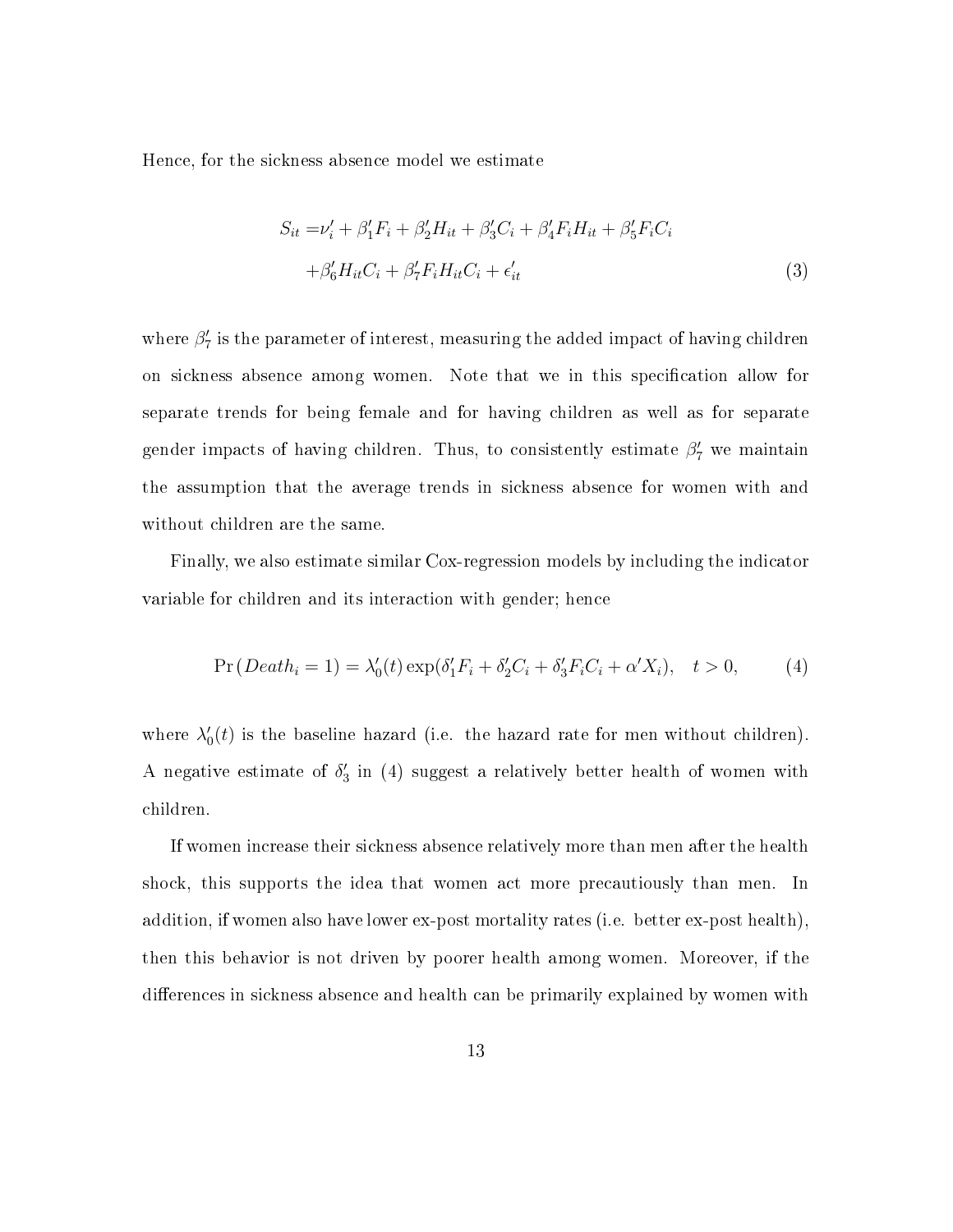households (children), this supports the view that the health investment hypothesis of Paringer (1983) play a role in explaining the gender gap in absenteeism. In contrast, if we find that women with households have more sickness absence but poorer health relative to other women after the hospitalization, we cannot refute the possibility that the increased sickness absence is rather caused by poor health arising in relation to domestic production responsibilities.<sup>14</sup>

## 5 Results

This section presents our estimation results. We first present the results on gender differences in sickness absence and health. Next, we discuss results from the estimation of differences in outcomes for individuals with and without households.

#### 5.1 Gender differences

We outline this subsection by first presenting the results on gender differences in sickness absences. Next, we focus on the results from the estimation of gender differences in mortality, disability benefits and hospital admission.

#### 5.1.1 Sickness absence

Before discussing the results from estimation we first present some graphical evidence. Figure A.6 plots the average number of sickdays for men (solid line) and women (dashed line). From this figure it is clear that women on average have more sickdays

<sup>14</sup>See e.g. Bratberg, Dahl, and Risa (2002) (and references therein) for empirical results suggesting that women with household may suffer from poorer health than other groups.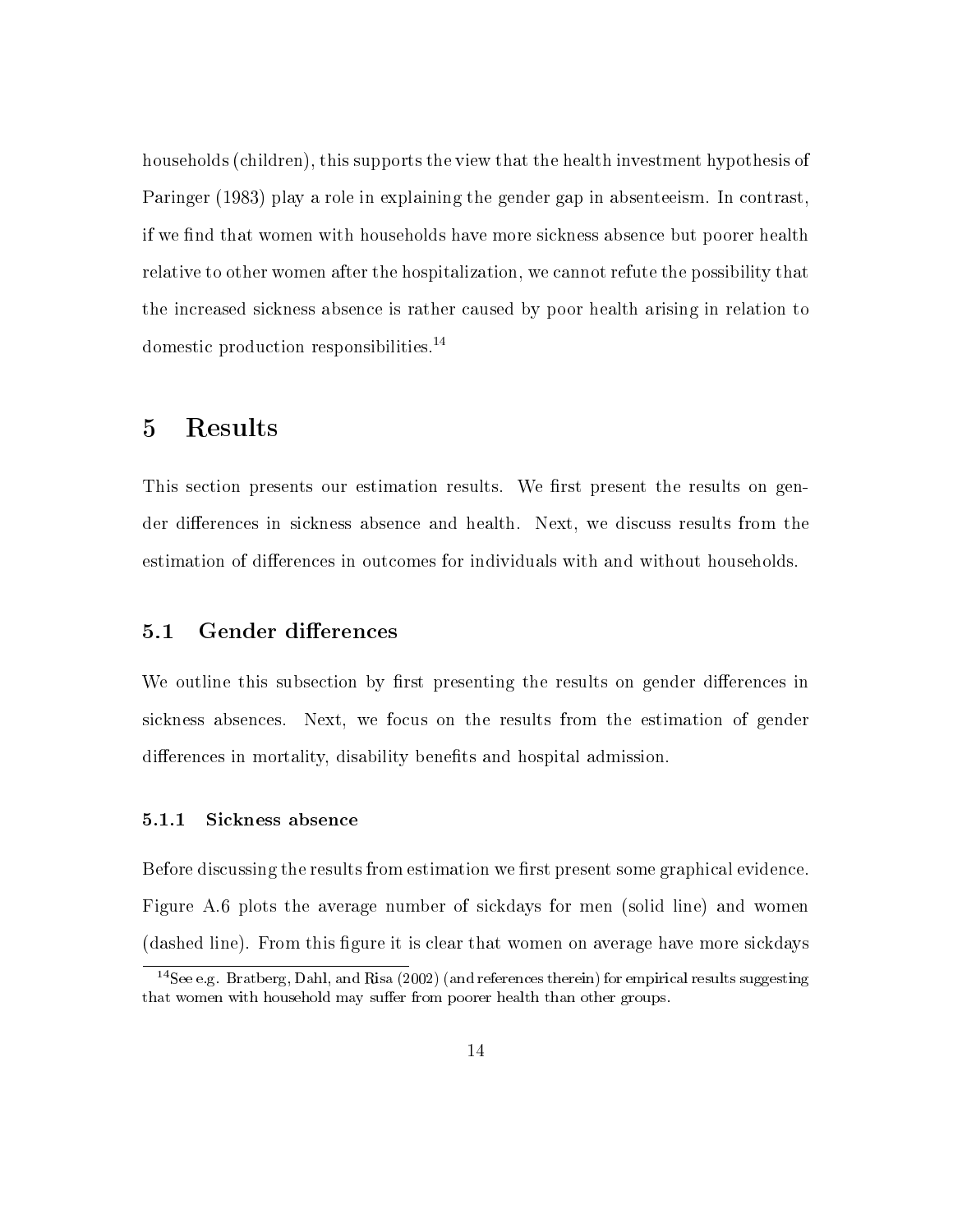both before, but in particular after, the hospital admission relative to men. This basic descriptive evidence is suggestive of a behavioral effect on sickness absence.

Table A.5 present the estimation results. The first row in the table present the estimated coefficient from the interaction variable from equation  $(1)$  on the full analysis sample. The main result is given in column 3 of the table, showing that women have an additional twelve days of sickness absence after the hospital admission compared to men. Note that adding fixed year and age effects and additional control variables increases the gender difference in sickness absence. Given that the control variables capture some of the gender selection in health, this pattern indicates that women in our sample have better health than men on average.

The results presented so far suggests that women exert a more disease-preventive behavior through a more extensive utilization of the sickness insurance system. However, if the maintained assumption that men and women are affected by similar health changes is violated, these estimated effects might simply be the outcome of gender differences in the impact on health of the cause for the hospital admission. While the inclusion of fixed diagnosis and sector effects did not change the results qualitatively, there might still exist substantial heterogenous effects across different diagnosis categories and labor market sectors driving the results. Indeed, it is clear from observing Tables A.3 and A.4, presenting the shares of women by diagnosis categories and labor market sector in our analysis sample, that men and women are generally affected by different types of diseases and work in different sectors. The range is substantial, from a female share of *.*84 for cancers to only *.*37 for heart diseases and from a share of *.*87 in the health sector to *.*09 in the construction sector.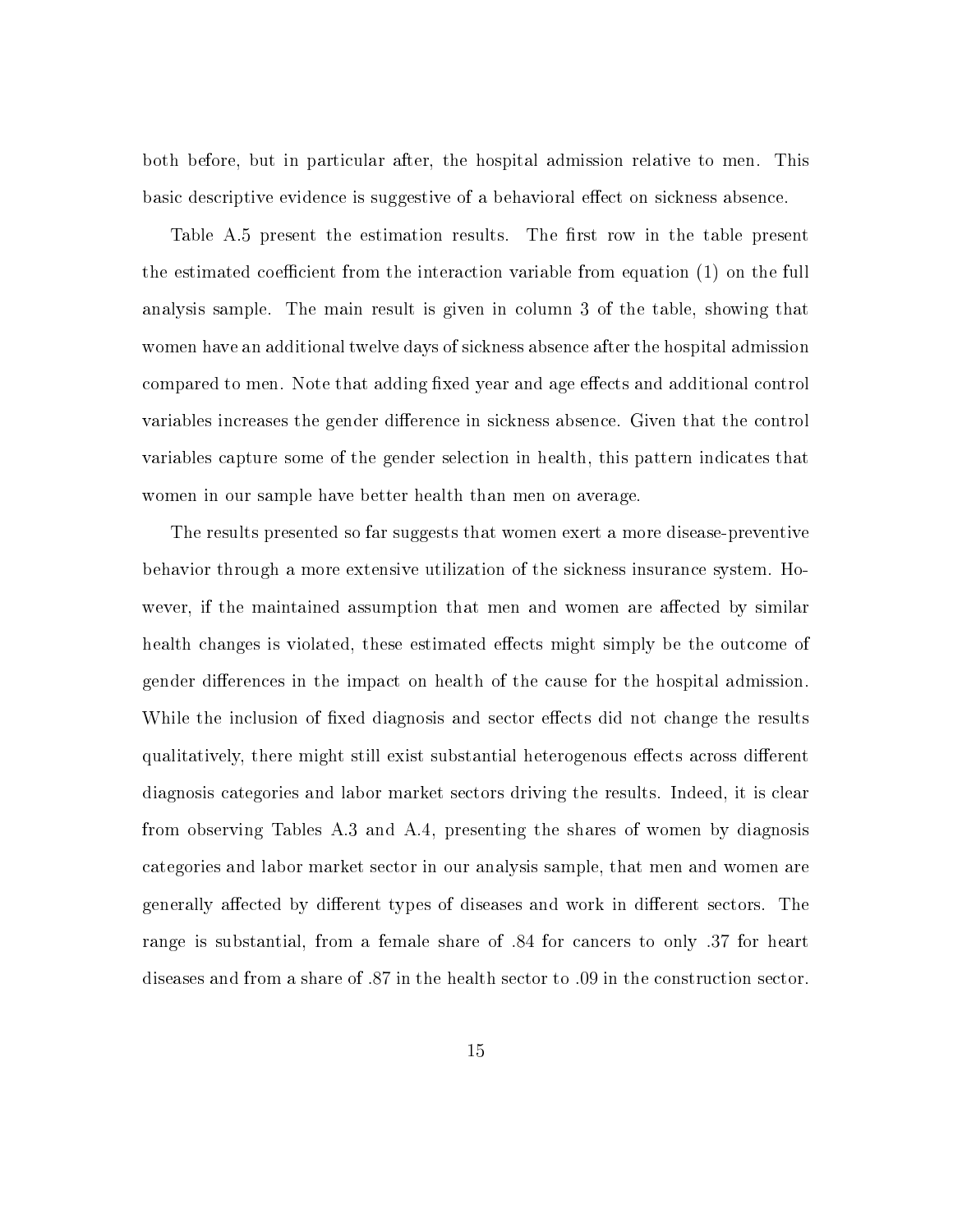Figure A.7 plots the sickness absence of men and women before and after the observed hospital admission for the four most common diseases in our data; cancer, heart, mental and musculoskeletal diseases. The sickness absence of males is higher in the first year after the admission for cancer diagnosis but falls below that of women in the subsequent years. For the three other categories the pattern follows the aggregate results closely. The results from separate estimation of the model from equation (1) contingent on diagnosis category are displayed in in rows 2-5 of Table (A.5). As an example, the results indicate that women with a cancer diagnosis when being admitted to the hospital have roughly four more days of sickness absence than men with the same admission cause while over twenty days more if they have been admitted for a mental disease. Finally, the results from separate estimation of four different labor market sectors (manufacturing, public administration, education and health) displayed in rows 6-9 of  $(A.5)$  displays the same pattern as the full sample, showing remarkable consistency across sectors despite the inclusion of more than fifty additional control variables.

#### 5.1.2 Mortality, hospital admission and disability benefits.

The previous section showed that women increase their sickness absence relatively more than men following a hospital admission. As it could be the case that men and women are differently affected by similar health shocks the question remains whether these differences in sickness absence are driven by poorer health among women rather than gender-specific health behaviors.<sup>15</sup> As a starting point for the analysis, the

 $15$ Recall, however, that both theory and the results in the previous section indicate that women rather seem to have better health in comparison to men in our sample.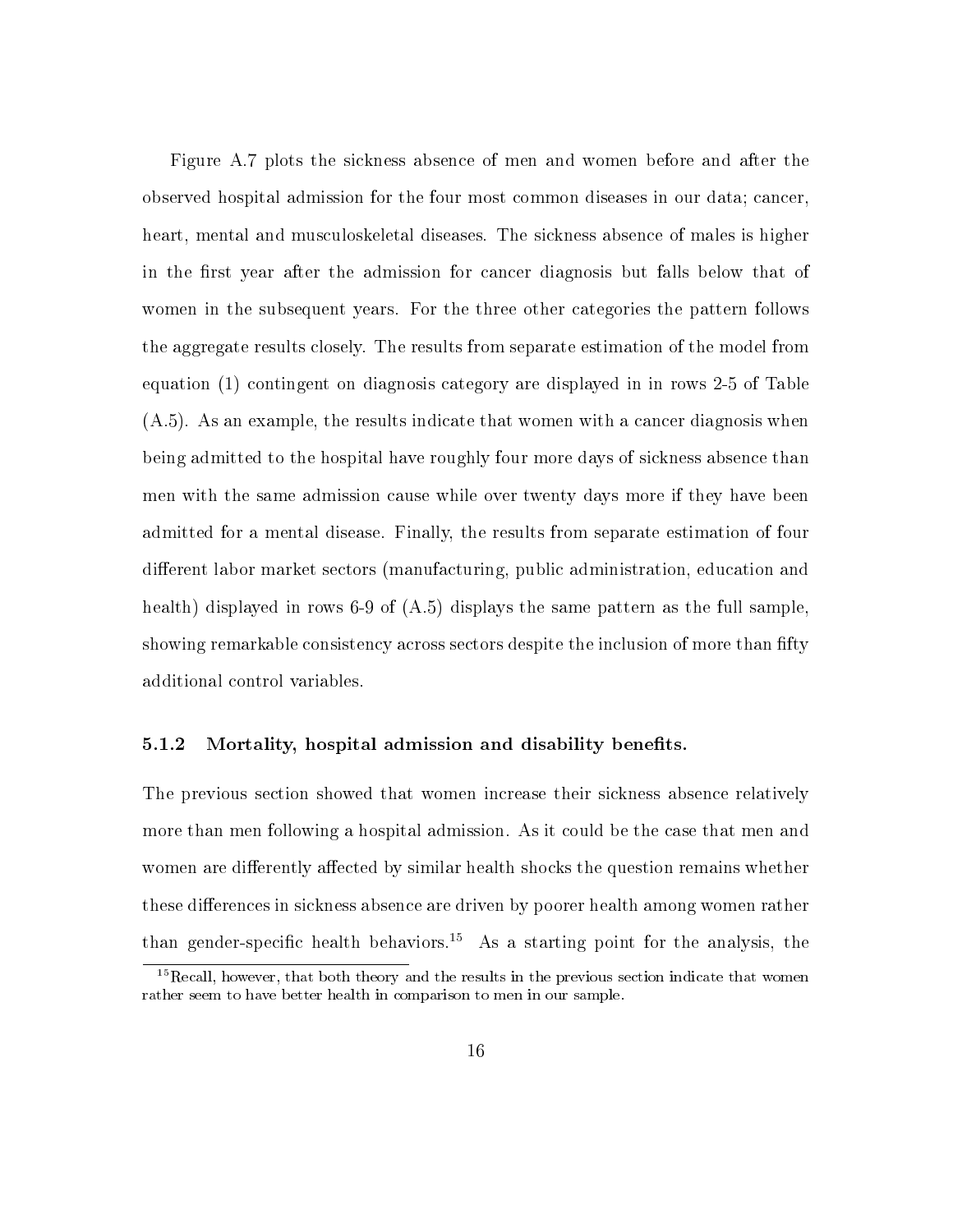histogram in Figure A.8 show the fraction of sampled men and women who died within three years after the hospital admission by diagnosis category. The figure is striking in the sense that for all included diagnosis types, men have a higher average mortality rate. In particular, the mortality rate for males is more than double as high as that of women for the subsample of cancer diagnosed patients (*.*27 compared to *.*12). Since cancer is a disease for which the mortality risk is highly dependent on time of detection, this extreme gender difference in mortality is indicative of how a more preventative health behavior among men potentially could reduce average mortality. Moreover, the large difference in mortality among men and women with cancer most likely also explains the small differences in sickness absence for men and women with cancer.

Figures A.9-A.11 display the cumulative risks of death, receiving disability bene fits and a second hospital admission by years after the initial hospital admission for men and women, respectively. Women have a lower risk of death, but also higher risks of both retirement and having a second admission relative to men. However, results from the two latter could at least partially be the outcomes from differences in health behavior.

Table A.6 presents the coefficient of the gender dummy from estimating the Cox hazard regression models given in equation (2) using each of the three health measures as the dependent variable.<sup>16</sup> Column 1 for each outcome show the results when excluding all additional control variables while column 2 include the full set of

 $16$ We also estimated linear probability models for the probability of the specific outcome occurring within a specific time period after the initial hospital admission (e.g. three years). The estimation of these models yields essentially the same results.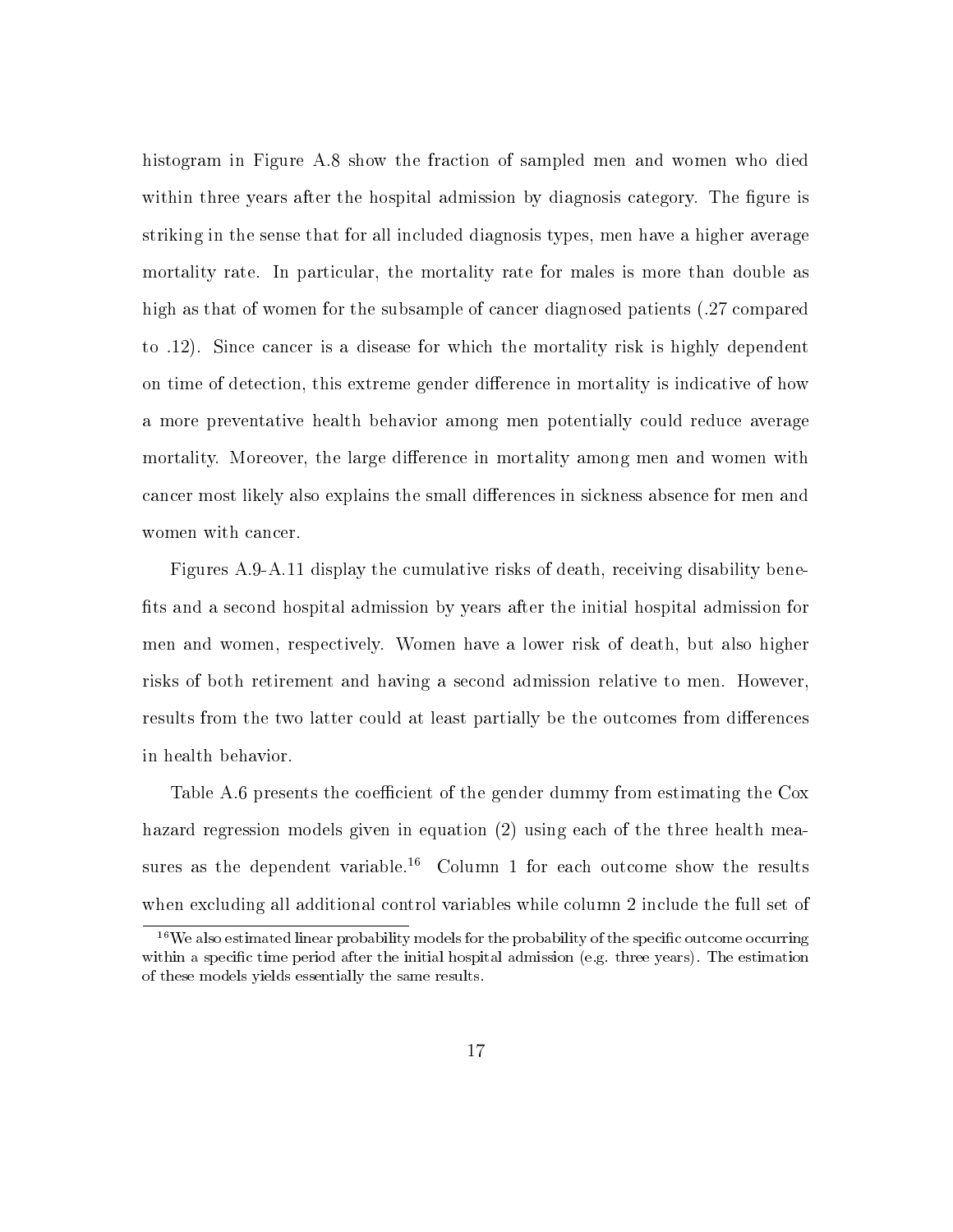controls.

The first row of Table A.6 show the estimation results from the full sample. Women have a signicantly lower risk of death and a second admission but also a significantly higher risk of receiving disability benefits after the hospitalization. The inclusion of controls lower the parameter estimate for death (indicating that women on average seem to be in better health condition than men in our sample) and disability outcome while it renders the estimated coefficient for the second admission insignicant and close to zero. Thus, the empirical evidence is mixed if one consider both of the former outcomes as equally good proxies of objective health. However, if one is willing to accept that mortality risk is a less biased measure of objective health than disability status (since disability arguably could be an outcome of preventative health behavior), then these results are strongly in favor of women having better health than men in our sample.<sup>17</sup>

As with the analysis of sickness absence, we disaggregated the analysis contingent on the four diagnosis categories and labor market sectors discussed above. The results from the estimations are presented in rows 2-4 and 5-8 of Table A.6. The results by diagnosis categories are largely consistent with the aggregate results for the death and disability outcomes. For the risk of a second admission, there is some heterogeneity between cancer and musculoskeletal diseases where women have a lower risk of the former and a higher risk of the latter. Finally, the results are also largely consistent across industry sectors.

<sup>&</sup>lt;sup>17</sup> One argument could go along these lines; as women might care more for their prospective health they use both more sickness absence and increase their likelihood of entering disability status in order to maintain good health.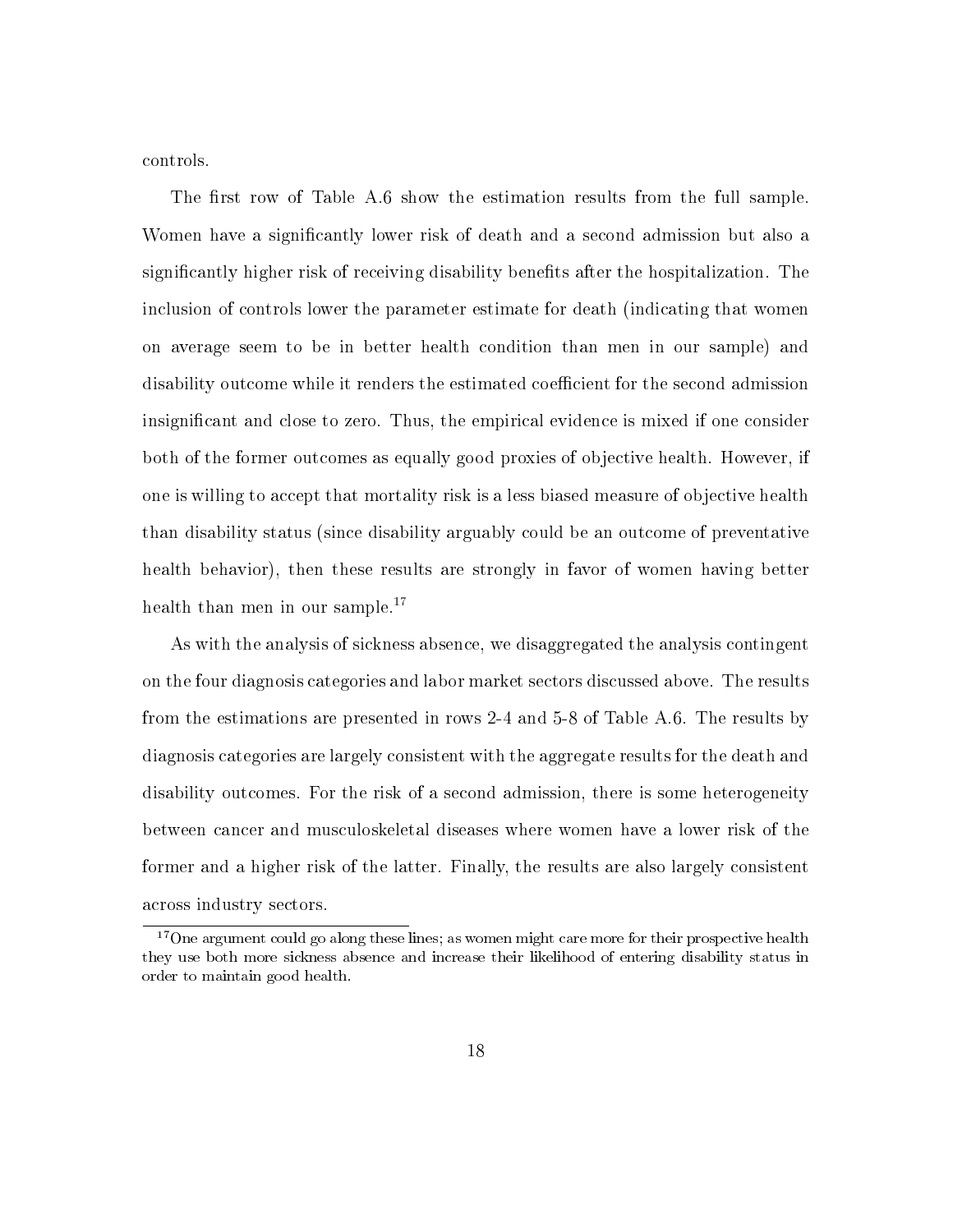#### 5.2 Household differences

We outline this subsection by first presenting the results on differences in sickness absence for men and women with and without households. Next, we focus on the results from the estimation of gender differences in mortality, disability benefits and hospital admission.

#### 5.2.1 Sickness absence

Before discussing the results from estimation we provide some initial graphical evidence. Figure A.12 show the average number of sickdays for men (left panel) and women (right panel) with (dashed line) and without children (solid line). The figure shows that both men and women with children have on average fewer sickdays after the hospitalization compared to men and women without children, but the difference is less pronounced for women. As individuals without children on average have poorer health than individuals with children, this selection effect needs to be taken into account for consistent estimation of our parameter of interest. In our econometric design, the effect of having children on sickness absence is identified through the comparison of men with and without children. Thus, as women with children use relatively more days of sickness after the hospitalization, compared to men with children, this descriptive statistic is consistent with the health investment hypothesis.

Table A.7 present the results for different samples. The results for men and women are displayed in columns 1-3 and columns 4-6, respectively. The main result, from estimating equation (3) above, is presented in column 7 and reports the second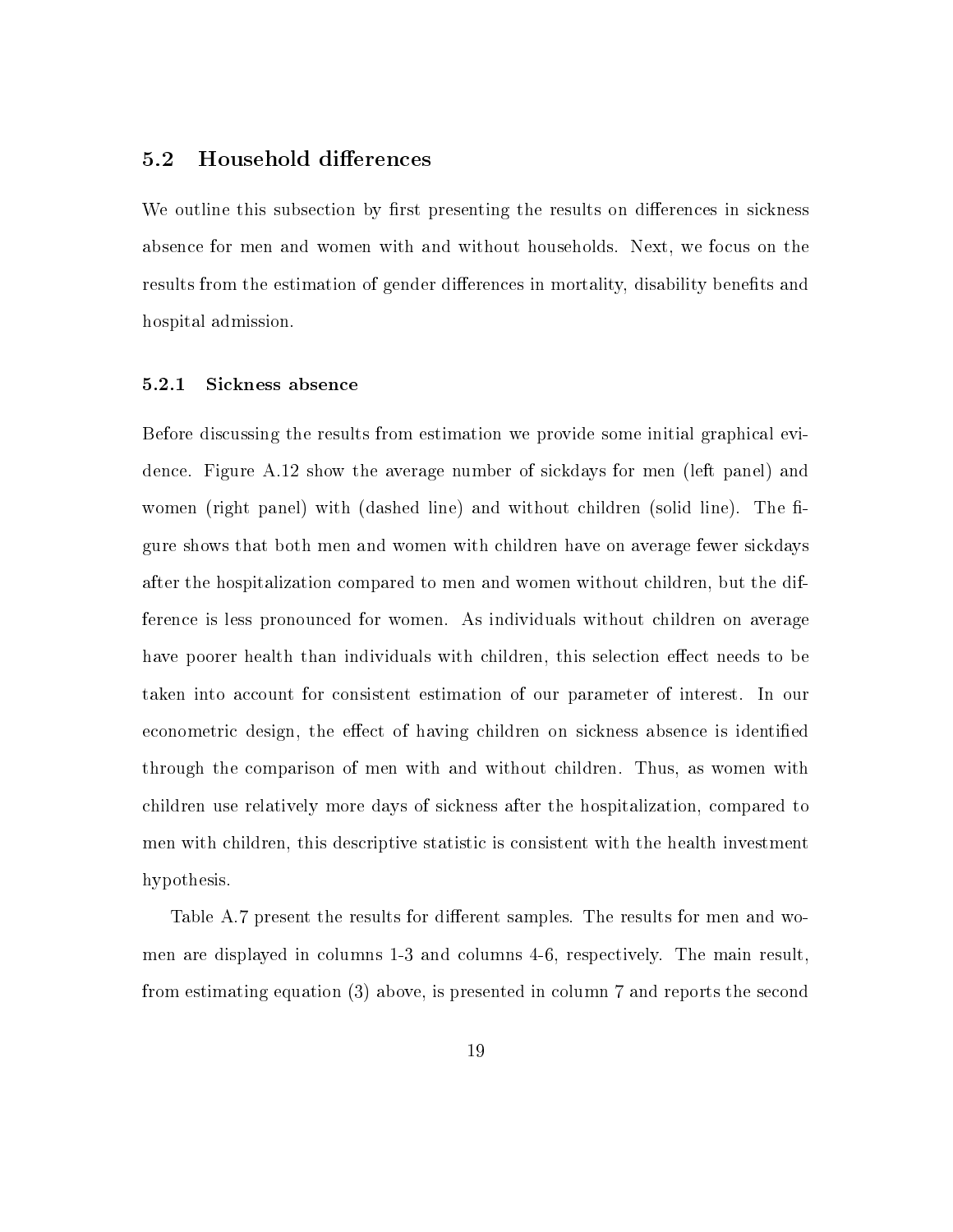level interaction coefficient (the DDD estimator) from the estimation of a triple differences model of the female, child and post shock dummy variables. The specification in column  $7$  is also equivalent to taking the difference of columns  $6$  and  $3$  in the table. without conditioning the vector of control variables on gender.

The first row in column 7 of Table A.7 show that the relative difference between male and female sickness absence is postitive and significant of about five days per year. Notice that the estimated coefficients in the regressions separated by gender are lower when the control variables are included. This result indicate that controlling for selection move the estimates towards zero, which would be expected if individuals with children have better average health than individual's without children. The bias thus moves in the opposite direction as in the male-female comparison of the previous section, lending further support for our interpretation of the results.

To evaluate whether our results are driven by heterogenous effects we also estimated our models separately by diagnosis categories and labor market sectors. Figure A.13 and A.14 shows the sickness absence by family status for men and women, respectively. Moreover, rows 2-5 and 6-9 of Table A.7 presents the estimation results for each diagnosis type and labor market sector, respectively. The results are largely consistent over samples and specifications with the exception of the musculoskeletal disease and the health sector; whereas the former implies a substantially larger gender difference the latter shows no difference at all in the number of sickdays extracted after the hospital admission. Finally, it is interesting to note that the differences in sickness absence are largest for the diseases where one would expect the individual freedom in deciding whether or not to be absent is highest, i.e. for mental and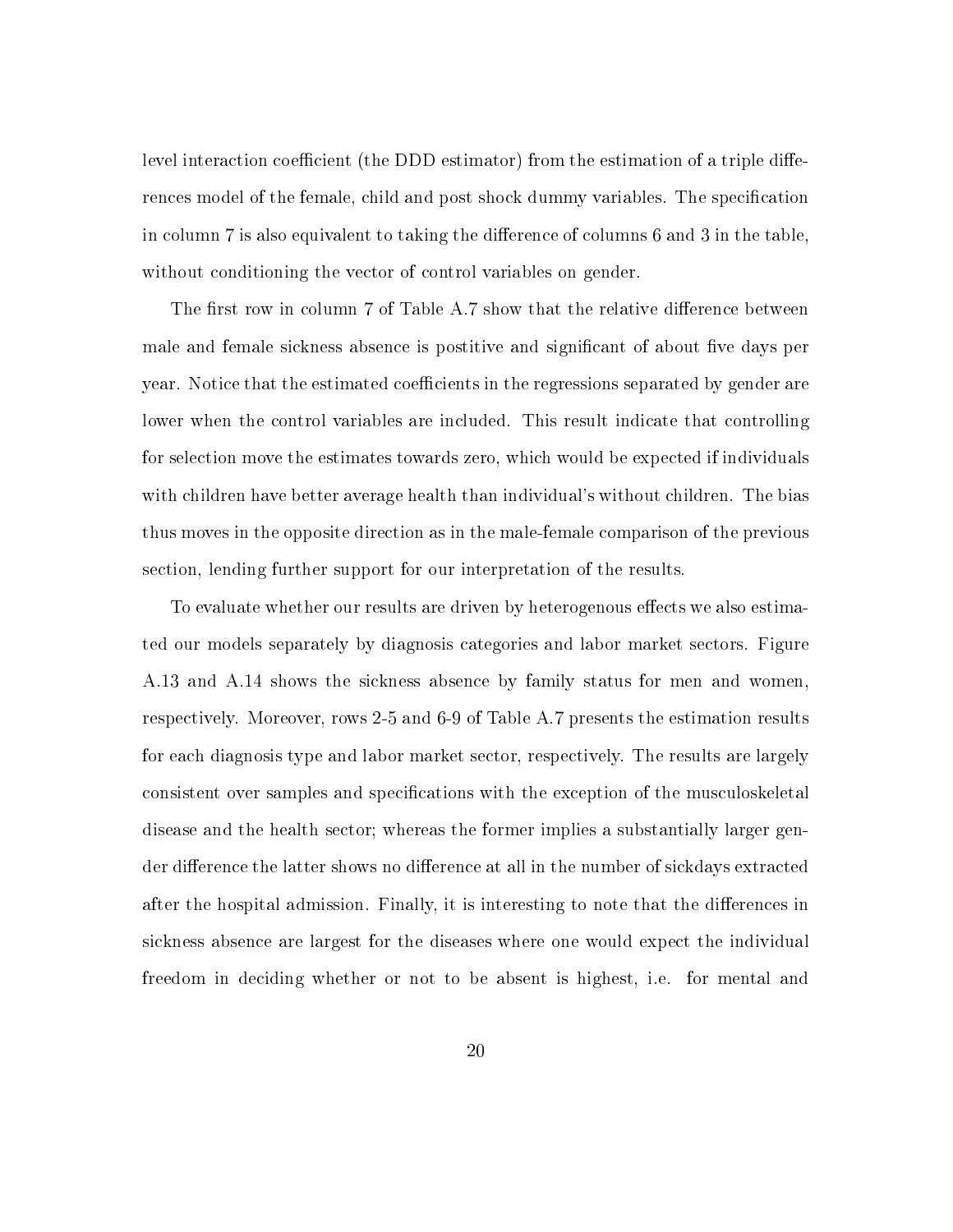musculoskeletal diseases.

#### 5.2.2 Mortality, disability benefits and hospital admission.

Following the same logic as in the previous section we estimate the ex-post health outcomes for the different groups to evaluate whether the differences are driven by poorer health or health investments among women with children. Figures A.15-A.17 plots the cumulative risks of death, receiving disability benets and being admitted a second time to a hospital for men and women with and without children, respectively. As expected, individuals without children have a higher estimated risk for all three health outcomes and for both genders. However, comparing the outcomes within gender suggests that the relative health dierentials of women with and without children is lower than that of men with and without children. Thus, given that we can interpret the differences between men with and without children as the average effect of having children, women with children have poorer ex-post health than women without children. However, as we do not allow for heterogenous effects of having children for men and women in this model, consistent estimation of the parameter of interest is subject to a stronger identifying assumption than before. In particular, if men with and without children are more selected in terms of health compared to women with and without children, the coefficient of the interaction variable will be downward biased.

Table A.8 show the estimated coefficients from a regression of the model displayed in equation (4). Columns 1-3 and 4-6 of the table pertains to separate estimations of the model for males and females, respectively, including only an indicator variable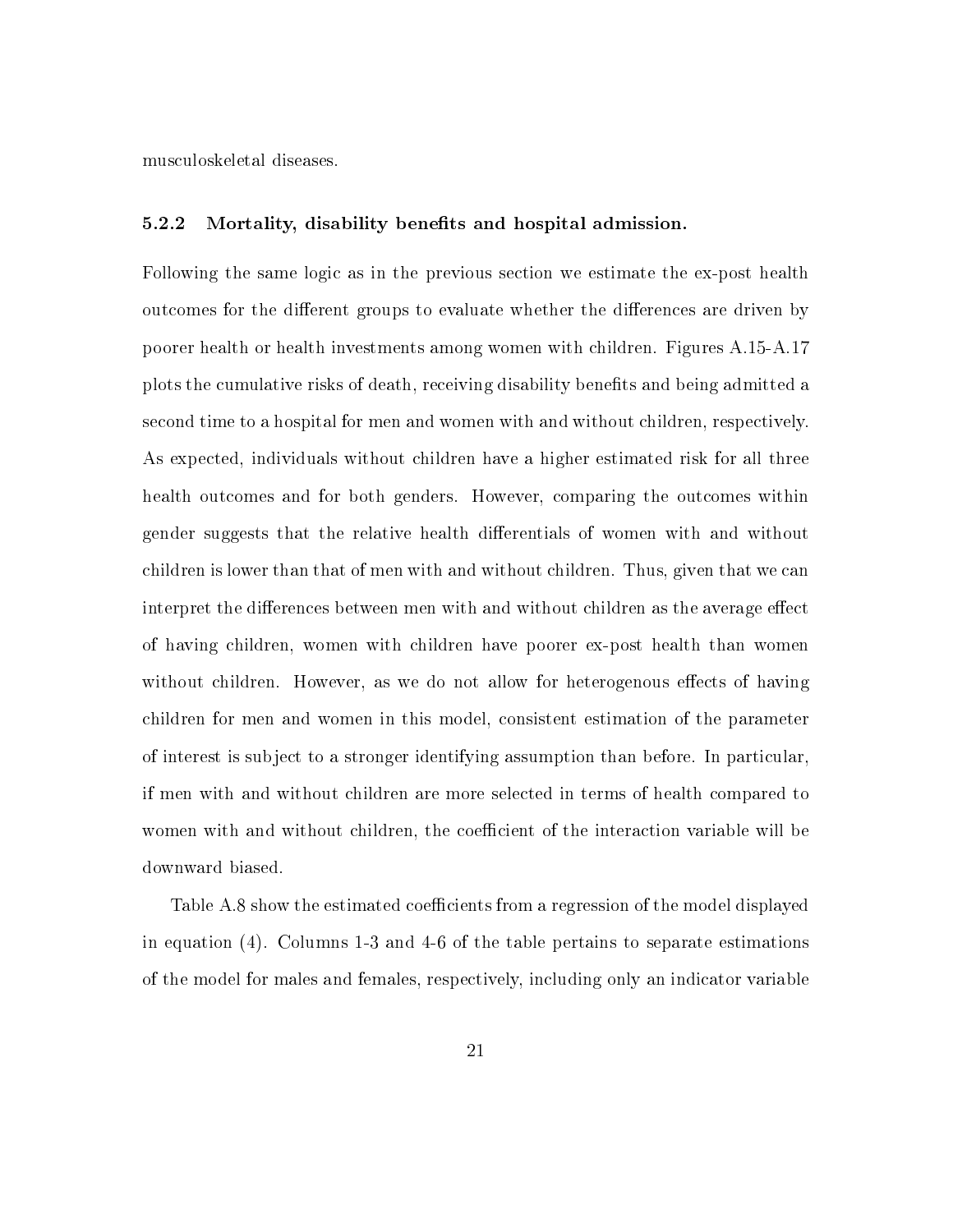for children (along with the vector of control variables) while the last three columns returns the results from the model specification in equation  $(4)$  for each of the health outcomes. The reported values are the estimated coefficient of the indicator variable for having children (for columns 1-6) and the interaction coefficient of gender and children (for columns 7-9).

The main result is displayed in the first row of the last three columns of Table A.8. Given the assumption that the effect of having children is the same for both genders, it is clear that women with children are not the driving factor behind the ex post gender difference in health as they have a higher risk fors all three health outcomes compared to women without children. In particular, the difference in mortality risk is positive and highly signicant at the one percent level. This result is also largely robust to disaggregation of the sample into diagnosis and industry sector categories, as can be seen from rows 2-9.

Thus, women with children does not seem to have better health than other women, even though they use signicantly more sickness absence. On the contrary, they seem to have poorer health, implying that the increased absence is due to that domestic production duties exacerbated the health change that caused the hospital admission. As a result, we cannot confirm from this analysis that the theory of health investments is the driving factor that underlies the ex-post increased gender difference in sickness absence.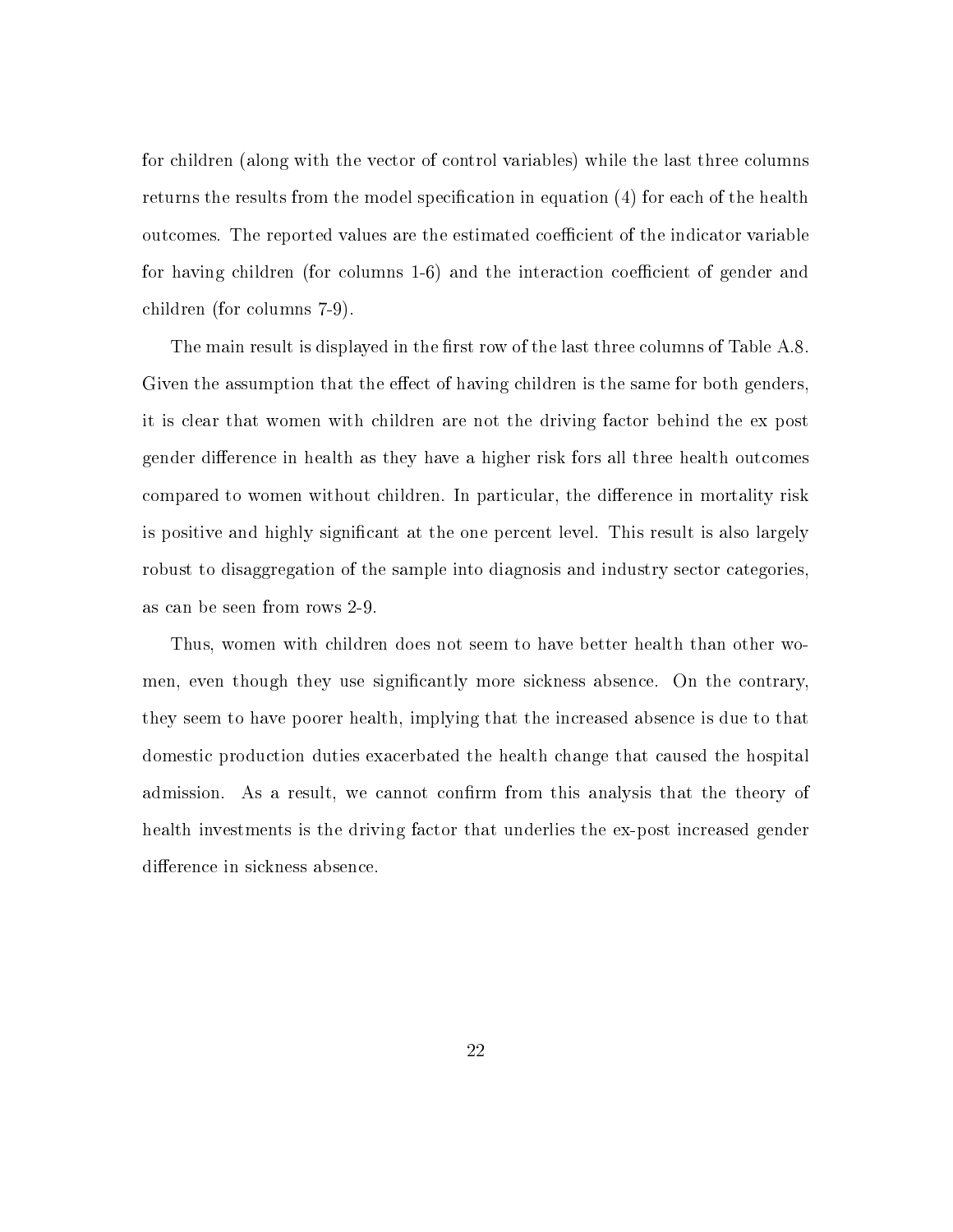# 6 Conclusion

This paper addresses the question of whether the observed gender difference in absenteeism, in addition to actual health differences, can be explained by differences in the behavior of men and women in reacting to poor health. In particular, previous reseach has found that women seem to exert a more risk-averse and preventative behavior in general compared to men. Moreover, we argue that a complementary reason for women's higher absenteeism could be the result from rational decisions made by optimizing households. These decisions originate from women's traditional dual roles as producers of both market and domestic goods within the household. In particular, an adverse effect on productivity caused by deteriorating health will have a greater impact on the household's combined utility if the woman is affected, compared to an equivalent deterioration of the health of her spouse, since both sources of production will be adversely affected.

To investigate whether preventative behavior and health investments can explain the gender gap in sickness absence, we utilize Swedish registry data on sickness absence, mortality and in-hospital care. We assume that sickness absence is being determined by both health and behavioral factors while data on mortality and inhospital care are (more) objective measures of individual health. As the sickness absence of men and women may differ because of latent correlates of gender and sickness absence, parameter estimates from ordinary least squares models will generally be confounded. For this reason, we sample men and women with an incidence of an in-hospital care record (an observed health change) and compare the relative change of men and women in sickness absence after the health change while condi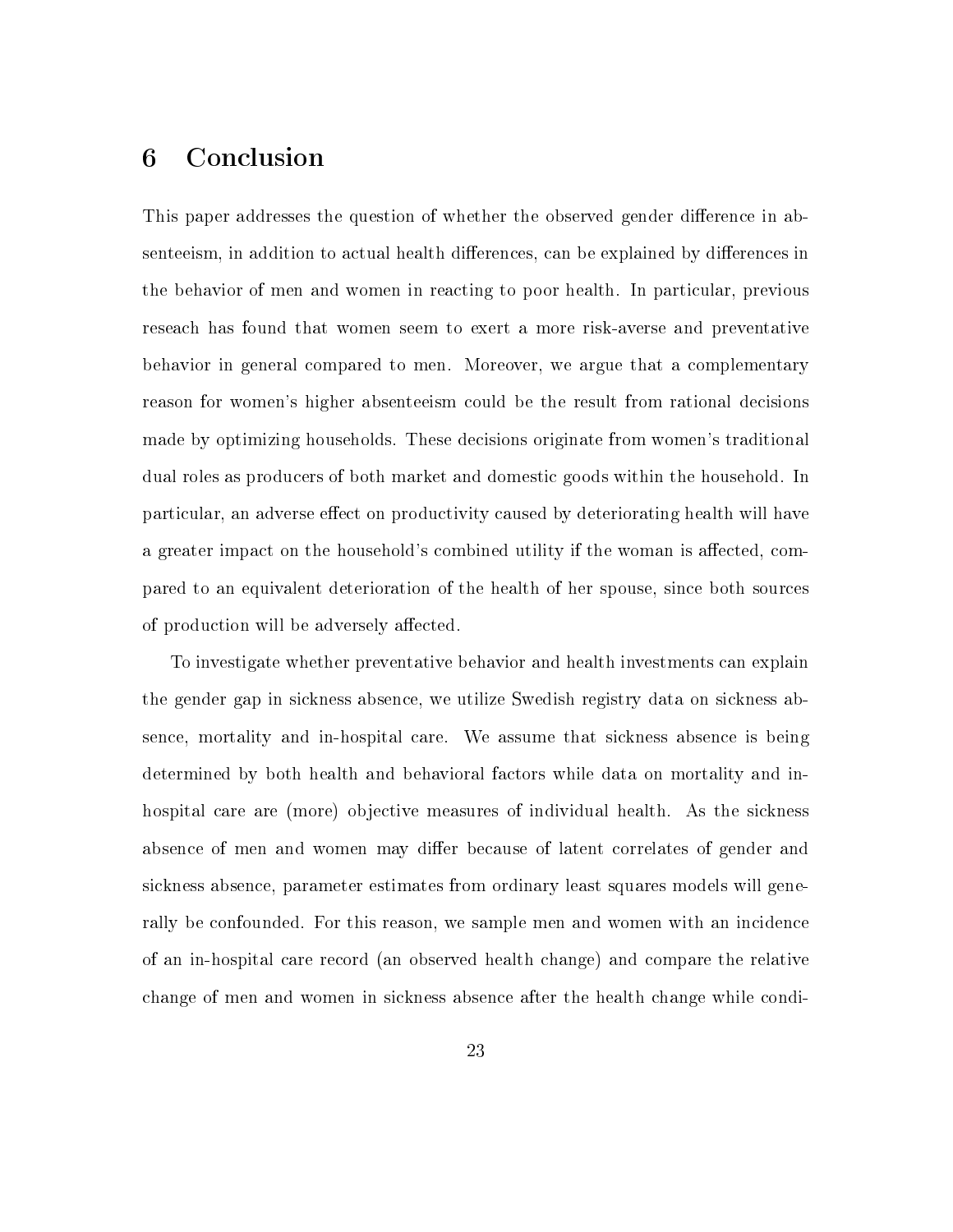tioning on the time prior to the hospitalization. Provided that the latent factors are constant between groups over time we can interpret any change in the ex-post gender difference in sickness absence as attributed to different behavior.

We find that women's sickness absence increases after the hospital admission relative to men, indicating that women exercise a more disease-preventive behavior. Moreover, comparing sickness absence of women with and without children we find, in line with the theory of health investments, that part of this relative increase in sickness absence can be explained by women with children (i.e. individuals with a non-trivial amount of domestic production). These results are robust to the inclusion of additional covariates and testing for heterogenous effects across sectors and diagnosis categories.

Since the estimated changes in sickness absence might stem from being differently affected by the health changes due to e.g. differences in prior general health, we estimate proportional hazard models for the risk of death after the hospitalization as a measure of ex-post health levels. We find that women have a lower risk of death than men after the hospitalization, but that this difference is driven by women without children. In particular, women with children seem to have poorer health than other women after the hospitalization.

In concluding, the traditional morbidity-mortality paradox is commonly explained by that women, by tradition, have an innate precautionary and risk-aversive behavior. The results obtained in this study lend support for the idea that differences in health-related behavior of men and women is an important factor in explaining the gap in male-female absenteeism. However, we find little support for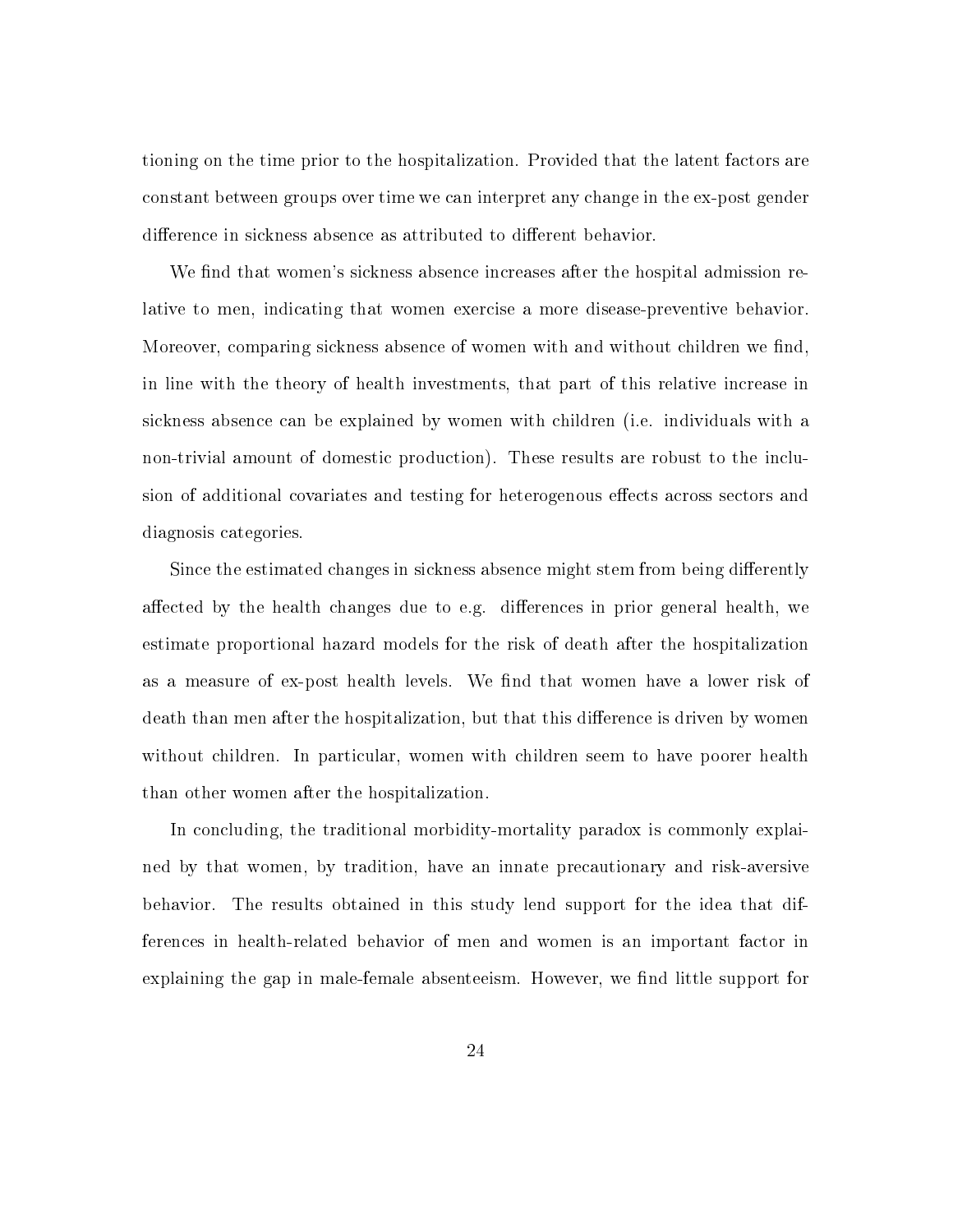the hypothesis that women with households, due to their dual roles as both market and home producers, invest more in their health by having a lower threshold of work absence. Rather, the increased difference in sickness absence for this group seem to be the result of actual health problems arising in relation to home production responsibilities.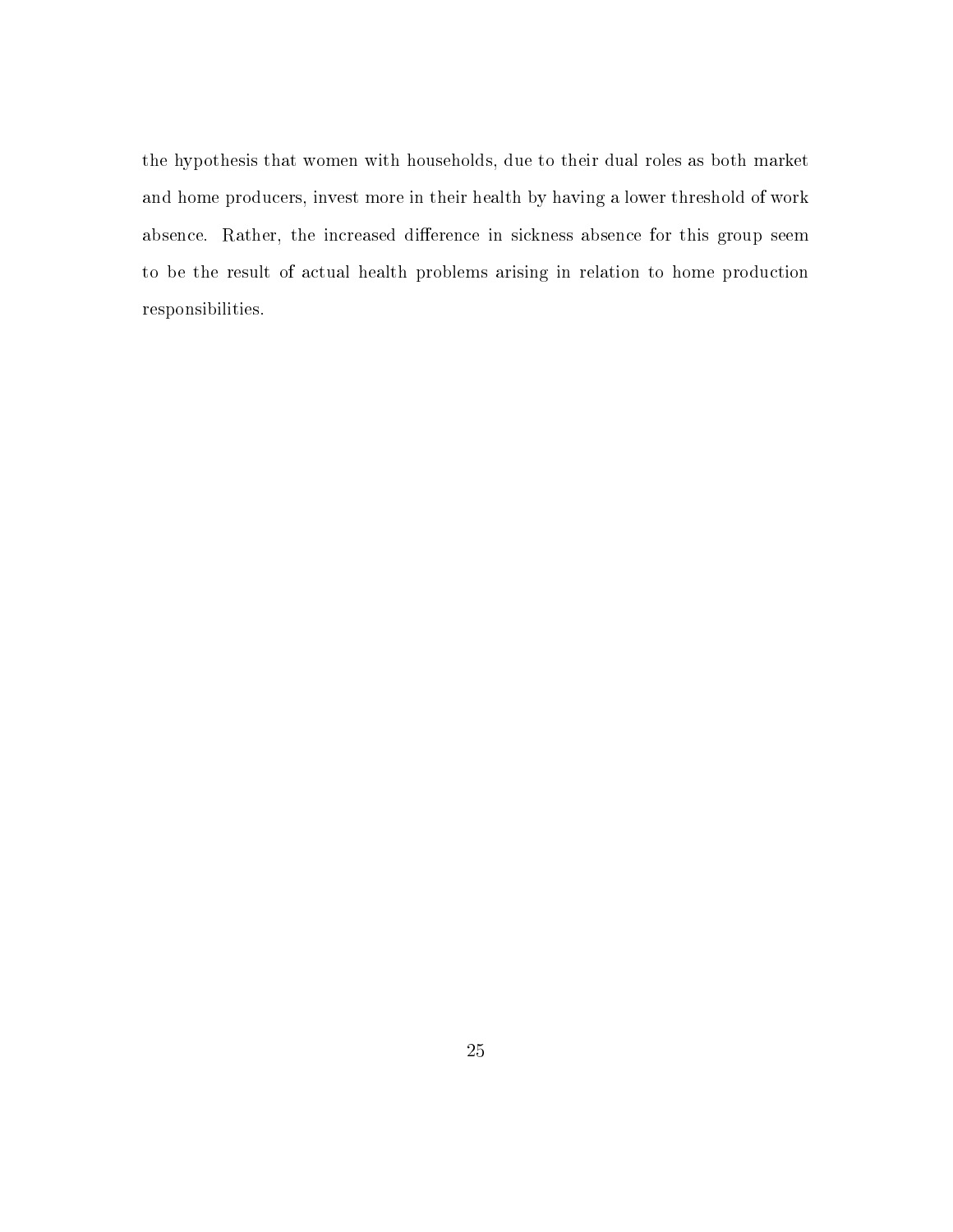# References

- Arrelöv, B., C. Edlund, and H. Goine (2006): Grindvakterna och sjukförsäkringen – samspel och motspel," in SKA Projektet: Sjukförsäkring, kulturer och attityder, ed. by E. Palmer, chap. 10. Försäkringskassan, Stockholm.
- BERTRAND, M. (2010): "New Perspectives on Gender," in Handbook of Labor Economics  $4b$ , ed. by O. Ashenfelter, and D. Card, chap. 17, pp. 1545–1592. Elsevier Ltd.
- BRATBERG, E., S.-Å. DAHL, AND A. E. RISA  $(2002)$ : "The Double Burden Do Combinations of Career and Family Obligations Increase Sickness Absence Among Women?," European Sociologial Review,  $18(2)$ , 233-249.
- BROSTRÖM, G., P. JOHANSSON, AND M. PALME (2004): "Economic Incentives and Gender Differences in Work Absence Behavior," Swedish Economic Policy Review.  $11, 33-63.$
- CROSON, R., AND U. GNEEZY (2009): "Gender Differences in Preferences," Journal of Economic Literature,  $47(2)$ , 1-27.
- ECKEL, C., AND P. J. GROSSMAN (2008): "Sex and Risk: Experimental Evidence," in Handbook of Experimental Economics Results vol 1, ed. by C. Plott. and V. Smith. Elsevier Ltd.
- Englund, L. (2001): Förändringar i Distriktsläkares Sjukskrivningspraxis mellan åren 1996 och 2001 i ett Svenskt Landsting," Working paper, Centrum för Klinisk Forskning Dalarna, Falun.
- Engström, P., and P. Johansson (2012): The Medical Doctors as Gatekeepers in the Sickness Insurance?," Applied Economics,  $44, 3615-3625$ .
- GROSSMAN, M. (1972): "On the Concept of Health Capital and the Demand for Health," Journal of Political Economy, 80(2), 223–255, The University of Chicago Press.
- LEE, C. (2010): "Gender, Health and Health Behaviors," in Handbook of Gender Research in Psychology, ed. by J. Chrisler, and D. R. McCreary, chap. 20, pp. 471493. Springer Science.
- NATHANSON, C. (1975): "Illness and the Feminine Role: A Theoretical Review," Social Science and Medicine,  $9(2)$ ,  $57-62$ .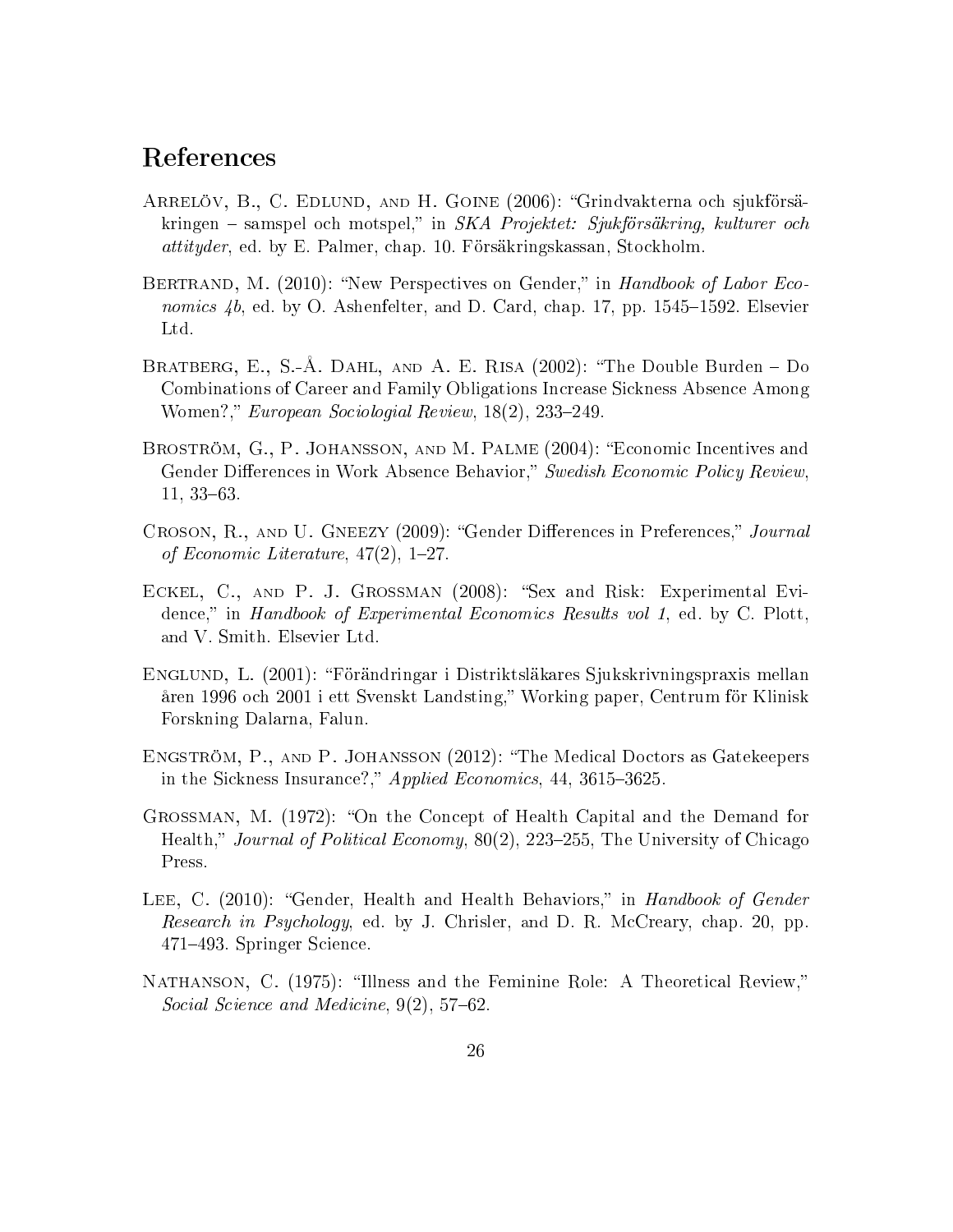- PARINGER, L. (1983): "Women and Absenteeism: Health or Economics?," American *Economic Review,* 73(2), 123–127, Papers and Proceedings of the Ninety-Fifth Annual Meeting of the American Economic Association.
- SCHAPPERT, S. M., AND C. NELSON (1999): "National Ambulatory Medical Care Survey: 1995-96 summary.," Vital and Health Statistics,  $142(13)$ ,  $1-122$ . http://www.cdc.gov/nchs/products/series.htm.
- SINDELAR, J. L. (1982): "Differential Use of Medical Care by Sex," Journal of Political Economy,  $90(5)$ ,  $1003-1019$ .
- STRONEGGER, W.-J., W. FREIDL, AND V. RÁSKY (1997): "Health Behaviour and Risk Behaviour: Socioeconomic Differences in an Austrian Rural County," Social Science and Medicine,  $44(3)$ ,  $423-426$ .
- UITENBROEK, D. G., A. KEREKOVSKA, AND N. FESTCHIEVA (1996): "Health Lifestyle Behaviour and Socio-Demographic Characteristics. A Study of Varna, Glasgow and Edinburgh," Social Science and Medicine, 43(3), 367–377.
- VERBRUGGE, L. M. (1982): "Sex Differentials in Health," *Public Health Report*,  $97(5), 417-437.$
- WHO (2004): "International statistical Classification of Diseases and related health problems,  $10$ th revision, Vol. 2,  $2nd$  edn,".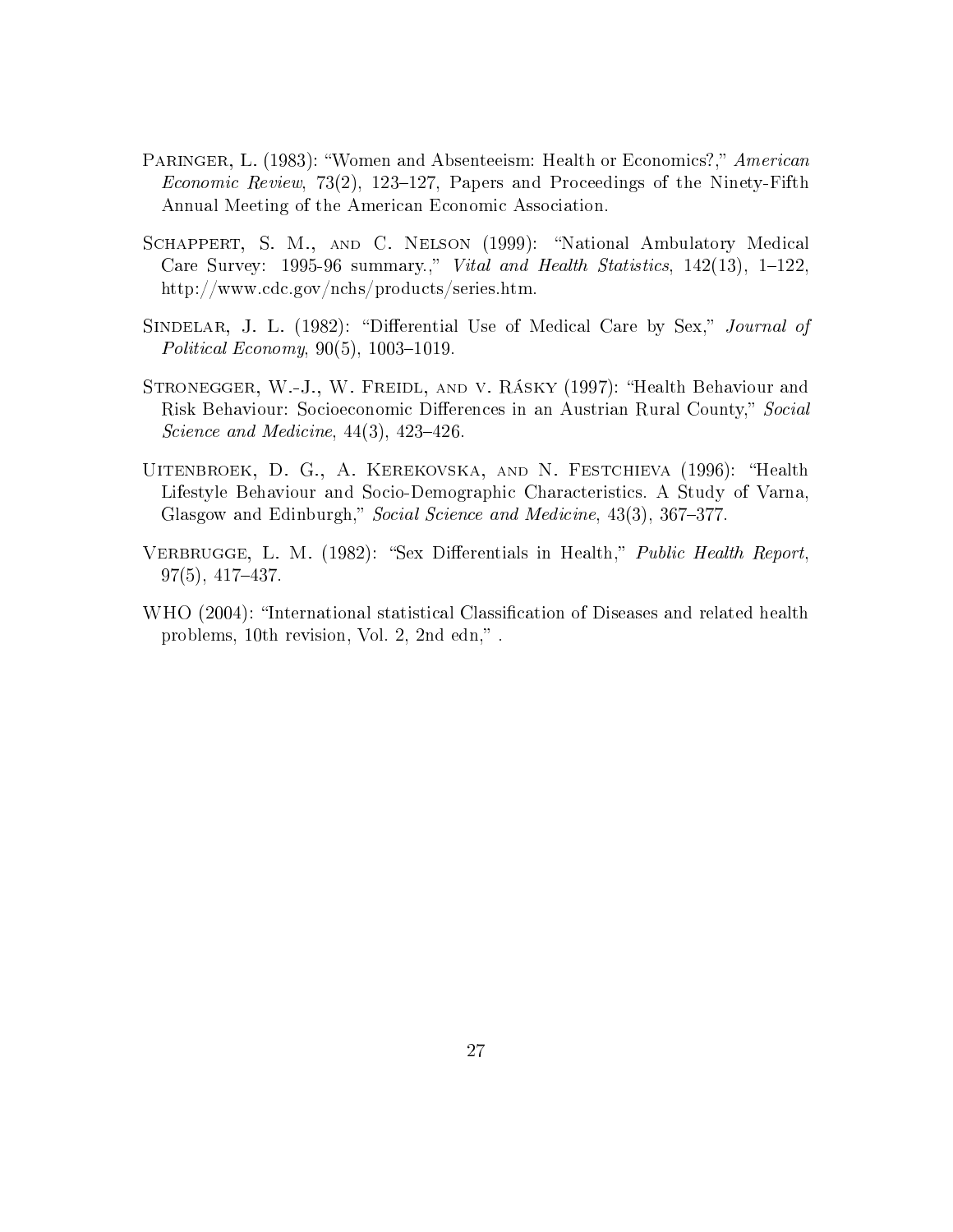# Appendices

# A:I Tables

| Variable              | Description                                        |
|-----------------------|----------------------------------------------------|
| Year                  | The year of observation.                           |
| Female                | $= 1$ if the individual is female.                 |
| Child                 | $= 1$ if ever observed to have a child.            |
| Age                   | The age in years of an individual.                 |
| Annual earnings       | Annual earnings in 2001 BA:s                       |
| High Earner           | Annual earnings $> 7.5$ BA:s                       |
| Disposable Income     | Disposable income in 2001 BA:s                     |
| Virtual Income        | The income of the spouse of the household in       |
|                       | 2001 BA:s.                                         |
| Not primary earner    | $= 1$ if the individual has less earned income     |
|                       | than the spouse of the household.                  |
| <b>High Education</b> | $= 1$ if the individual has tertiary level of edu- |
|                       | cation                                             |
| <b>SNI</b>            | Two digit industry sector code aggregated into     |
|                       | 15 categories. SNI is short for Swedish Stan-      |
|                       | dard Industrial Classification, which is based     |
|                       | on the EU standard classification NACE Rev.        |
|                       | $\overline{2}$ .                                   |
| Death                 | $= 1$ if observed to die. Absorbing state va-      |
|                       | riable.                                            |
| Disability            | $= 1$ if observed to draw disability income. Ab-   |
|                       | sorbing state variable.                            |
| Admission#2           | $= 1$ if observed to have a second hospital ad-    |
|                       | mission.                                           |
| SyssStat              | $= 1$ if occupied during November the current      |
|                       | year. Defined as income generating employ-         |
|                       | ment for at least one hour per week.               |
| Post Shock            | $= 1$ for years after an in-hospital care record.  |
| Sickdays              | Number of used insured sickdays during a year.     |
| Diag                  | The primary diagnosed illness of the indivi-       |
|                       | dual causing the hospital admission. Consist       |
|                       | of 18 aggregated categories based on the ICD-      |
|                       | 10 classification.                                 |

TABLE A.1. Variable List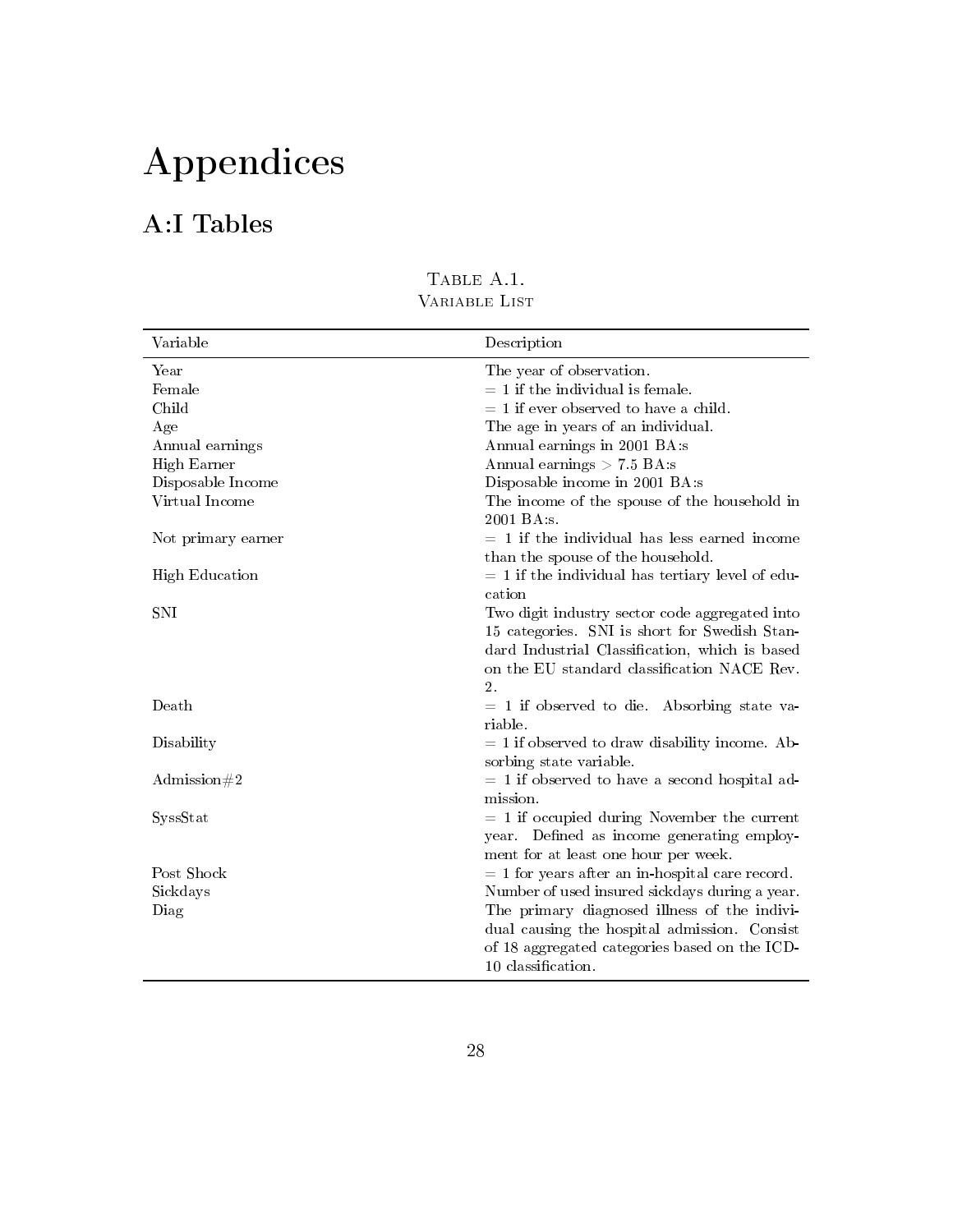|                                                                                                                                                                                                                                                                                                                                                                                                                                                                                                                                                                                                                                                                                             |          | Analysis sample        |              |                                                         |                     | Comparison sample |              |                      |
|---------------------------------------------------------------------------------------------------------------------------------------------------------------------------------------------------------------------------------------------------------------------------------------------------------------------------------------------------------------------------------------------------------------------------------------------------------------------------------------------------------------------------------------------------------------------------------------------------------------------------------------------------------------------------------------------|----------|------------------------|--------------|---------------------------------------------------------|---------------------|-------------------|--------------|----------------------|
|                                                                                                                                                                                                                                                                                                                                                                                                                                                                                                                                                                                                                                                                                             |          | Ŋеп                    | $\rm{Womer}$ |                                                         |                     | Men               | $\rm{Women}$ |                      |
|                                                                                                                                                                                                                                                                                                                                                                                                                                                                                                                                                                                                                                                                                             | Kids     | No Kids                | Kids         | No Kids                                                 | Kids                | No Kids           | Kids         | No Kids              |
| Age                                                                                                                                                                                                                                                                                                                                                                                                                                                                                                                                                                                                                                                                                         | 36.556   | 36.566                 | 36.851       | 36.629                                                  | 36.299              | 36.29             | 36.513       | 36.305               |
|                                                                                                                                                                                                                                                                                                                                                                                                                                                                                                                                                                                                                                                                                             | (2.246)  | (2.251)                | (2.085)      | (2.245)                                                 | (2.339)             | (2.344)           | (2.238)      | (2.354)              |
| Annual earnings                                                                                                                                                                                                                                                                                                                                                                                                                                                                                                                                                                                                                                                                             | 7.05     | 6.567                  | 4.62         | 5.676                                                   | 7.435               | 6.855             | 4.83         | 5.931                |
|                                                                                                                                                                                                                                                                                                                                                                                                                                                                                                                                                                                                                                                                                             | 3.993    | (2.526)                | (1.96)       | (2.142)                                                 | (4.147)             | (2.645)           | (2.127)      | (2.06)               |
| High wage                                                                                                                                                                                                                                                                                                                                                                                                                                                                                                                                                                                                                                                                                   | 0.31     | 0.243                  | 0.062        | $0.132\,$                                               | 0.353               | 0.278             | 770.0        | 0.156                |
|                                                                                                                                                                                                                                                                                                                                                                                                                                                                                                                                                                                                                                                                                             | (0.463)  | (0.429)                | (0.24)       | (0.338)                                                 | (614.0)             | (0.448)           | (0.266)      | (0.363)              |
| Disposable income                                                                                                                                                                                                                                                                                                                                                                                                                                                                                                                                                                                                                                                                           | 5.267    | 4.68                   | 4.338        |                                                         | 5.412               | 4.845             | 4.326        | 4.241                |
|                                                                                                                                                                                                                                                                                                                                                                                                                                                                                                                                                                                                                                                                                             | $(3.82)$ | (1.72)                 | (3.858)      | $\begin{array}{c} 4.172 \\ 2.014) \\ 0.332 \end{array}$ | $(3.03)$<br>$0.241$ | (1.637)           | (1.64)       | $(1.386)$<br>$0.355$ |
| High education                                                                                                                                                                                                                                                                                                                                                                                                                                                                                                                                                                                                                                                                              | 0.209    | 0.171                  | 0.316        |                                                         |                     | 0.195             | 0.348        |                      |
|                                                                                                                                                                                                                                                                                                                                                                                                                                                                                                                                                                                                                                                                                             | 0.406    | $\binom{0.376}{0.011}$ | (0.465)      | (0.471)                                                 | (6.428)             | (0.396)           | (0.476)      | $(0.479)$<br>0.083   |
| Not primary earner                                                                                                                                                                                                                                                                                                                                                                                                                                                                                                                                                                                                                                                                          | 0.072    |                        | 0.573        | 0.09                                                    | 0.067               | 0.014             | 0.61         |                      |
|                                                                                                                                                                                                                                                                                                                                                                                                                                                                                                                                                                                                                                                                                             | (0.259)  | (0.105)                | (0.495)      | (0.286)                                                 | (0.25)              | (0.116)           | (0.488)      | (0.276)              |
| Virtual income                                                                                                                                                                                                                                                                                                                                                                                                                                                                                                                                                                                                                                                                              | 2.674    | 0.34                   | 4.963        | 0.905                                                   | 2.858               | 0.375             | 5.318        | 0.85                 |
|                                                                                                                                                                                                                                                                                                                                                                                                                                                                                                                                                                                                                                                                                             | (2.548)  | (1.391)                | (7.907)      | (2.571)                                                 | (3.094)             | (1.675)           | (4.655)      | (2.524)              |
| Sickdays                                                                                                                                                                                                                                                                                                                                                                                                                                                                                                                                                                                                                                                                                    | 4.127    | 5.526                  | 8.306        | 9.968                                                   | 1.99                | 2.215             | 4.515        | 4.794                |
|                                                                                                                                                                                                                                                                                                                                                                                                                                                                                                                                                                                                                                                                                             | 23.439   | 29.237                 | 35.285       | 42.247                                                  | 15.665              | 16.069            | 25.494       | 28.034)              |
| <b>Observations</b>                                                                                                                                                                                                                                                                                                                                                                                                                                                                                                                                                                                                                                                                         | 58,015   | 12,105                 | 49,670       | 8,113                                                   | 75,373              | 14,204            | 52,586       | 8,573                |
| are matched with an employed prime-aged individual of the same age that did not have a hospital admission during the same age frame. For more<br>of employed prime-aged individuals with the occurrance of a in-hospital care record sometime during ages 40-45. Each of these sampled individuals<br>NOTE.—The table reports means and (standard deviations). The summary statistics is based on the share with age $< 40$ . The analysis sample consist<br>information, see the data section in the paper. The summary statistics is disaggregated into gender and the presence of children.<br>amount) in 2001 was approximately 3,300€. See Table A.1 for detailed variable definitions |          |                        |              |                                                         |                     |                   |              | One BA (basic        |

DESCRIPTIVE STATISTICS FOR THE ANALYSIS AND THE COMPARISON SAMPLES Descriptive statistics for the analysis and the comparison samples TABLE A.2. Table A.2.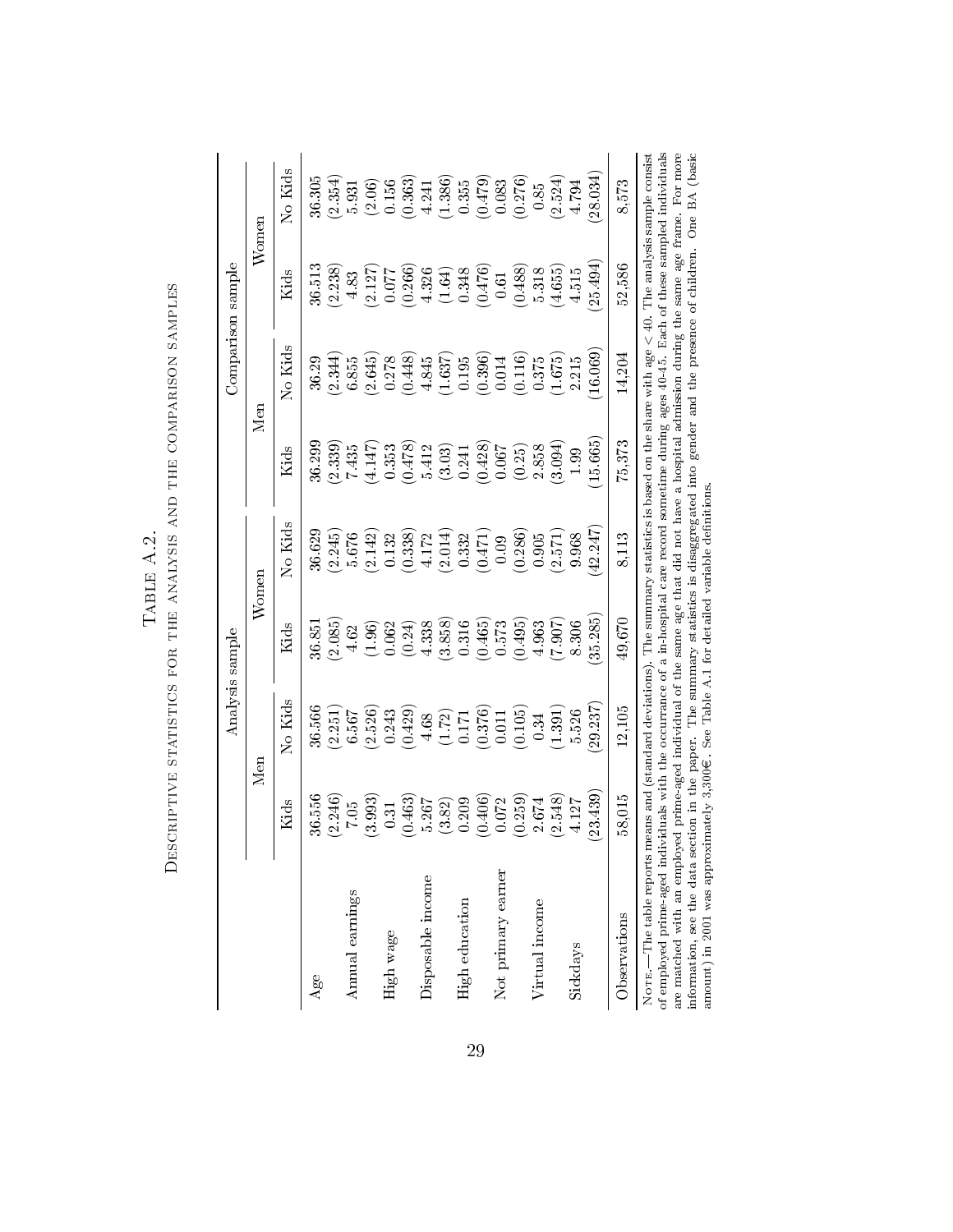| Disease category | Number of<br>Females | Number of<br>Males | Total  | Share of<br>females |
|------------------|----------------------|--------------------|--------|---------------------|
| Accident         | 2,968                | 5,341              | 8,309  | 0.36                |
| <b>Blood</b>     | 238                  | 88                 | 326    | 0.73                |
| Cancer           | 5,085                | 985                | 6,070  | 0.84                |
| Congential       | 150                  | 127                | 277    | 0.54                |
| Digestive        | 3,697                | 4,366              | 8,063  | 0.46                |
| Ear              | 443                  | 449                | 892    | 0.50                |
| Endocrine        | 957                  | 593                | 1,550  | 0.62                |
| Eye              | 239                  | 305                | 544    | 0.44                |
| Factors          | 1,957                | 1,136              | 3,093  | 0.63                |
| Genitourinary    | 5,084                | 1,231              | 6,315  | 0.81                |
| Heart            | 1,710                | 2,899              | 4,609  | 0.37                |
| Infection        | 651                  | 941                | 1,592  | 0.41                |
| Mental           | 1,402                | 1,783              | 3,185  | 0.44                |
| Musculoskeletal  | 2,184                | 2,922              | 5,106  | 0.43                |
| Nerve system     | 667                  | 717                | 1,384  | 0.48                |
| Perinatal        | 3                    | 1                  | 4      | 0.75                |
| Respiratory      | 1,413                | 1,900              | 3,313  | 0.43                |
| Skin             | 333                  | 354                | 687    | 0.48                |
| Symptoms         | 3,414                | 4,826              | 8,240  | 0.41                |
| Total            | 32,595               | 30,964             | 63,559 | 0.51                |

TABLE A.3. The share of females by diagnostic categories

Note.-The diagnosis categories are grouped according to the chapter division of the Swedish version of The International Statistical Classification of Diseases and Related Health Problems, Tenth Revision (ICD-10). Some of the categories does not pertain to specific diseases but are grouped for other reasons. These are; symptoms and signs of illnesses that cannot be classied dierently (Symptoms), external causes such as injuries and poisoning (Accidents) and factors related to the contact with the medical establishment (Factors). Each cell value in columns 2-4 pertains to the number of sampled individuals with an registered hospital admission whose cause for the admission belonged to the specific category group at the time of the hospitalization. The female shares in the last column are the division of column 2 by column 4 for each row in the table.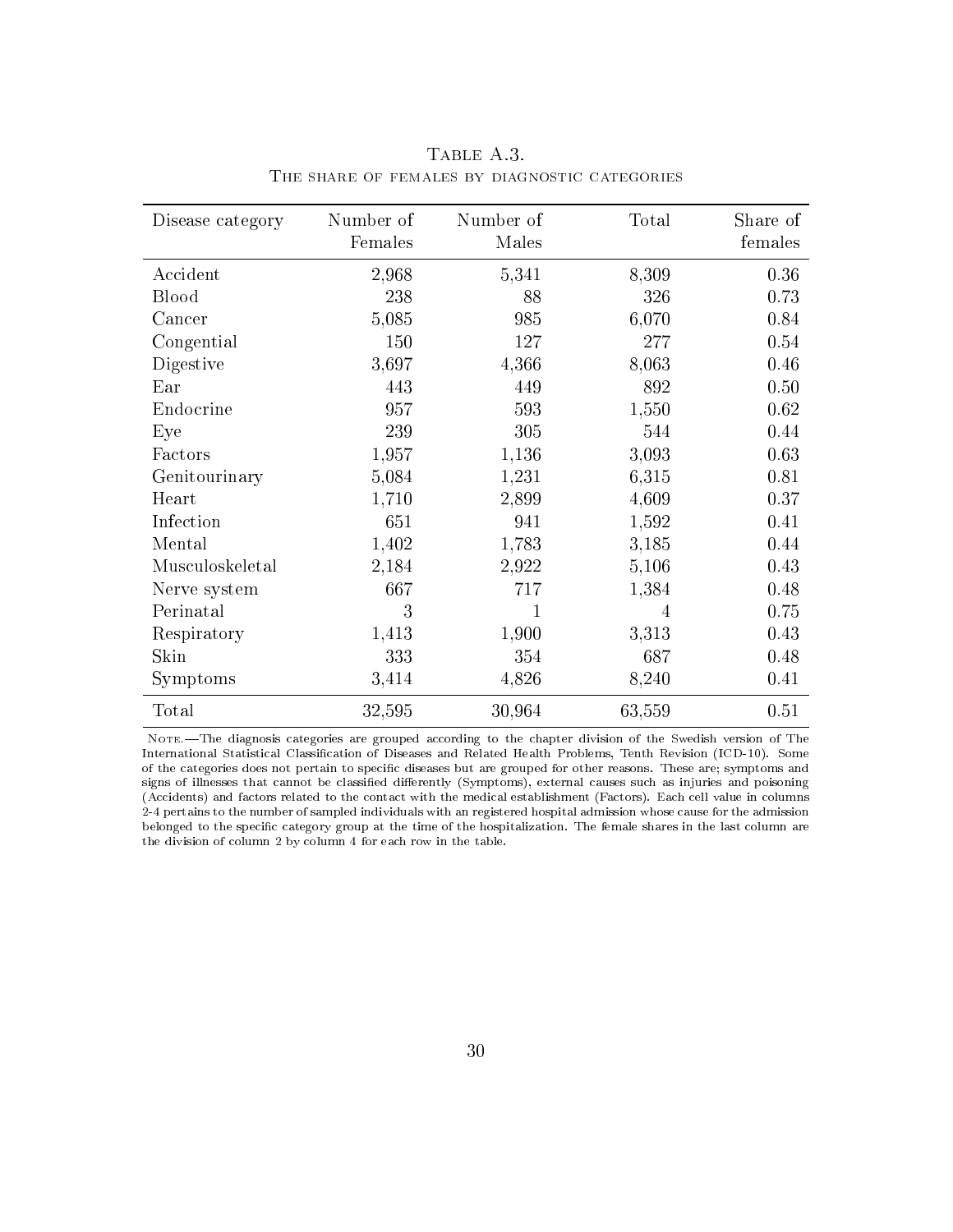| Industry sector         | Number of<br>Females | Number of<br>Males | Total  | Share of<br>females |
|-------------------------|----------------------|--------------------|--------|---------------------|
| Agriculture             | 164                  | 597                | 761    | 0.22                |
| Construction            | 295                  | 3,038              | 3,333  | 0.09                |
| Education               | 3,225                | 1,486              | 4,711  | 0.68                |
| Energy                  | 125                  | 486                | 611    | 0.20                |
| Finance                 | 782                  | 594                | 1,37   | 0.57                |
| Health                  | 14,779               | 2,301              | 17,080 | 0.87                |
| Services                | 406                  | 316                | 722    | 0.56                |
| Manufacturing           | 3,407                | 8,860              | 12,267 | 0.28                |
| Mining                  | 20                   | 146                | 166    | 0.12                |
| Other                   | 123                  | 288                | 411    | 0.30                |
| Other Pers. Service     | 1,177                | 1,221              | 2,398  | 0.49                |
| Public Administration   | 2,098                | 1,948              | 4,046  | 0.52                |
| Real Estate and Renting | 2,036                | 2,874              | 4,910  | 0.41                |
| Retail and Wholesale    | 2,476                | 3,513              | 5,989  | 0.41                |
| Transportation          | 1,482                | 3,296              | 4,778  | 0.31                |
| Total                   | 32,595               | 30,964             | 63,559 | 0.51                |

TABLE A.4. Share of females in the analysis sample by industry sector.

NOTE. The table cover the two first digits of the industry sector code (SNI) aggregated into 15 categories covering the labour market. SNI is short for Swedish Standard Industrial Classification, which is closely based on the EU standard classification NACE Revision II. Each cell value in columns 2-4 pertains to the number of sampled individuals that are employed in november in the current year at an establishment classified within the specific industry sector in the first year they were sampled. As our sample only consist of employed individuals there are no missing sector codes for individuals in the sample. The female shares in the last column are the division of column 2 by column 4 for each row in the table.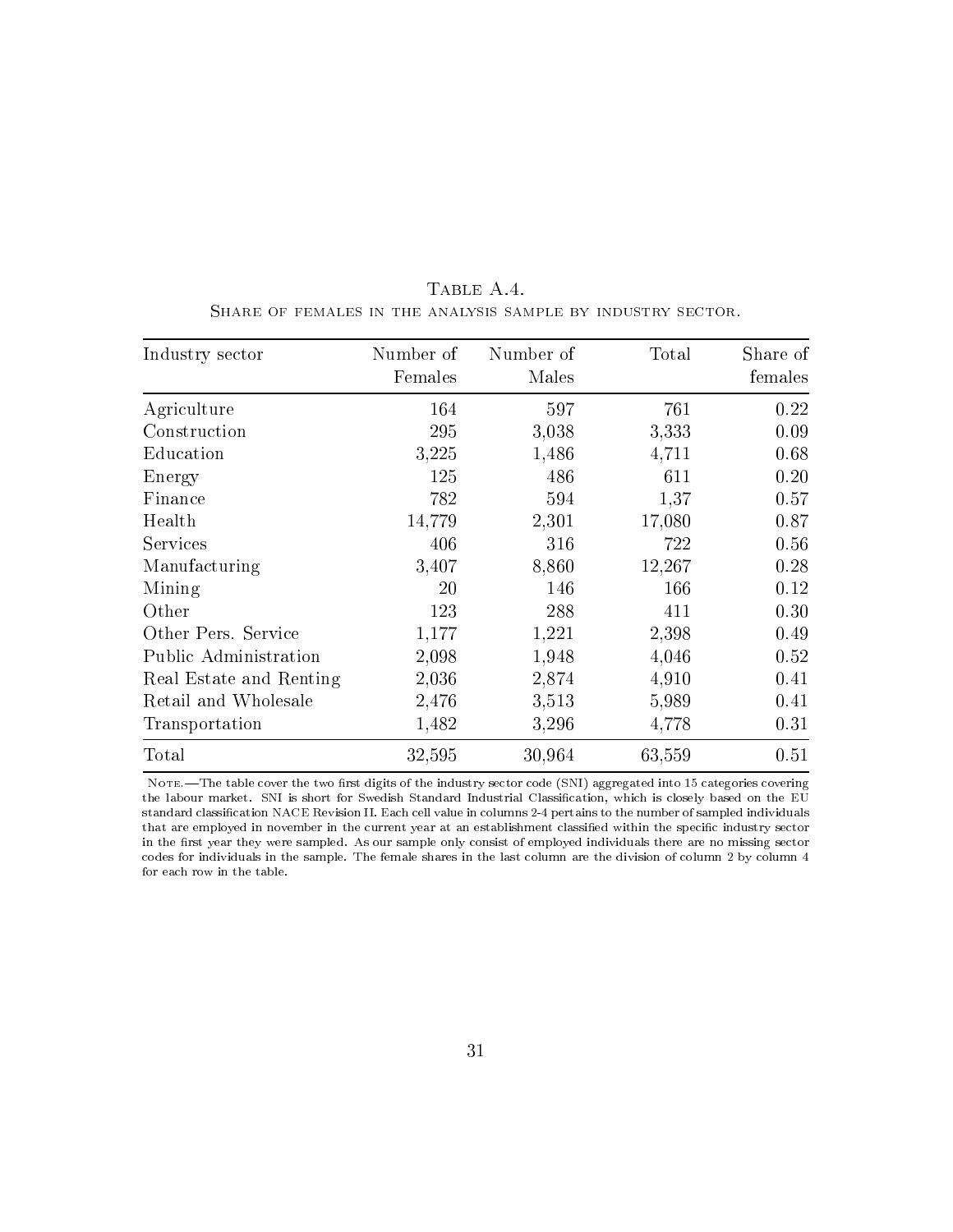|                     | (1)            | (2)         | (3)         |
|---------------------|----------------|-------------|-------------|
| Full sample         | $10.980***$    | $11.401***$ | $12.582***$ |
|                     | (0.319)        | (0.318)     | (0.317)     |
| Diagnosis type      |                |             |             |
| Heart               | $7.727***$     | $8.440***$  | $9.328***$  |
|                     | (1.257)        | (1.259)     | (1.261)     |
| Cancer              | 2.188          | $2.941**$   | $4.019***$  |
|                     | (1.480)        | (1.479)     | (1.470)     |
| Mental              | 17.799***      | $18.558***$ | $21.251***$ |
|                     | (1.851)        | (1.849)     | (1.867)     |
| Musculos keletal    | $15.352***$    | $17.153***$ | 17.862***   |
|                     | (1.438)        | (1.431)     | (1.435)     |
| Industry Sector     |                |             |             |
| Manufacturing       | 9.798***       | $10.316***$ | $11.100***$ |
|                     | (0.897)        | (0.896)     | (0.890)     |
| Public              | $14.110***$    | $14.513***$ | $15.208***$ |
|                     | (1.097)        | (1.097)     | (1.095)     |
| Education           | $13.667***$    | 12.899 ***  | 12.672***   |
|                     | (1.137)        | (1.133)     | (1.131)     |
| Health              | $11.607***$    | $12.045***$ | $12.271***$ |
|                     | (0.966)        | (0.965)     | (0.959)     |
| $Year/Age$ FE       | N <sub>o</sub> | Yes         | Yes         |
| Additional controls | No             | No          | Yes         |

#### TABLE A.5. Difference-in-differences estimates of gender on sickness absence after a hospital admission

Nore.-The table reports the estimated difference-in-difference parameter (standard error) from a regression of sickness absence on bivariate dummy variables for gender and post-hospital admission and their interaction for dierent samples. Robust standard deviations are reported in parentheses with signicance levels \*p*<*0.1, \*\*p*<*0.05 \*\*\*p<0.01. The second column include year and age fixed effects and the last column also include 15 industry and 19 diagnosis category fixed effects along with additional controls for annual income and dummy variables for high earner and high education. See Table A.1 for detailed variable definitions.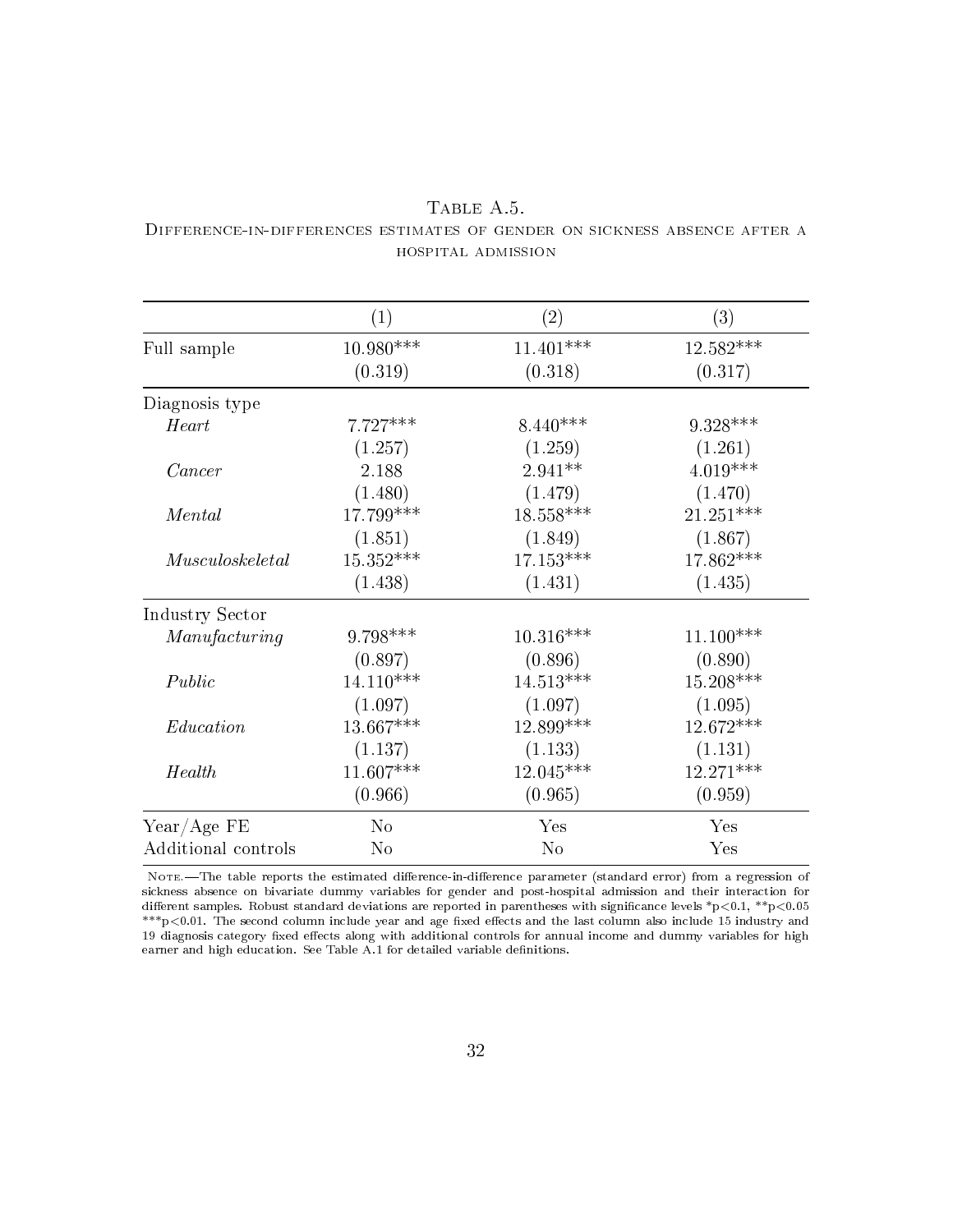|                  |             | Death       |                | Disability |                | Admission $\#2$ |
|------------------|-------------|-------------|----------------|------------|----------------|-----------------|
|                  | (1)         | (2)         | (1)            | (2)        | (1)            | (2)             |
| Full sample      | $-0.101*$   | $-0.253***$ | $0.440***$     | $0.294***$ | $0.049***$     | $-0.002$        |
|                  | (0.059)     | (0.061)     | (0.033)        | (0.034)    | (0.014)        | (0.014)         |
| Diagnosis type   |             |             |                |            |                |                 |
| Heart            | $-0.906***$ | $-1.089***$ | $0.336***$     | $0.199*$   | $-0.049$       | $-0.114**$      |
|                  | (0.280)     | (0.285)     | (0.105)        | (0.108)    | (0.048)        | (0.050)         |
| Cancer           | $-1.053***$ | $-1.216***$ | 0.027          | $-0.121$   | $-0.370***$    | $-0.459***$     |
|                  | (0.097)     | (0.102)     | (0.164)        | (0.167)    | (0.054)        | (0.057)         |
| Mental           | $-0.503**$  | $-0.505**$  | $0.436***$     | $0.367***$ | 0.046          | 0.036           |
|                  | (0.196)     | (0.201)     | (0.093)        | (0.096)    | (0.048)        | (0.050)         |
| Musculos keletal | $-0.143$    | $-0.216$    | $0.811***$     | $0.681***$ | $0.326***$     | $0.262***$      |
|                  | (0.299)     | (0.311)     | (0.084)        | (0.086)    | (0.049)        | (0.051)         |
| Industry Sector  |             |             |                |            |                |                 |
| Manufacturing    | $-0.118$    | $-0.289*$   | $0.791***$     | $0.590***$ | 0.058          | 0.002           |
|                  | (0.154)     | (0.156)     | (0.084)        | (0.085)    | (0.036)        | (0.036)         |
| Public           | $-0.268$    | $-0.321$    | $0.533***$     | 0.175      | $0.110**$      | 0.043           |
|                  | (0.233)     | (0.244)     | (0.152)        | (0.154)    | (0.053)        | (0.056)         |
| Education        | 0.038       | $-0.037$    | $0.562***$     | $0.376**$  | 0.050          | 0.027           |
|                  | (0.229)     | (0.235)     | (0.150)        | (0.152)    | (0.055)        | (0.057)         |
| Health           | $-0.234$    | $-0.321*$   | $0.272**$      | 0.085      | $-0.028$       | $-0.107**$      |
|                  | (0.181)     | (0.189)     | (0.110)        | (0.112)    | (0.042)        | (0.044)         |
| Controls         | No          | Yes         | N <sub>o</sub> | Yes        | N <sub>o</sub> | Yes             |

TABLE A.6. The estimated relationship between gender and ex-post health measures

NOTE.-The table reports the estimated coefficient (standard error) from a bivariate dummy variable for being female from a Cox proportional hazards regression for years after an observed hospital admission for different samples on three different ex-post health measures; the probability of death, disability status and a second hospitalization. Robust standard deviations are reported in parentheses with signicance levels equal to \*p*<*0.1, \*\*p*<*0.05 \*\*\*p*<*0.01. The regressions in the second column of each dependent variable control for year and age fixed effects and additional controls for annual income and dummy variables for high earner and high education. See Table A.1 for detailed variable definitions.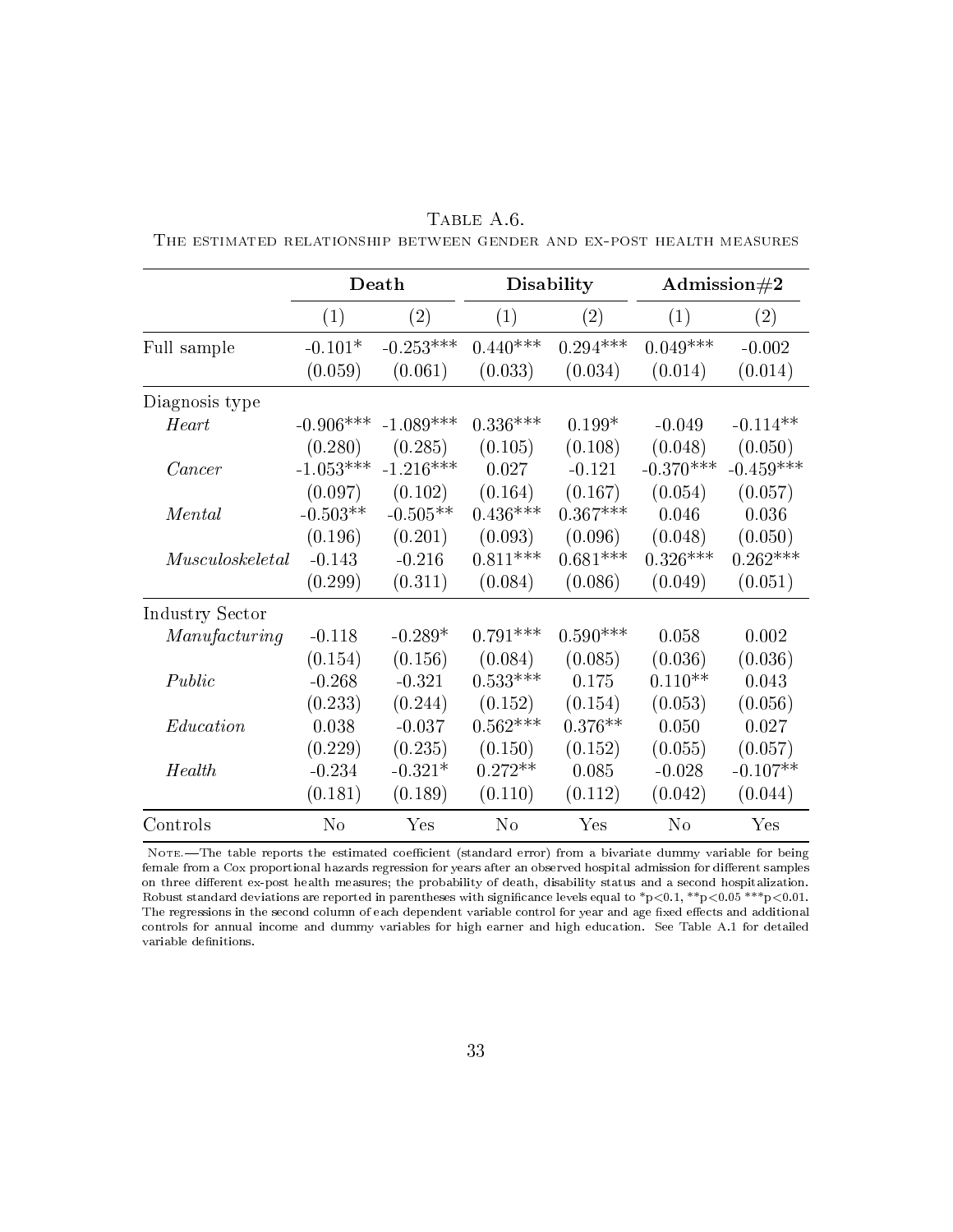|                                                                          |                                       | TABLE A.7. |  |  |
|--------------------------------------------------------------------------|---------------------------------------|------------|--|--|
| DIFFERENCE-IN-DIFFERENCES ESTIMATES OF FAMILY STATUS ON SICKNESS ABSENCE |                                       |            |  |  |
|                                                                          | AFTER A HOSPITAL ADMISSION, BY GENDER |            |  |  |

|                                                    |                  | Males                            |             |                  | Females     |             | <b>Both</b><br>genders |
|----------------------------------------------------|------------------|----------------------------------|-------------|------------------|-------------|-------------|------------------------|
|                                                    | $\left(1\right)$ | (2)                              | (3)         | $\left(4\right)$ | (5)         | (6)         | (7)                    |
| Full sample                                        | $-7.497***$      | $-7.641***$                      | $-5.163***$ | $-2.754***$      | $-2.859***$ | $-1.020$    | $4.622***$             |
|                                                    | (0.541)          | (0.540)                          | (0.542)     | (0.729)          | (0.728)     | (0.727)     | (0.905)                |
| Diagnosis type                                     |                  |                                  |             |                  |             |             |                        |
| H e a r t                                          | $-5.989***$      | $-6.087***$                      | $-4.638***$ | $-5.917*$        | $-6.049*$   | $-6.045*$   | $-0.369$               |
|                                                    | (1.712)          | (1.712)                          | (1.732)     | (3.202)          | (3.177)     | (3.195)     | (3.605)                |
| Cancer                                             |                  | $-12.274***-12.752***-10.335***$ |             | 1.669            | 1.675       | $2.810*$    | $14.477***$            |
|                                                    | (3.753)          | (3.732)                          | (3.736)     | (1.520)          | (1.516)     | (1.519)     | (4.031)                |
| Mental                                             | $-1.289$         | $-3.322$                         | $-0.657$    | $13.683***$      | $10.701***$ | $9.827***$  | $15.334***$            |
|                                                    | (2.451)          | (2.453)                          | (2.493)     | (3.542)          | (3.552)     | (3.626)     | (4.292)                |
| $Musculoskeletal -11.917*** -12.775*** -10.383***$ |                  |                                  |             | $11.703***$      | $9.777***$  | $10.049***$ | $23.729***$            |
|                                                    | (2.424)          | (2.412)                          | (2.401)     | (3.695)          | (3.652)     | (3.664)     | (4.359)                |
| Industry Sector                                    |                  |                                  |             |                  |             |             |                        |
| Manufacturing                                      | $-8.499***$      | $-8.585***$                      | $-8.313***$ | $-2.194$         | $-1.983$    | $-2.583$    | $6.380***$             |
|                                                    | (0.989)          | (0.985)                          | (0.977)     | (2.092)          | (2.087)     | (2.080)     | (2.301)                |
| Public                                             | $-8.743***$      | $-9.280***$                      | $-7.587***$ | 0.472            | 0.653       | 1.982       | $10.485***$            |
|                                                    | (1.976)          | (1.988)                          | (1.968)     | (2.447)          | (2.444)     | (2.439)     | (3.143)                |
| Education                                          | $-5.873**$       | $-5.723**$                       | $-4.590*$   | $-1.203$         | $-1.672$    | $-2.382$    | 4.301                  |
|                                                    | (2.514)          | (2.505)                          | (2.519)     | (2.507)          | (2.508)     | (2.513)     | (3.552)                |
| Health                                             | $-7.009***$      | $-7.289***$                      | $-7.870***$ | $-8.575***$      | $-8.634***$ | $-7.721***$ | $-0.731$               |
|                                                    | (2.391)          | (2.385)                          | (2.376)     | (1.323)          | (1.319)     | (1.312)     | (2.723)                |
| $Year/Age$ FE                                      | N <sub>o</sub>   | Yes                              | Yes         | No               | Yes         | Yes         | Yes                    |
| Additional controls                                | N <sub>o</sub>   | No                               | Yes         | No               | No          | Yes         | Yes                    |

NOTE.-Columns 1-6 in the table reports coefficient (standard errors) from difference-in-differences regressions of bivariate dummy variables for having children and years after an observed hospital admission and their interactions on the number of days on insured sickness absence. The last column reports the triple interaction coefficient from a difference-in-difference-in-differences regression including the levels and first order interaction of the children and postadmission dummies along with a gender indicator variable. Robust standard deviations are reported in parentheses with significance levels equal to \*p<0.1, \*\*p<0.05 \*\*\*p<0.01. The second and fourth column include year and age fixed effects and the third, sixth and seventh column also include 15 industry and 19 diagnosis category fixed effects along with additional controls for annual income and dummy variables for high earner and high education. See Table A.1 for detailed variable definitions.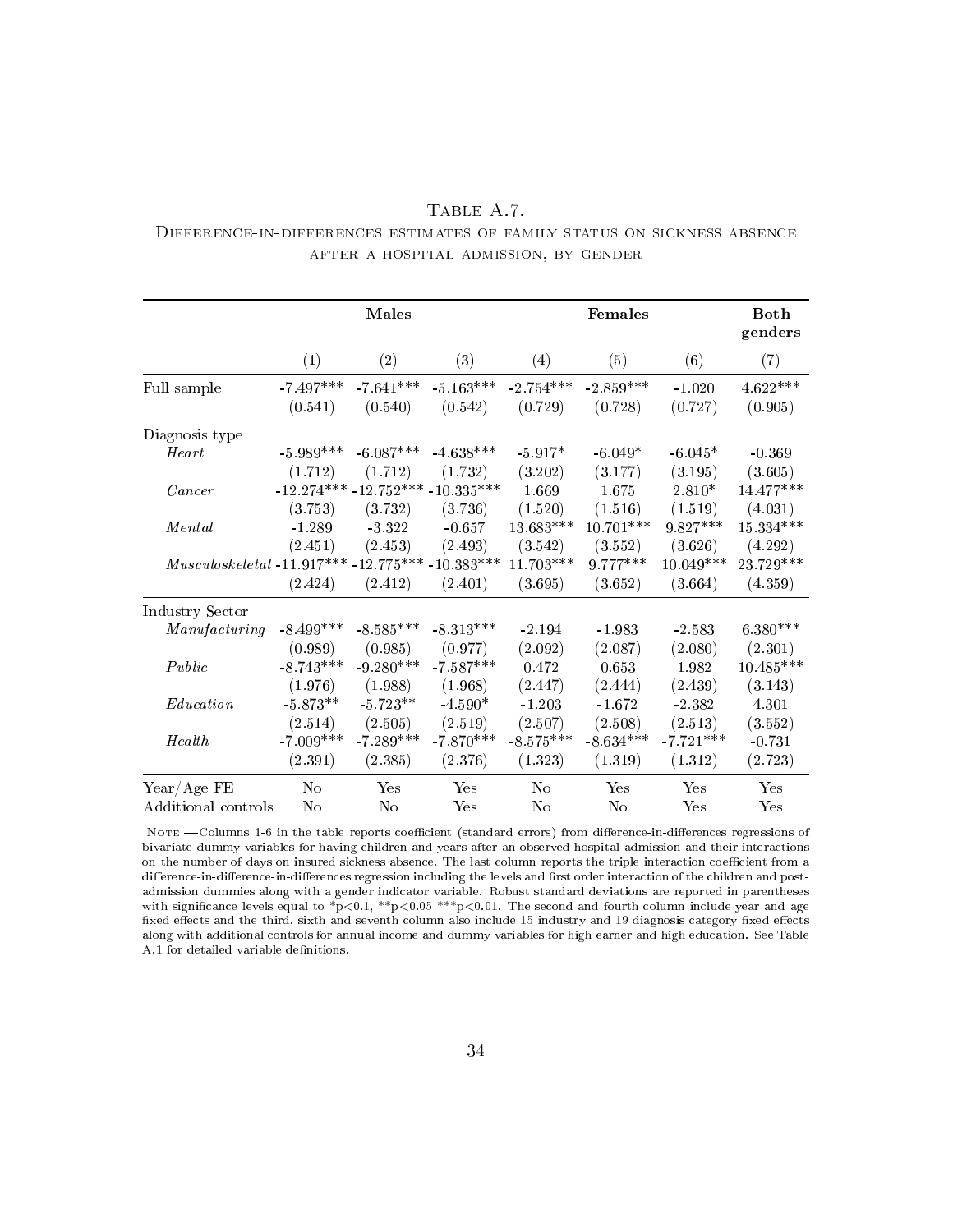|                                                                                                                                                                                                                                                                                                                                                                                                                                                                                                                                                                                                                                                                                                                                                                                                                 |                        | $\rm\,Males$           |                        |                       | $\rm Females$                                                                                                                                                                                                                                                                         |                        |                                                    | Both genders            |                                                 |
|-----------------------------------------------------------------------------------------------------------------------------------------------------------------------------------------------------------------------------------------------------------------------------------------------------------------------------------------------------------------------------------------------------------------------------------------------------------------------------------------------------------------------------------------------------------------------------------------------------------------------------------------------------------------------------------------------------------------------------------------------------------------------------------------------------------------|------------------------|------------------------|------------------------|-----------------------|---------------------------------------------------------------------------------------------------------------------------------------------------------------------------------------------------------------------------------------------------------------------------------------|------------------------|----------------------------------------------------|-------------------------|-------------------------------------------------|
|                                                                                                                                                                                                                                                                                                                                                                                                                                                                                                                                                                                                                                                                                                                                                                                                                 | Death                  | Disability             | Admission $#2$         | $\rm{Death}$          | Disability                                                                                                                                                                                                                                                                            | Admission $\#2$        | $\rm{Death}$                                       | Disability              | Admission $\#2$                                 |
| Full sample                                                                                                                                                                                                                                                                                                                                                                                                                                                                                                                                                                                                                                                                                                                                                                                                     | $-0.871***$<br>(0.086) | $-0.437***$<br>(0.057) | $-0.205***$<br>(0.023) | $-0.453**$<br>(0.100) | $-0.243***$<br>(0.053)                                                                                                                                                                                                                                                                | $-0.164***$<br>(0.025) | 0.405***<br>(0.131)                                | $0.197***$<br>(0.077)   | (0.034)<br>0.043                                |
| Diagnosis type<br>Heart                                                                                                                                                                                                                                                                                                                                                                                                                                                                                                                                                                                                                                                                                                                                                                                         | $-0.821***$            | $0.298*$               | $-0.130*$              | 0.585                 | $-0.117$                                                                                                                                                                                                                                                                              | $-0.088$               | 0.313                                              | 0.197                   | 0.037                                           |
| $\it{Cancer}$                                                                                                                                                                                                                                                                                                                                                                                                                                                                                                                                                                                                                                                                                                                                                                                                   | $-0.620***$<br>(0.256) | (0.157)<br>$-0.111$    | (0.068)<br>0.134       | (0.585)<br>0.151      | (0.212)<br>0.016                                                                                                                                                                                                                                                                      | (0.104)<br>0.057       | $\begin{array}{c} (0.632) \\ 0.772*** \end{array}$ | (0.262)<br>0.080        | (0.123)<br>0.196                                |
| Mental                                                                                                                                                                                                                                                                                                                                                                                                                                                                                                                                                                                                                                                                                                                                                                                                          | $-0.676***$<br>(0.174) | $-0.250*$<br>(0.361)   | $-0.290***$<br>(0.117) | $-0.651**$<br>(0.150) | (0.168)<br>$-0.124$                                                                                                                                                                                                                                                                   | $-0.238***$<br>(0.063) | (0.229)<br>$-0.090$                                | $\frac{(0.397)}{0.102}$ | $\begin{array}{c} (0.132) \\ 0.069 \end{array}$ |
|                                                                                                                                                                                                                                                                                                                                                                                                                                                                                                                                                                                                                                                                                                                                                                                                                 | (0.235)                | (0.141)                | (0.067)                | (0.332)               | (0.147)                                                                                                                                                                                                                                                                               | (0.080)                | (0.399)                                            | (0.200)                 | (0.102)                                         |
| $\label{thm:2} Musculos keletal$                                                                                                                                                                                                                                                                                                                                                                                                                                                                                                                                                                                                                                                                                                                                                                                | $-1.356***$<br>(0.396) | $0.294*$<br>(0.162)    | $-0.136$<br>(0.093)    | (0.530)<br>$-0.677$   | $0.463***$<br>(0.126)                                                                                                                                                                                                                                                                 | $0.265***$<br>(0.087)  | (0.653)<br>0.666                                   | (0.204)<br>$-0.121$     | 0.130<br>(0.126)                                |
| $\it Manafacturing$<br>Industry Sector                                                                                                                                                                                                                                                                                                                                                                                                                                                                                                                                                                                                                                                                                                                                                                          | $-0.553***$            | $0.427***$             | $0.198**$              | $-0.479*$             | $-0.165$                                                                                                                                                                                                                                                                              | $-0.172**$             | $-0.047$                                           | 0.234                   | $0.004\,$                                       |
|                                                                                                                                                                                                                                                                                                                                                                                                                                                                                                                                                                                                                                                                                                                                                                                                                 | (0.168)                | (0.124)                | (0.045)                | (0.291)               | (0.154)                                                                                                                                                                                                                                                                               | (0.073)                | (0.331)                                            | (0.196)                 | (0.084)                                         |
| Public                                                                                                                                                                                                                                                                                                                                                                                                                                                                                                                                                                                                                                                                                                                                                                                                          | $-0.836**$             | $0.930***$             | $-0.117$               | $0.751**$             | 0.253                                                                                                                                                                                                                                                                                 | $0.299***$             | 0.058                                              | $1.228***$              | $-0.179$                                        |
| Education                                                                                                                                                                                                                                                                                                                                                                                                                                                                                                                                                                                                                                                                                                                                                                                                       | $-1.241***$<br>(0.347) | (0.260)<br>$-0.255$    | $-0.206*$<br>(0.101)   | (0.364)<br>$-0.210$   | (0.261)<br>0.219                                                                                                                                                                                                                                                                      | $-0.291***$<br>(0.087) | $1.066**$<br>(0.499)                               | (0.365)<br>0.531        | (0.131)<br>$-0.037$                             |
|                                                                                                                                                                                                                                                                                                                                                                                                                                                                                                                                                                                                                                                                                                                                                                                                                 | (0.401)                | (0.313)                | (0.113)                | (0.358)               | (0.234)                                                                                                                                                                                                                                                                               | (0.084)                | (0.533)                                            | (0.389)                 | (0.138)                                         |
| Health                                                                                                                                                                                                                                                                                                                                                                                                                                                                                                                                                                                                                                                                                                                                                                                                          | $-0.710**$<br>(0.349)  | $0.613***$<br>(0.219)  | $-0.210**$<br>(0.089)  | $-0.179$<br>(0.196)   | $0.346***$<br>(0.092)                                                                                                                                                                                                                                                                 | $0.124***$<br>(0.043)  | (0.396)<br>0.552                                   | (0.234)<br>0.242        | (0.097)<br>0.108                                |
| $\rm{Coutrols}$                                                                                                                                                                                                                                                                                                                                                                                                                                                                                                                                                                                                                                                                                                                                                                                                 | Yes                    | ${\rm Yes}$            | Yes                    | Yes                   | Ýes                                                                                                                                                                                                                                                                                   | Yes                    | Yes                                                | Yes                     | $Y$ es                                          |
| proportional hazards regression for years after an observed hospital admission for different samples on three different ex-post health measures; the<br>probability of death, disability status and a second hospitalization. Columns 1-3 pertain to the results for males and columns 4-6 to the results for<br>instead including both genders and controlling for the level effects of both variables. Robust standard deviations are reported in parentheses with<br>females. Columns 7-9 reports the estimated interaction coefficient (standard error) of gender and having children from regressing the same model but<br>annual income and dummy variables for high earner and high education. See Table A.1 for detailed variable definitions<br>significance levels equal to $*_{\mathbb{P}}$<br>NOTE. |                        |                        |                        |                       | $\lt$ 0.1, **p $\lt$ 0.05 ***p $\lt$ 0.01. All regressions include controls for year and age fixed effects and additional controls for<br>-Columns 1-6 in the table reports the estimated coefficient (standard error) from a bivariate dummy variable for having children from a Cox |                        |                                                    |                         |                                                 |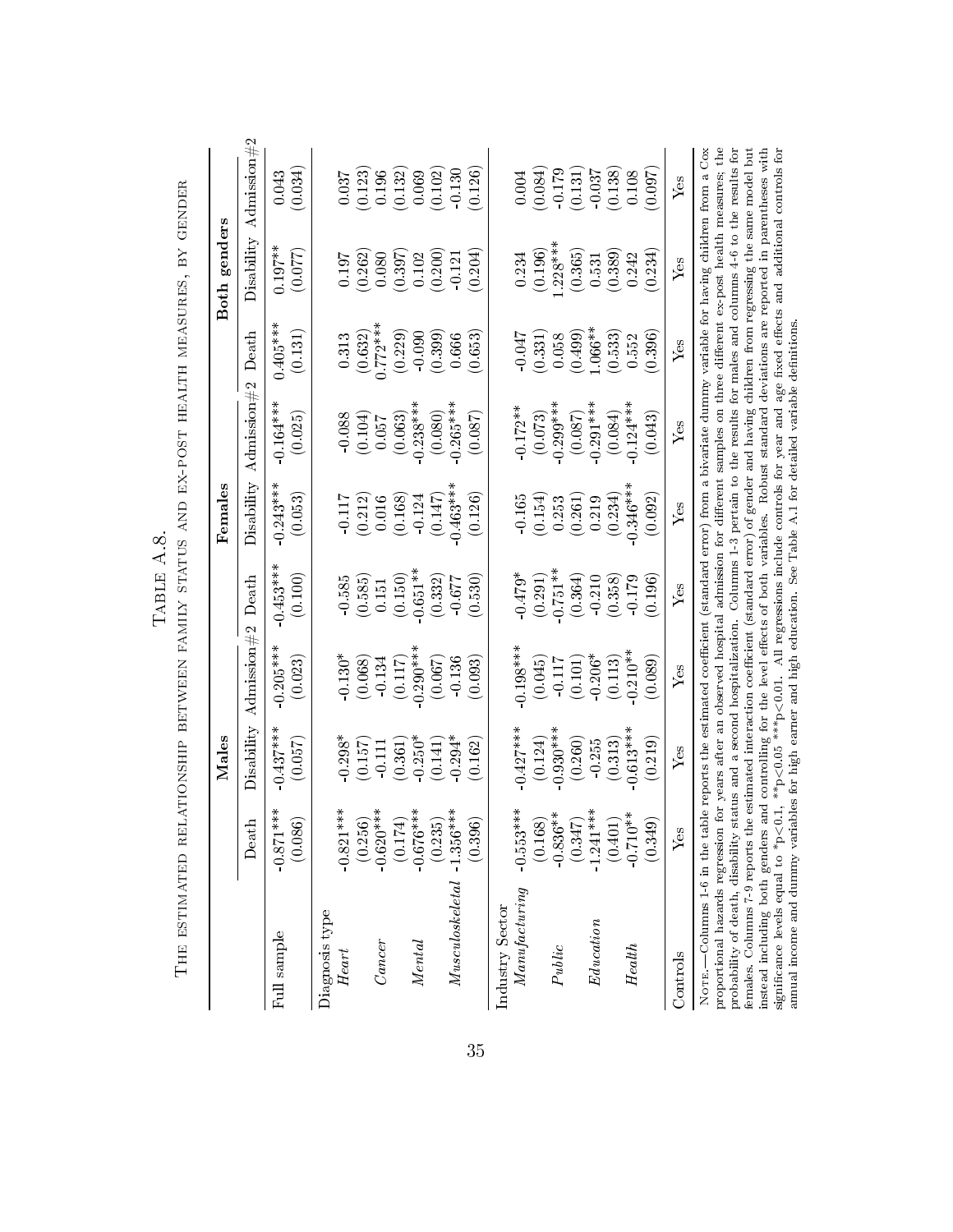# A:II Figures





NOTE.-The source for the data come from annual survey data provided by Eurostat. The vertical axis is defined as the percentage difference in the share of women divided by the share of men that reported absence from work for health reasons sometime in a specific period of time.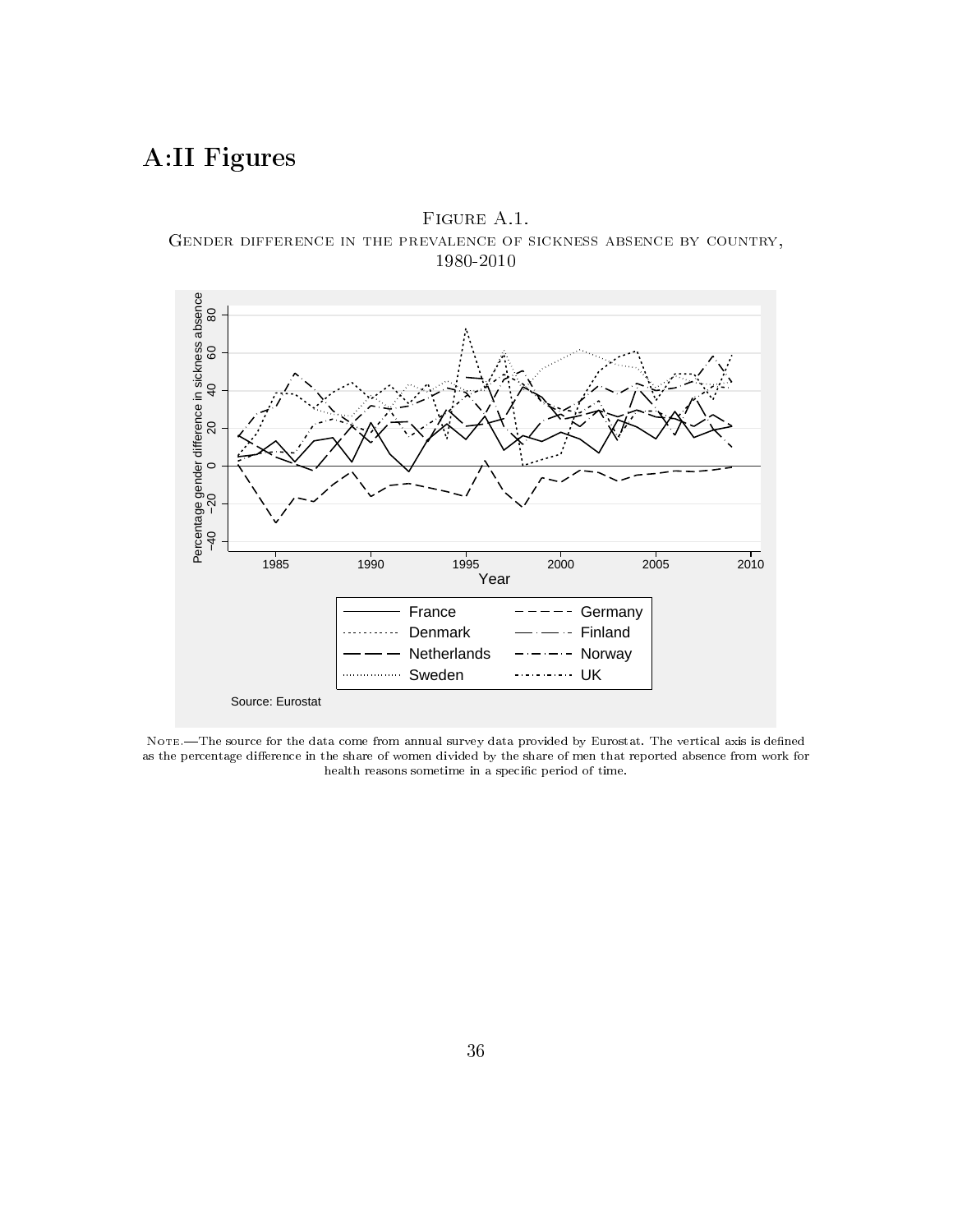FIGURE A.2. Difference in Female-Male life expectancy by country, 2011



NOTE.-The source for the data come from the CIA factbook 2011. The vertical axis is measured as the difference in the Female-Male expected years of life for each country. The number of countries are a random sample of the total number of countries listed. The overall average among these countries are approximately four years.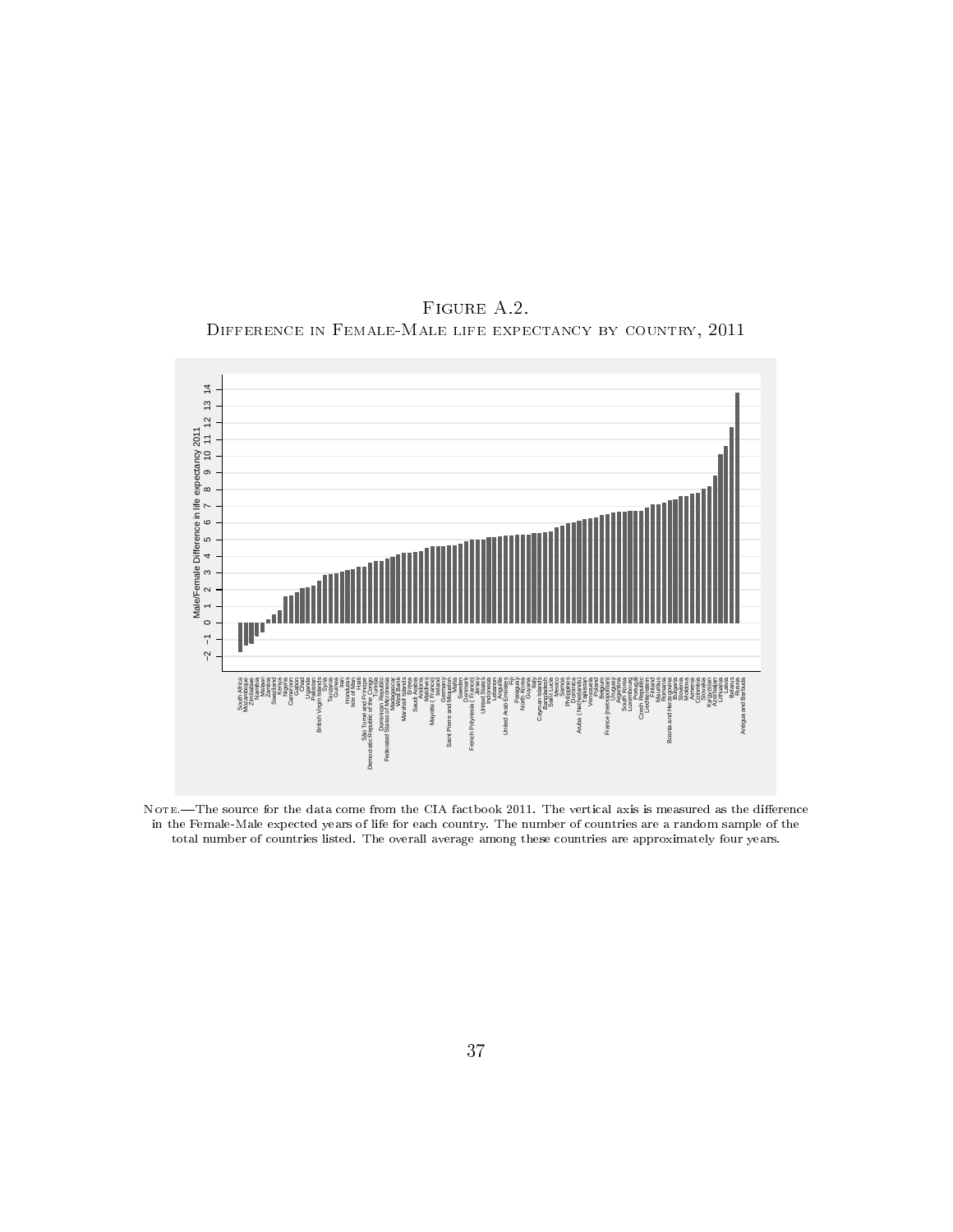



Note.—The figure is constructed by plotting the residuals from an ordinary least squares regression of year fixed effects on the outcome variable. Days of sickness are defined as the number of insured days an inividual is observed to withdraw during a year. The analysis sample include only individuals that had an observed hospital admission during age 40-45 while the comparison sample did not have any registered hospitalization during the same ages. The "shock" ("No shock") lines pertain to the sample with (without) a hospital admission.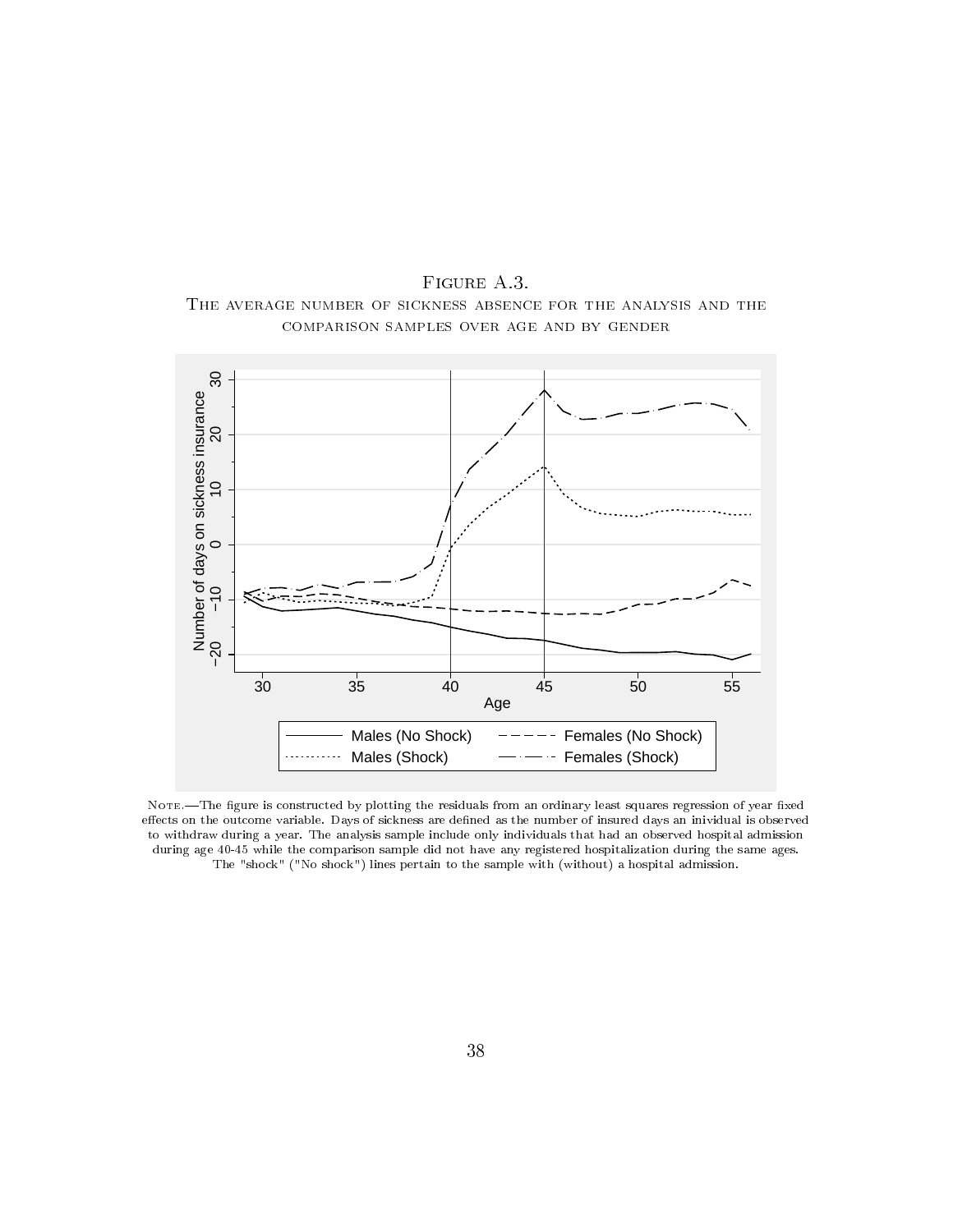FIGURE A.4. The average earnings for the analysis and the comparison samples over age and by gender



Note.—The figure is constructed by plotting the residuals from an ordinary least squares regression of year fixed effects on the outcome variable. Earnings are defined as gross cash earnings in the current year taken from the Swedish employment registry. The analysis sample include only individuals that had an observed hospital admission during age 40-45 while the comparison sample did not have any registered hospitalization during the same ages. The "shock" ("No shock") lines pertain to the sample with (without) a hospital admission.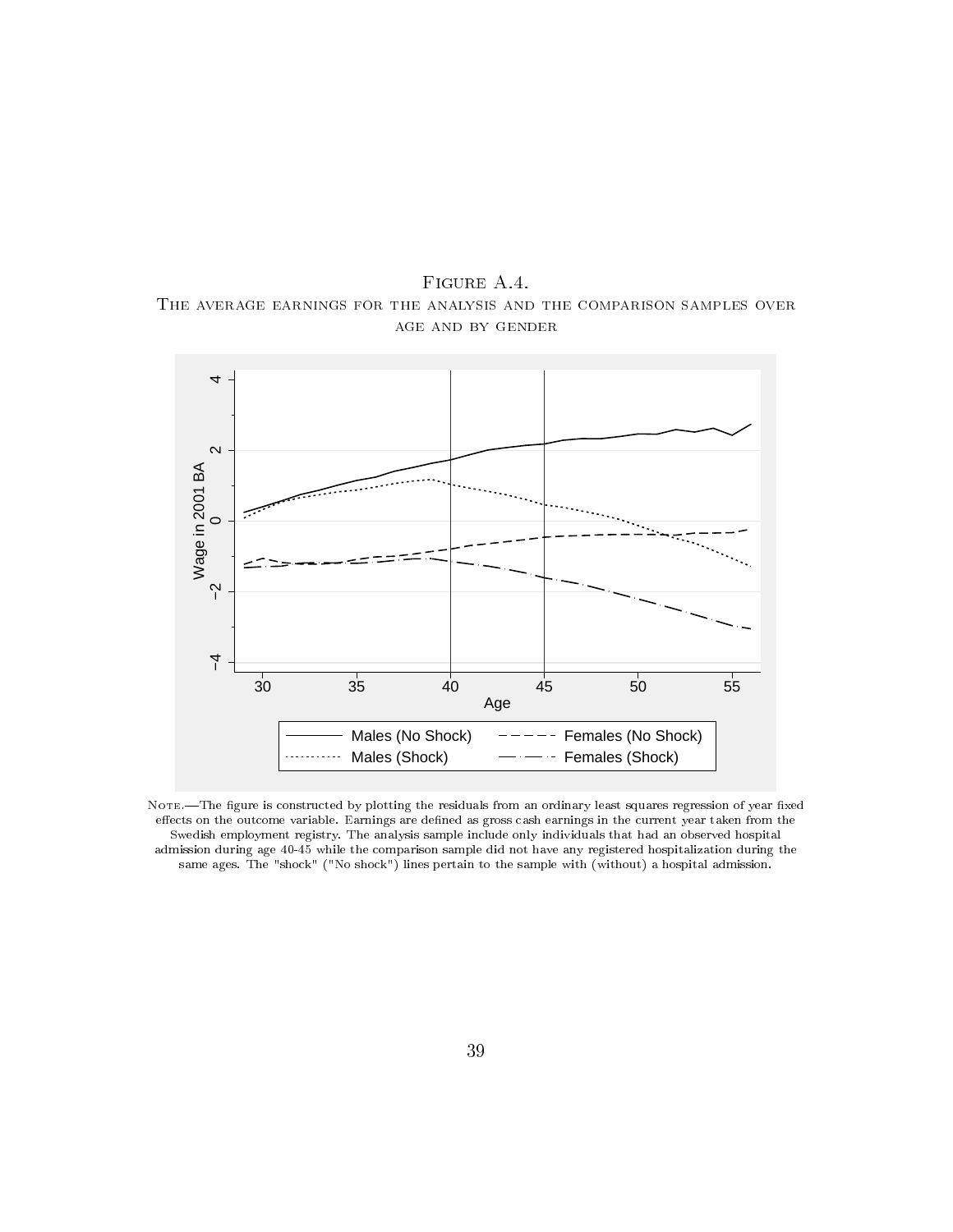FIGURE A.5. The average disposable income for the analysis and the comparison samples over age and by gender



NOTE.-The figure is constructed by plotting the residuals from an ordinary least squares regression of year fixed effects on the outcome variable. Disposable income is defined as the total net-of-tax, benefits and reductions individualized income in the current year. The analysis sample include only individuals that had an observed hospital admission during age 40-45 while the comparison sample did not have any registered hospitalization during the same ages. The "shock" ("No shock") lines pertain to the sample with (without) a hospital admission.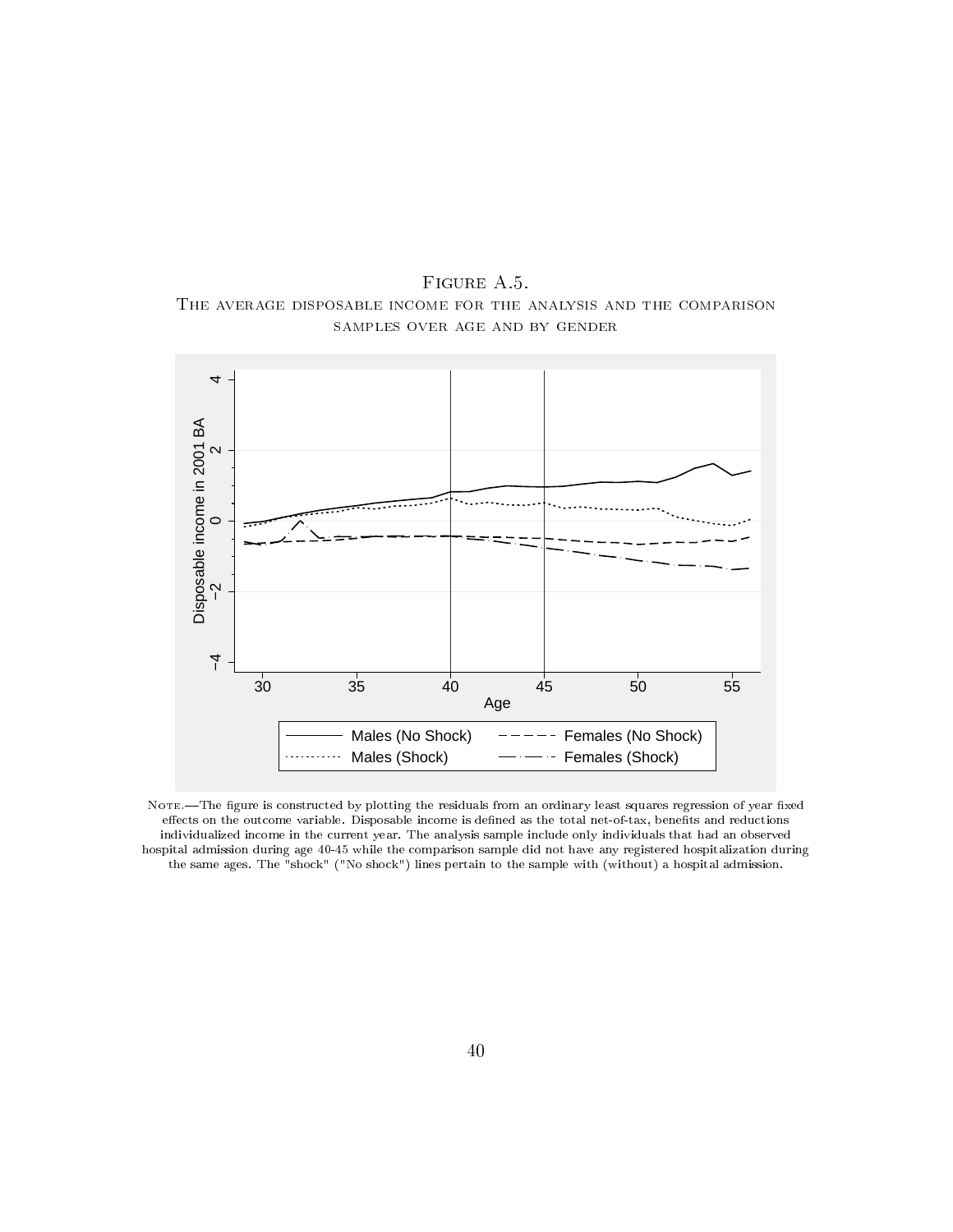FIGURE A.6. The average number of days of sickness absence for men and women by years after a hospital admission



NOTE. The figure is constructed by plotting the residuals from an ordinary least squares regression of year fixed effects on days of sickness absence. Days of sickness are defined as the number of insured days within one calendar year. Male (female) average number of sickdays are measured by the solid (dashed) line. The vertical line at zero indicate the year of the observed hospital admission.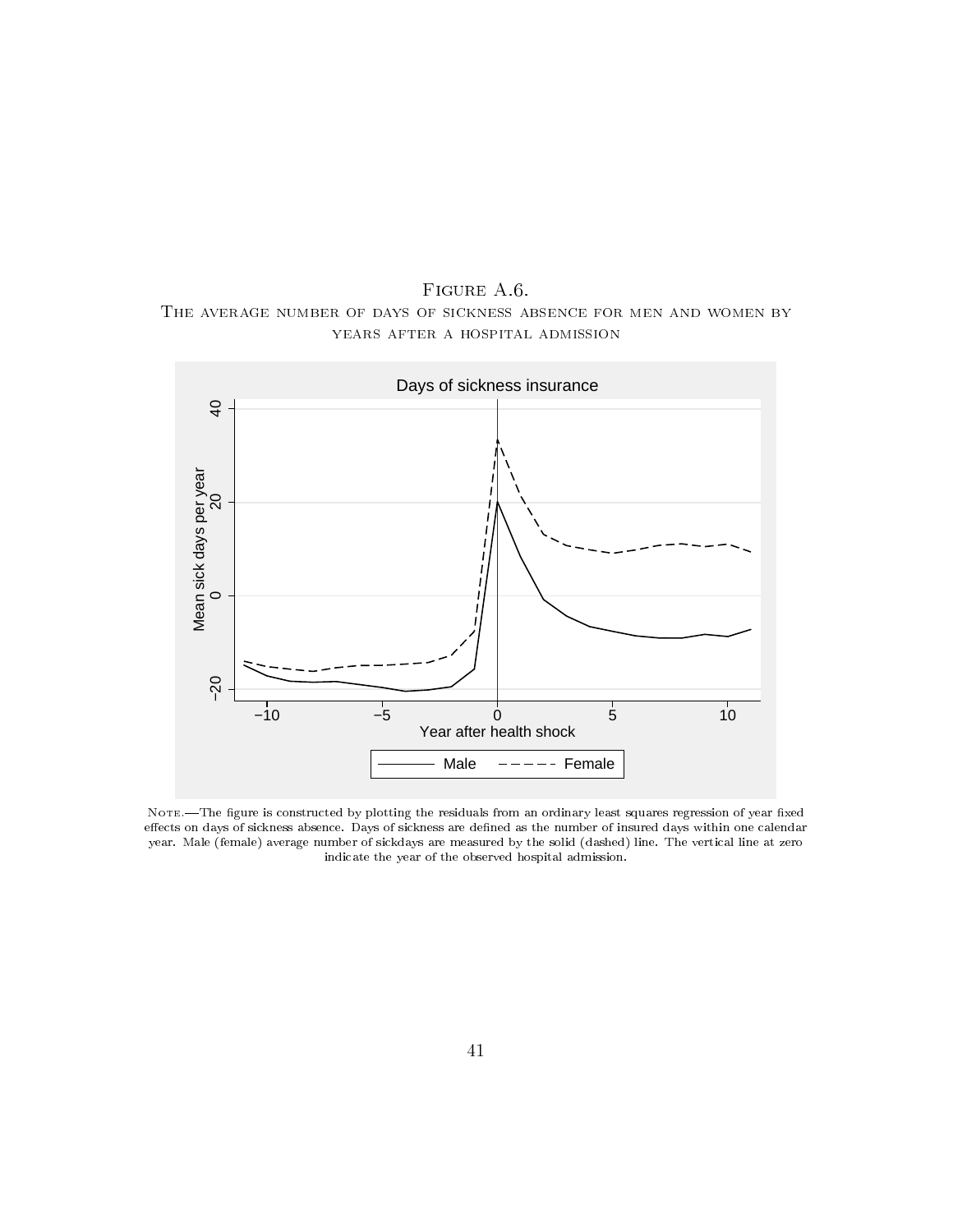FIGURE A.7. The average number of days of sickness absence by gender and years after a hospital admission, by diagnosis type



NOTE.—The figures are constructed by plotting the residuals from an ordinary least squares regression of year fixed effects on days of sickness absence. Days of sickness are defined as the number of insured days an individual is observed to withdraw during one year. Male (female) average number of sickdays are measured by the solid (dashed) line. Each panel plots pertains to a specific diagnosis type. The vertical line at time zero indicate the year of the observed hospitalization.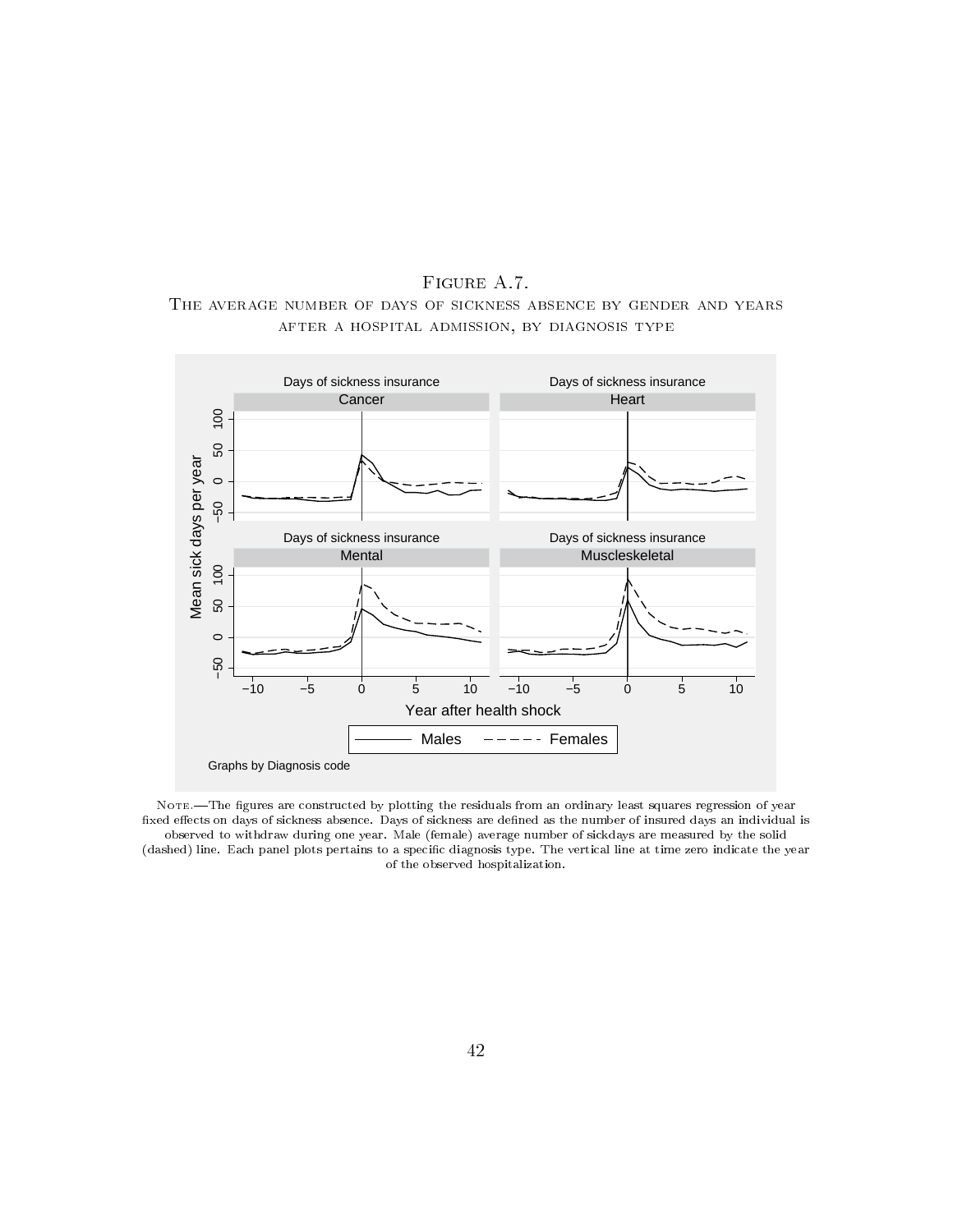FIGURE A.8. Ex-post mortality risk after a hospital admission, by gender and diagnosis **TYPE** 



NOTE.-Mortality risk is defined as the probability of death within three years of the observed hospitalization. The bins of the histograms pertains to (F)emales and (M)ales for each of the 19 diagnosis categories in diagonal text under the *x*-axis as displayed in Table A.3.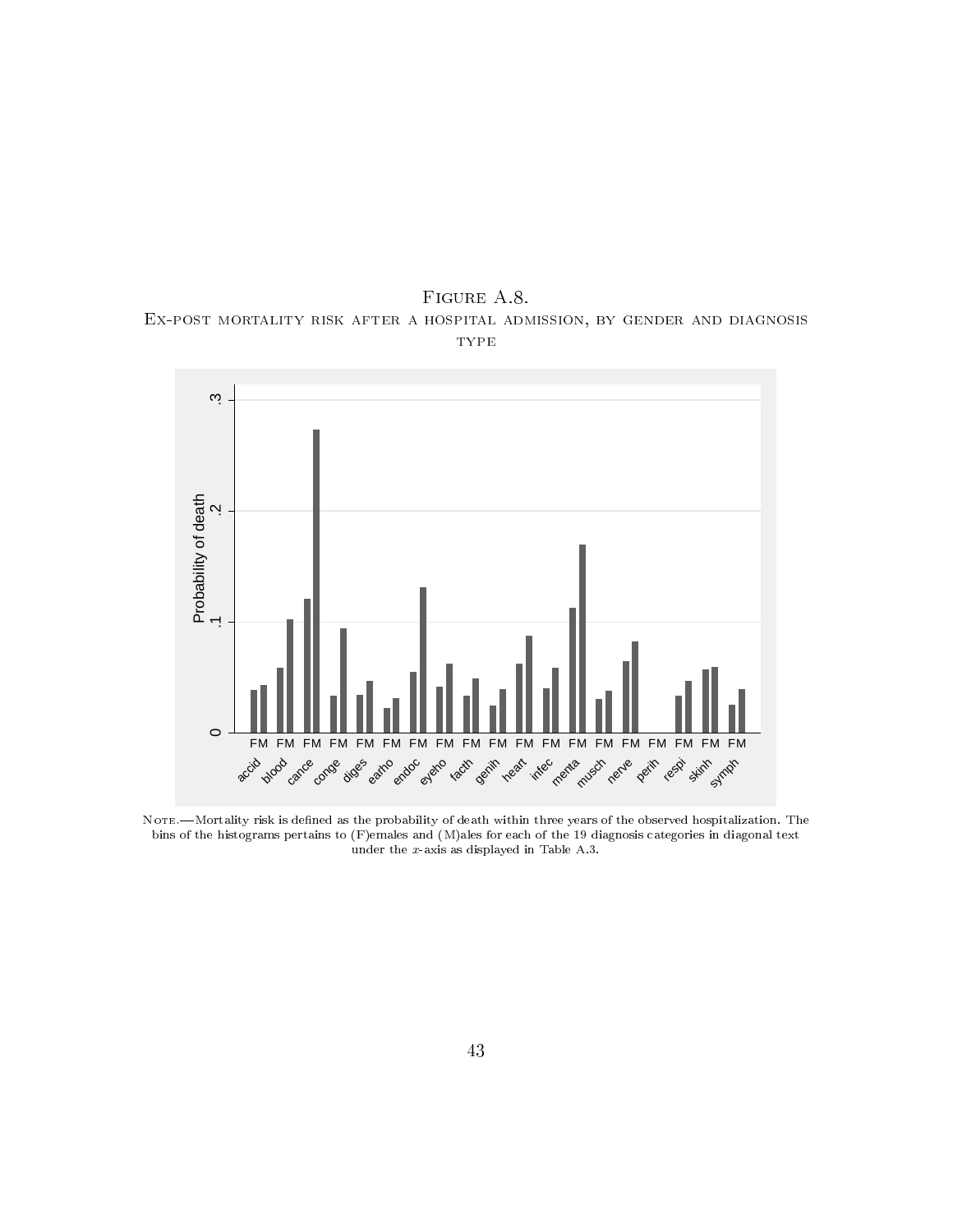FIGURE A.9. The ex-post cumulative risk of death by years from the first hospital admission, by gender



NOTE.-The cumulative risk is defined as the probability of death a given year, conditional on still being at risk, summed by the overall risk of death in the years prior to the current year. The solid (dashed) line indicate the cumulative risk of death for the males (females).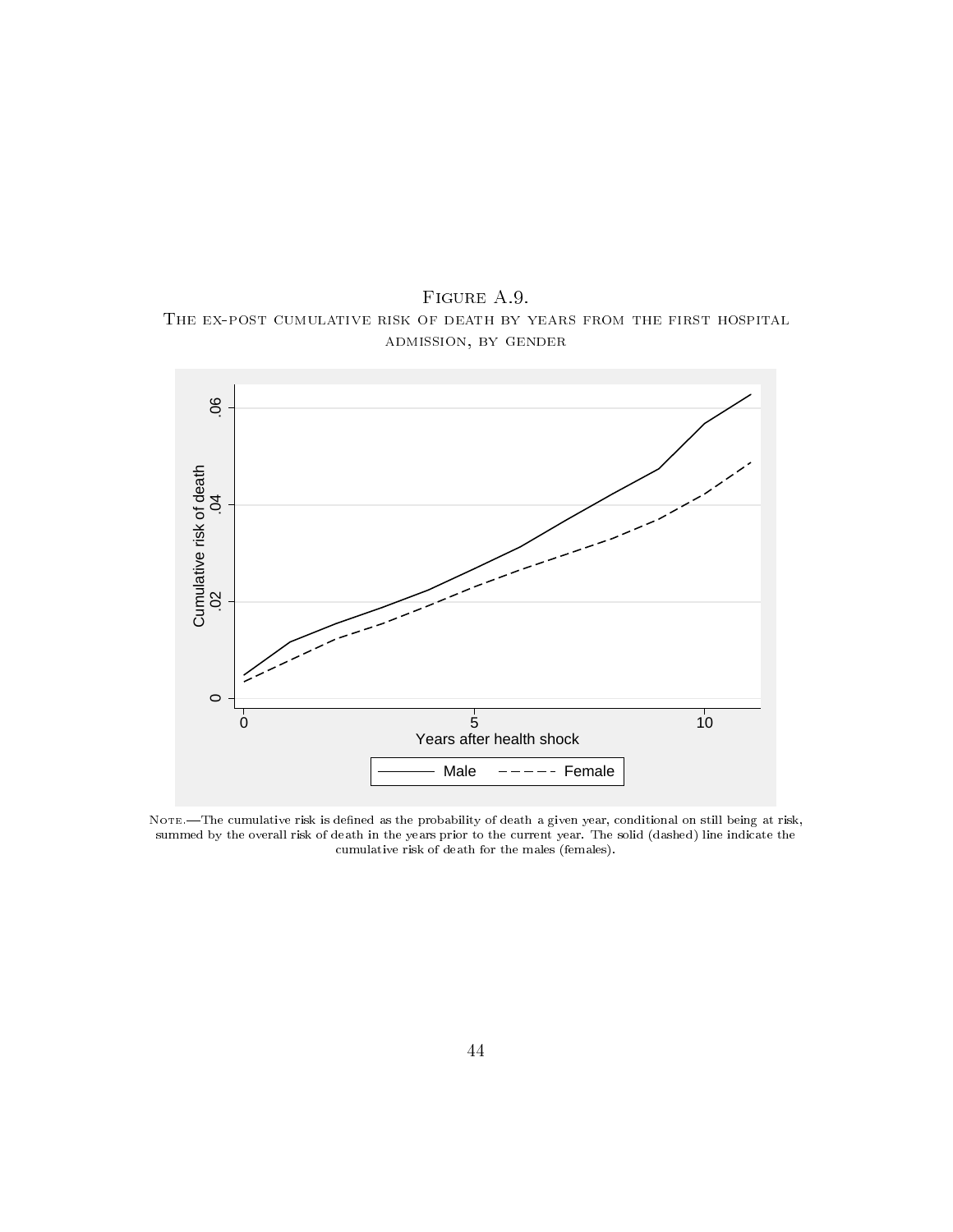FIGURE A.10. The ex-post cumulative risk of disability by years from the first hospital admission, by gender



NOTE.-The cumulative risk is defined as the probability of disablement a given year, conditional on still being at risk, summed by the overall risk of disablement in the years prior to the current year. The solid (dashed) line indicate the cumulative risk of disability for the males (females).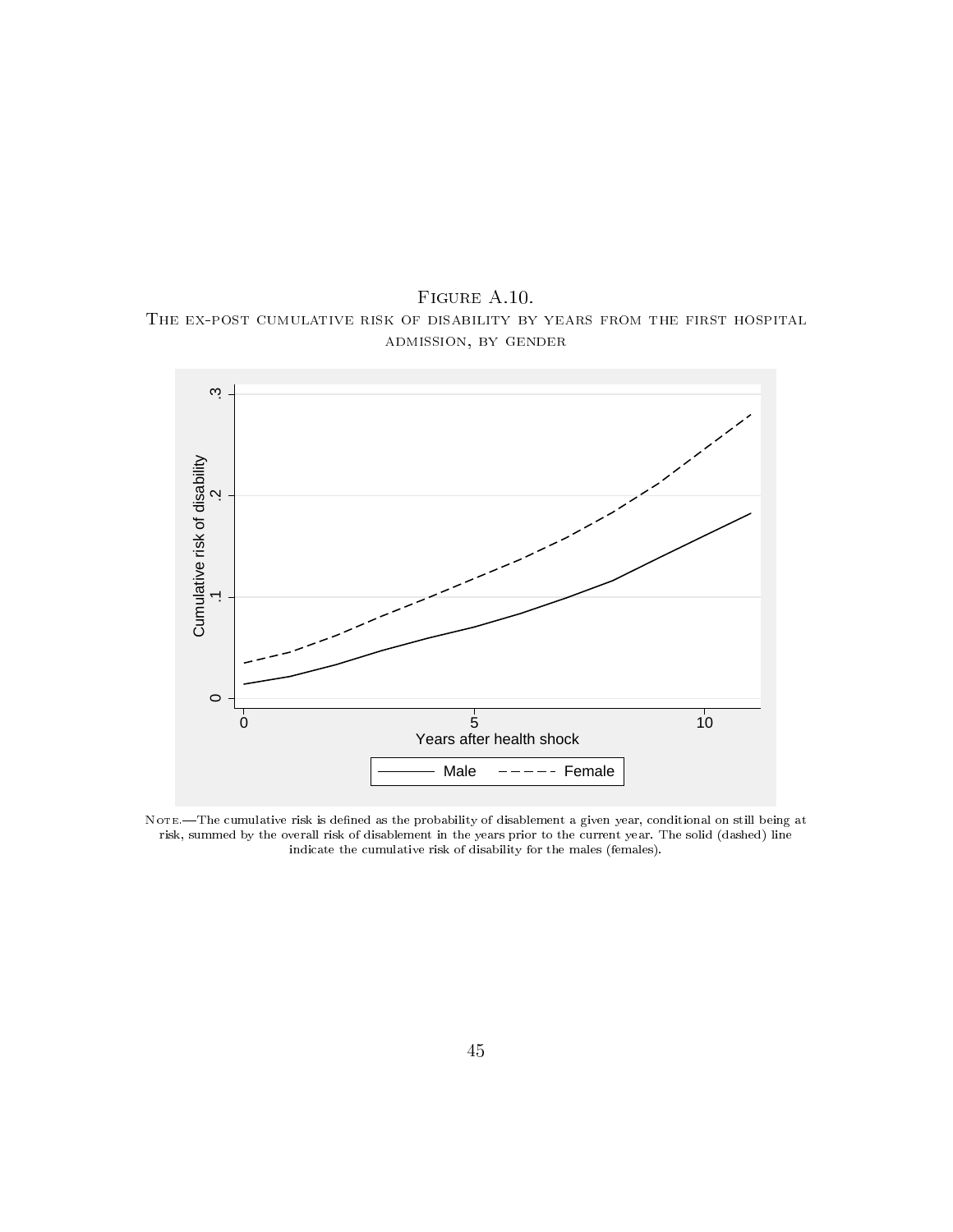FIGURE A.11. The ex-post cumulative risk of a second hospitalization by years from the first hospital admission, by gender



NOTE.—The cumulative risk is defined as the probability of a second hospitalization a given year, conditional on still being at risk, summed by the overall risk of hospitalization in the years prior to the current year. The solid (dashed) line indicate the cumulative risk of hopsitalization for the males (females).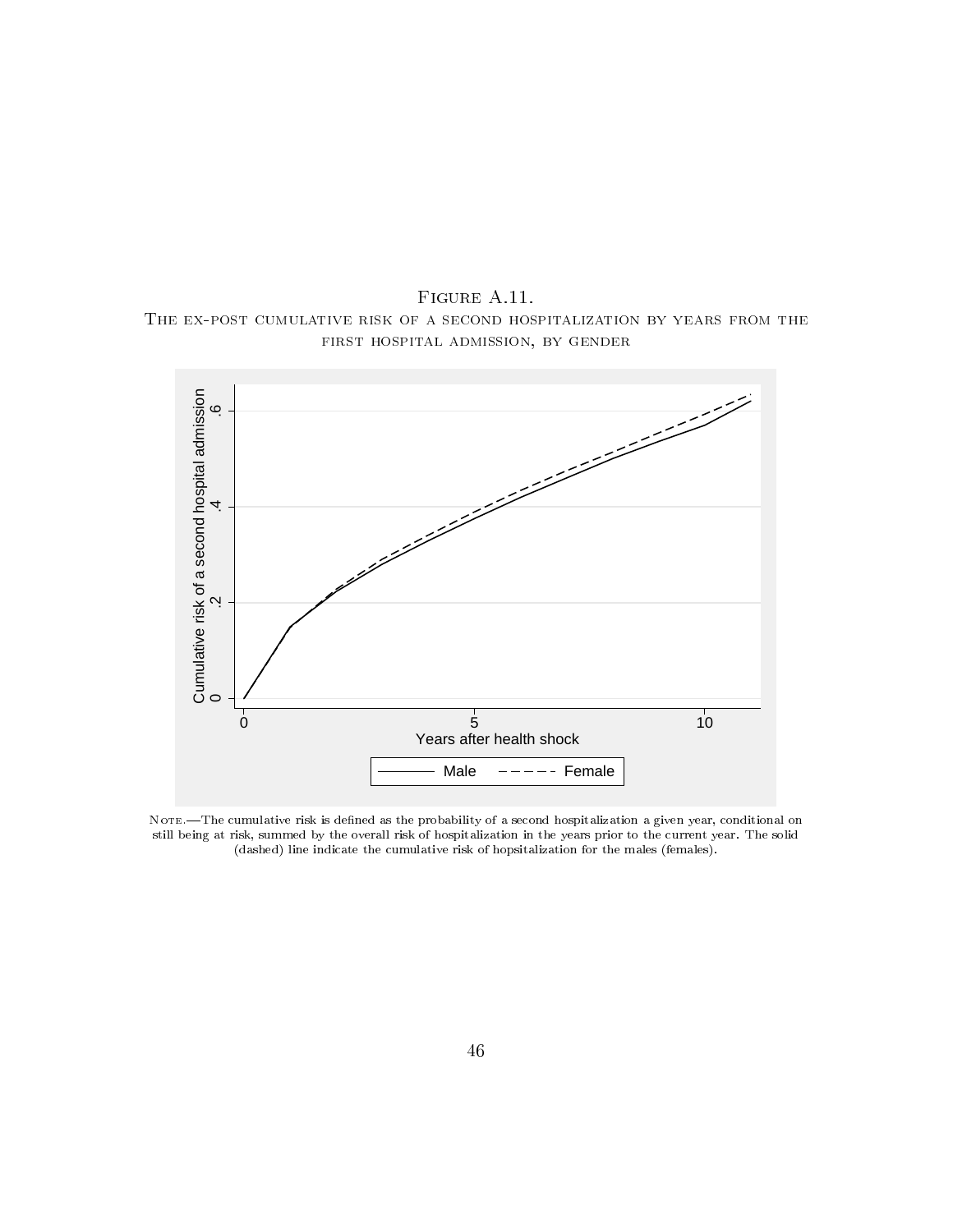FIGURE A.12. The average number of days of sickness absence by children and years after a hospital admission, by gender



NOTE.—The figures are constructed by plotting the residuals from an ordinary least squares regression of year fixed effects on days of sickness absence. Days of sickness are defined as the number of insured days an individual is observed to extract a particular year. The left (right) panel pertains to the average number of sickness absence for males (females) for individuals with (without) children indicated by the dashed (solid) line. The vertical line at time zero indicate the year of the observed hospitalization.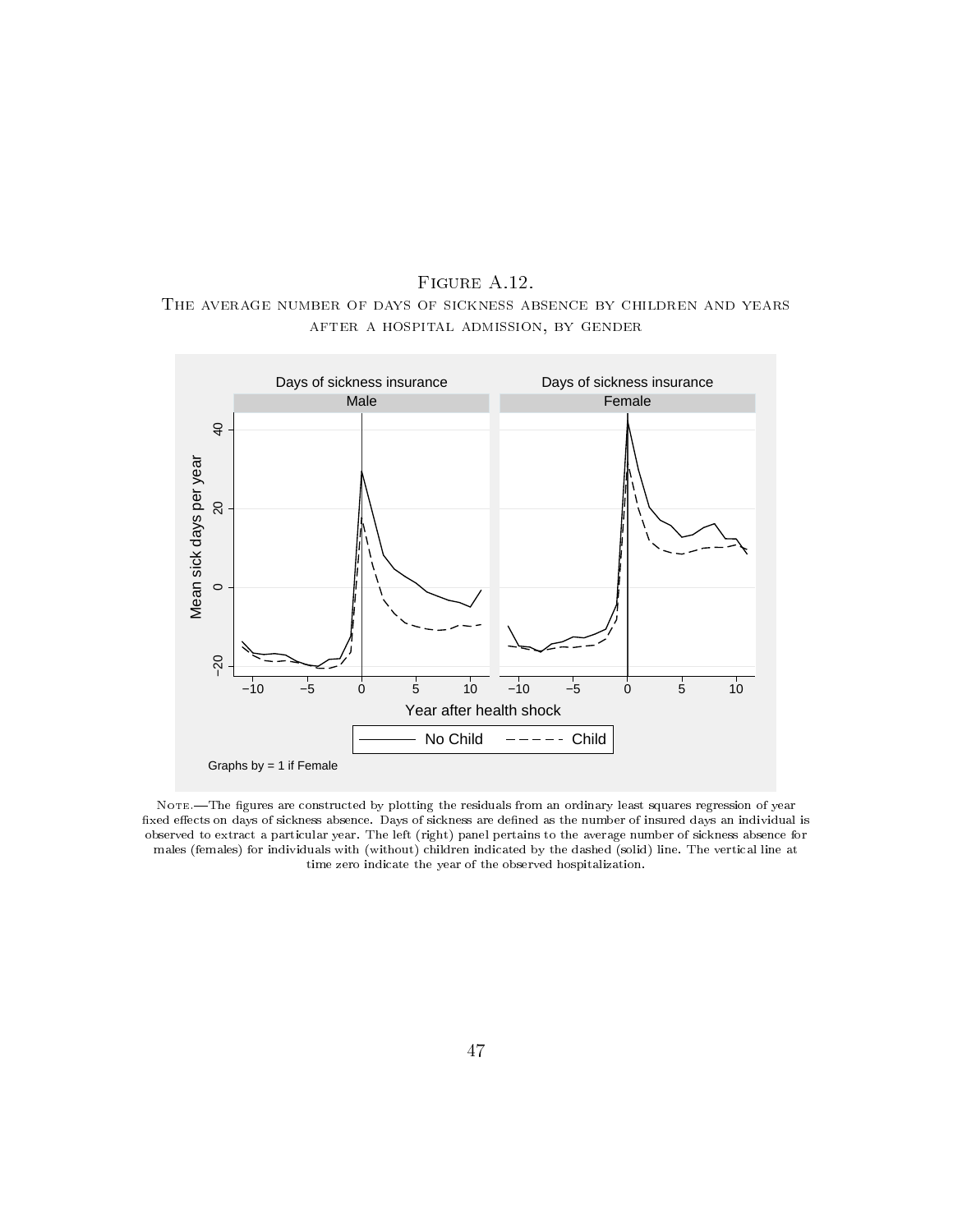FIGURE A.13. The average number of days of sickness absence for men by family status and years after a hospital admission, by diagnosis type



NOTE. The figures are constructed by plotting the residuals from an ordinary least squares regression of year fixed effects on days of sickness absence. Days of sickness are defined as the number of insured days an individual is observed to extract a particular year. Each panel plots pertains to a specic diagnosis type. The dashed (solid) line pertains to the average number of sickness absence individuals with (without) children. The vertical line at time zero indicate the year of the observed hospitalization.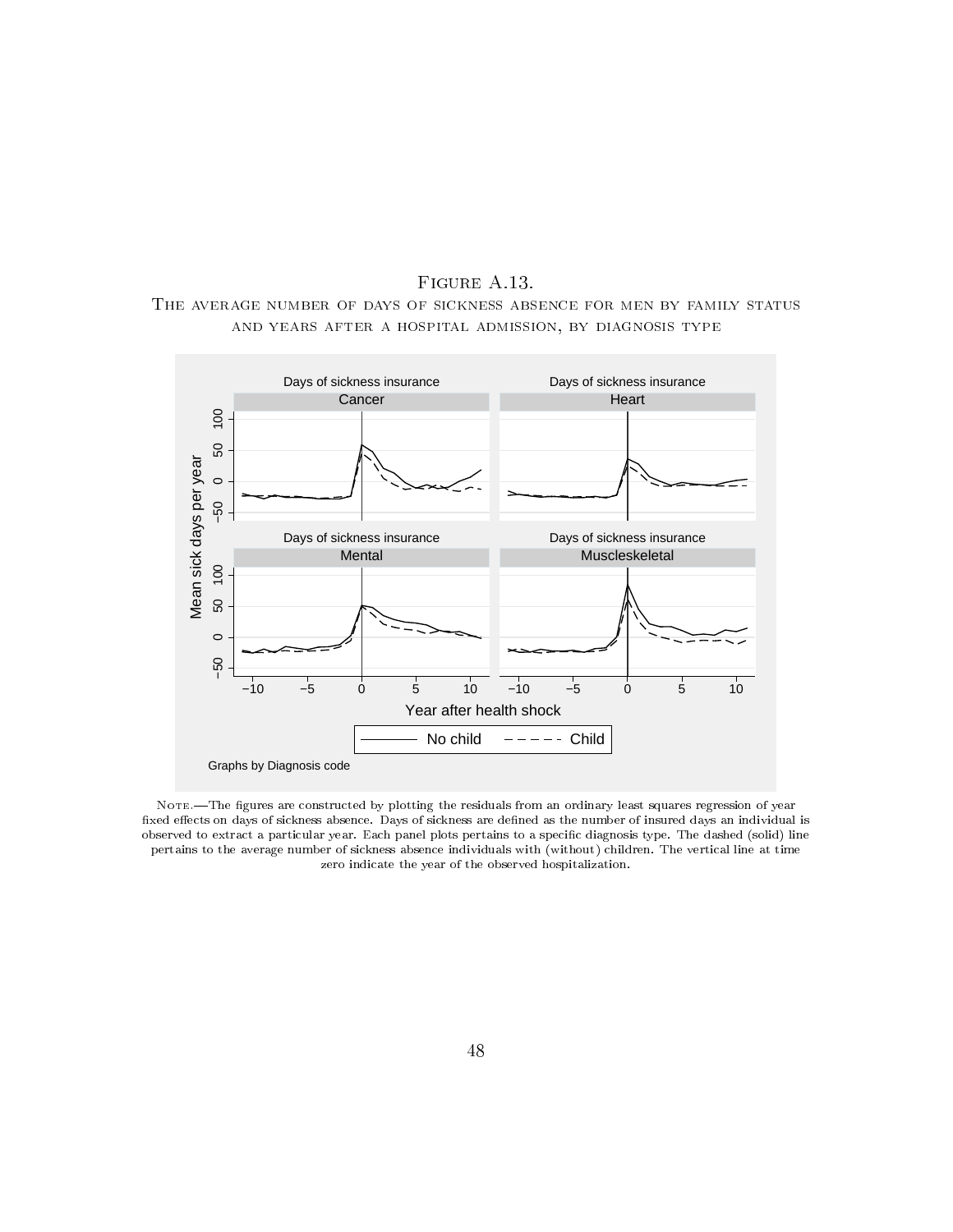



NOTE. The figures are constructed by plotting the residuals from an ordinary least squares regression of year fixed effects on days of sickness absence. Days of sickness are defined as the number of insured days an individual is observed to extract a particular year. Each panel plots pertains to a specic diagnosis type. The dashed (solid) line pertains to the average number of sickness absence individuals with (without) children. The vertical line at time zero indicate the year of the observed hospitalization.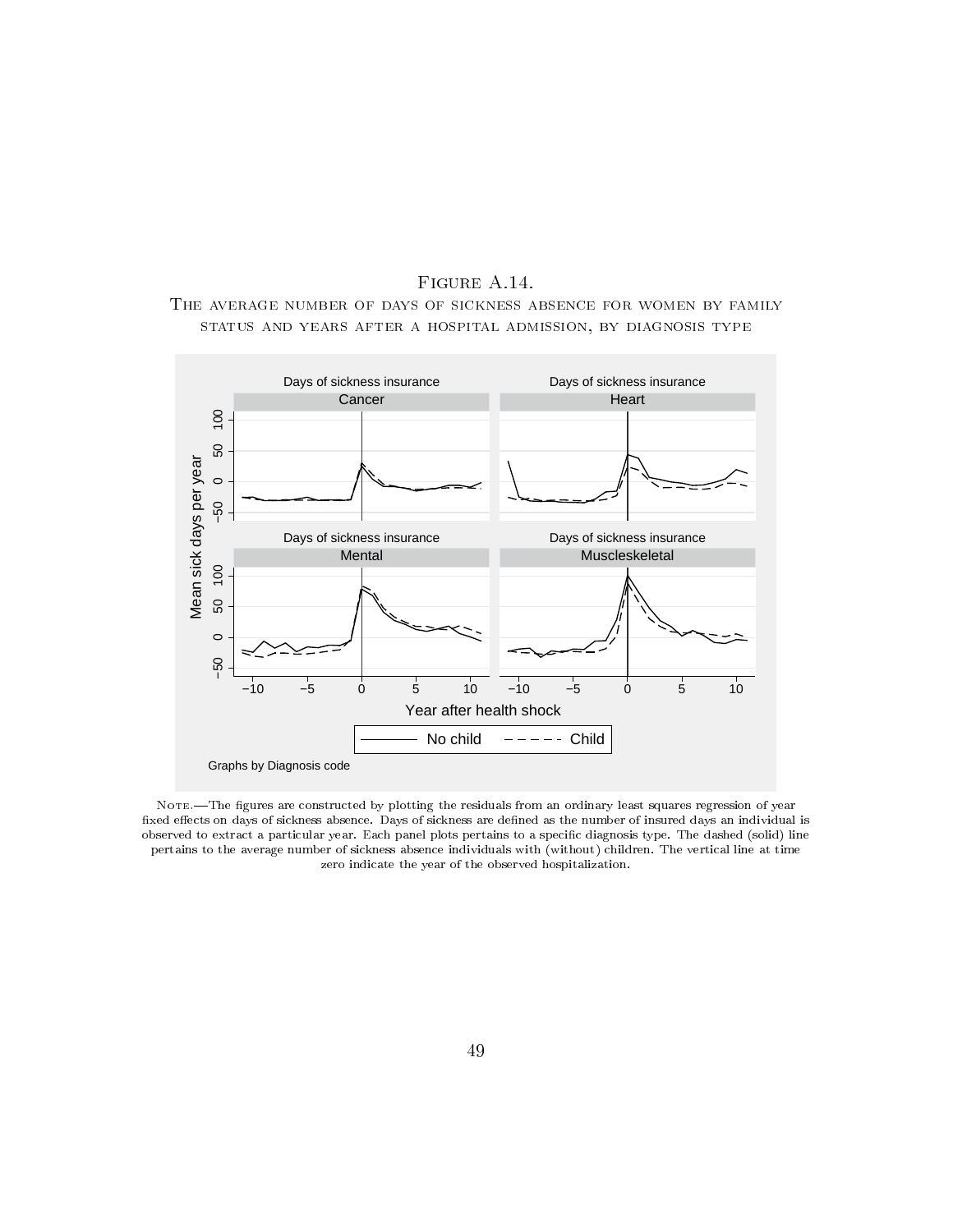FIGURE A.15. The ex-post cumulative risk of death by years from the first hospital admission, by gender and family status



NOTE.-The cumulative risk is defined as the probability of death a given year, conditional on still being at risk, summed by the overall risk of death in the years prior to the current year. The left (right) panel pertains to the average risk for males (females) with (without) children indicated by the dashed (solid) line.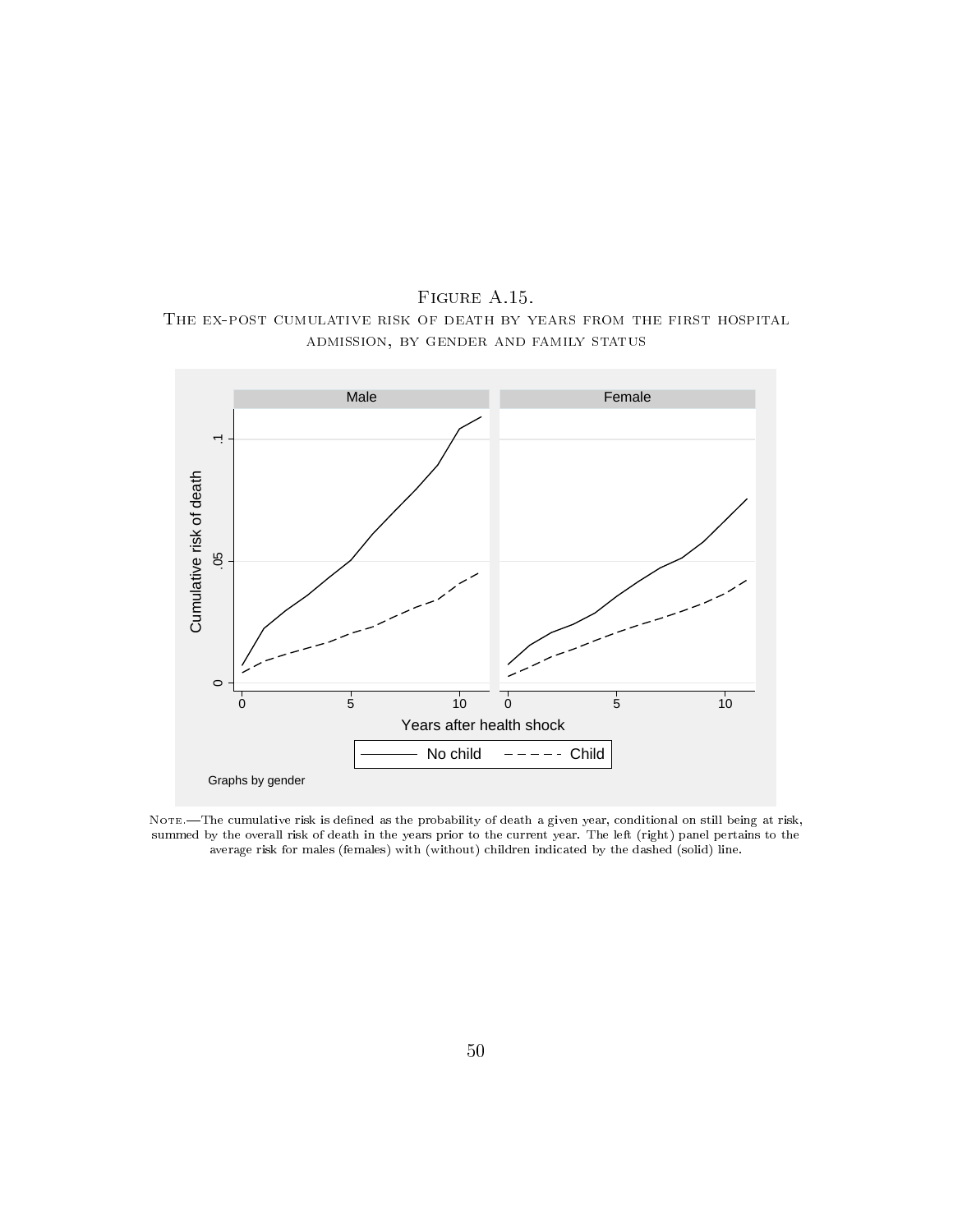FIGURE A.16. The ex-post cumulative risk of disability by years from the first hospital admission, by gender and family status



NOTE.-The cumulative risk is defined as the probability of disablement a given year, conditional on still being at risk, summed by the overall risk of disablement in the years prior to the current year. The left (right) panel pertains to the average risk for males (females) with (without) children indicated by the dashed (solid) line.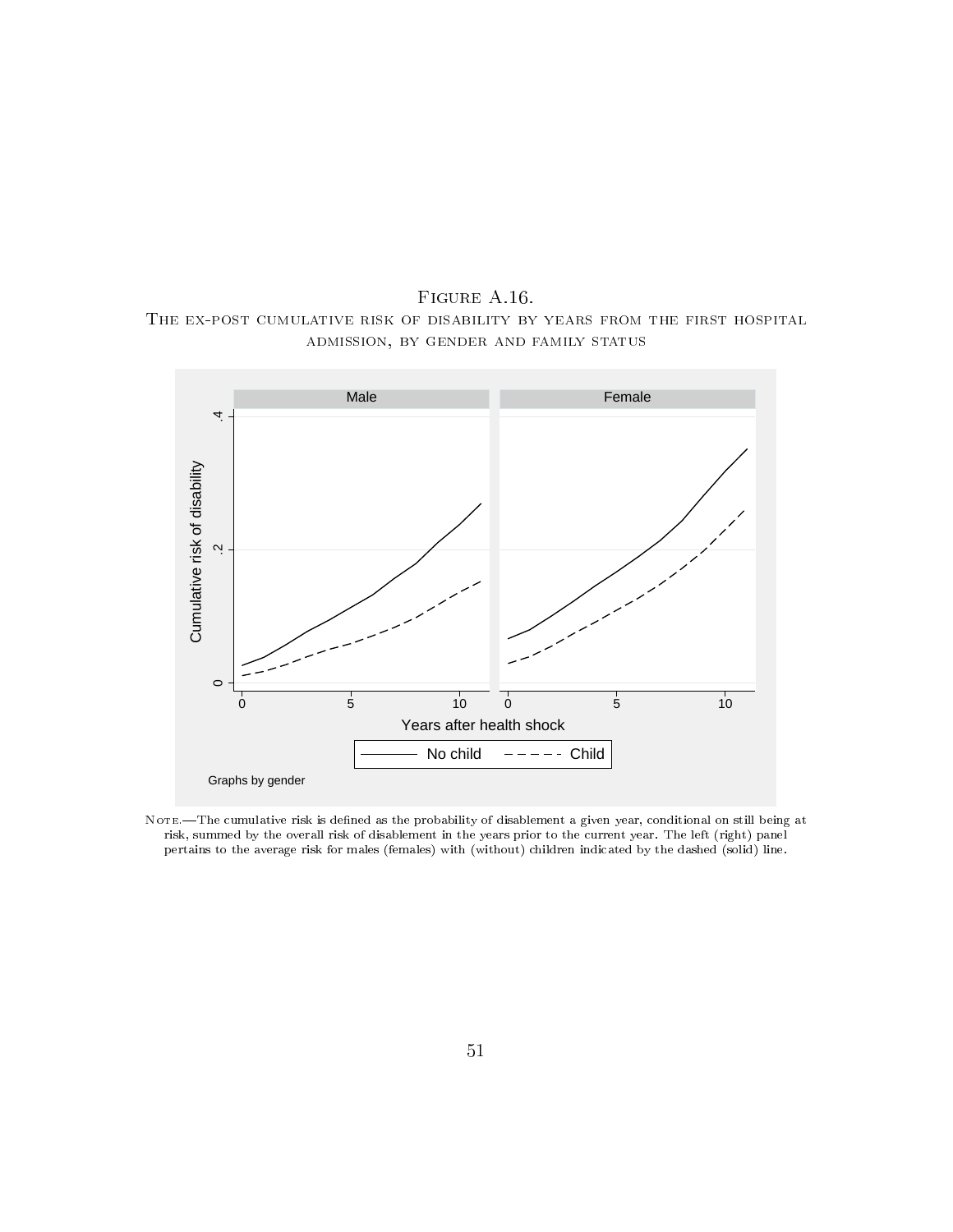FIGURE A.17. The ex-post cumulative risk of a second hospitalization by years from the first hospital admission, by gender and family status



NOTE. The cumulative risk is defined as the probability of a second hospitalization a given year, conditional on still being at risk, summed by the overall risk of a second hospitalization in the years prior to the current year. The left (right) panel pertains to the average risk for males (females) with (without) children indicated by the dashed (solid) line.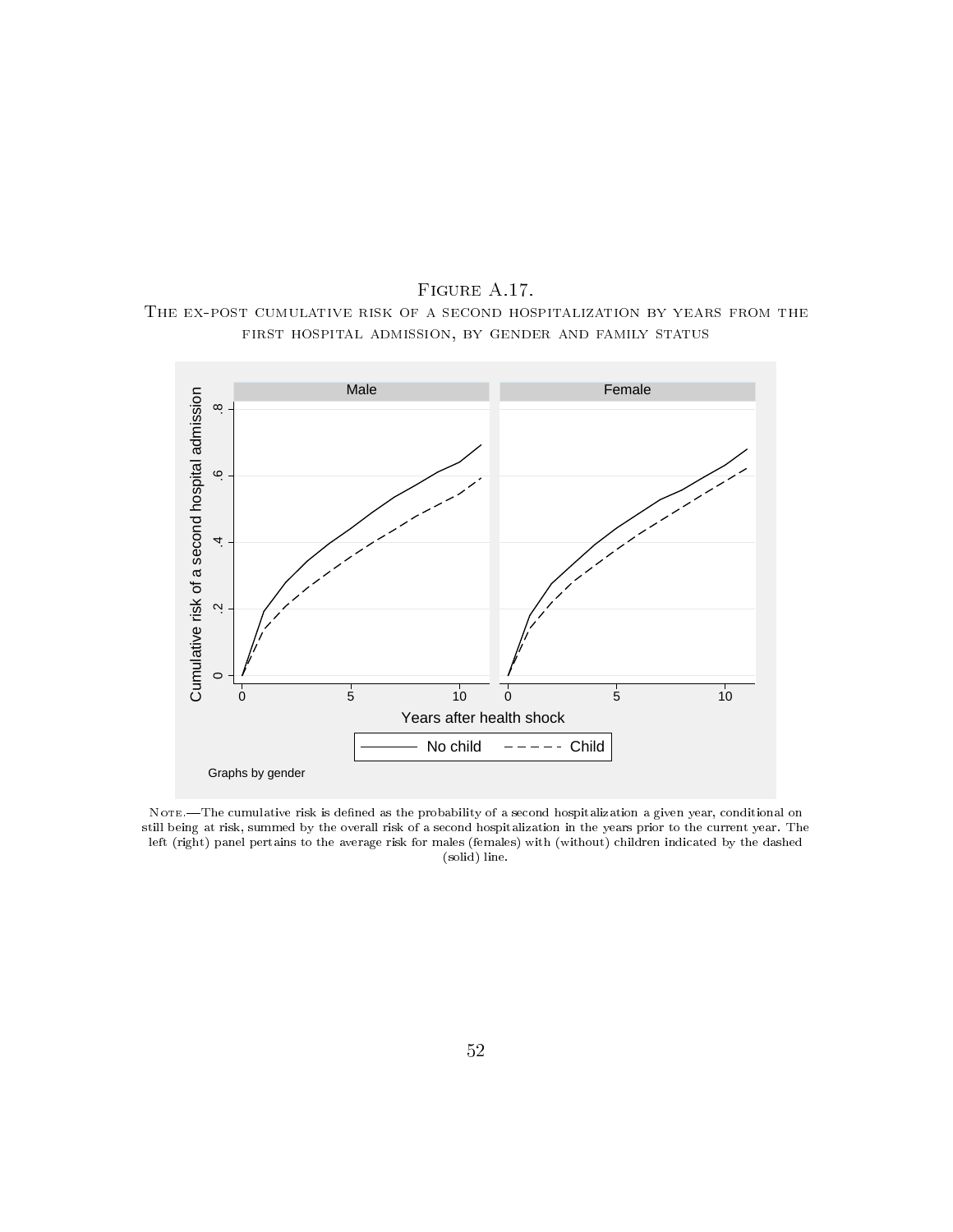# A:III A two period household model of health investments

We have the following stylized (Swedish) world in our minds: Individuals belong to a household in which the members consume both market and household goods. The market price of household goods are high due to large tax wedges (except for highly subsidized child care). This means that household members will perform both market and household work. There is also a public (or semi-private) sickness insurance that replace earnings if an individual is absent from work for health reasons. In this stylized model we assume that the wife perform both market and household work while the husband only perform market work.<sup>18</sup>

Productivity at both work and home production is related to health. With good health the productivity is better than with bad health. At the work place the productivity of the worker is difficult to monitor by employer. In the home production however there is no asymmetric information since the wife in the household is doing the home production. This means that it can be possible to shirk at the work place but not in the home production. For a woman with bad health the household work will be less productive than in a state with good health. To simplify, we will argue that the lack of monitoring will make the relation between market work and health negligible relative to the relation between health and domestic production.

With background in the theoretical framework of absences outlined above, we model the decision to invest in health as a two-period collective household optimi-

<sup>&</sup>lt;sup>18</sup>This is of course an oversimplification, but it is not clear if a more realistic division of household production between the spouses would give substantial additional insight into the health investment decision we model here.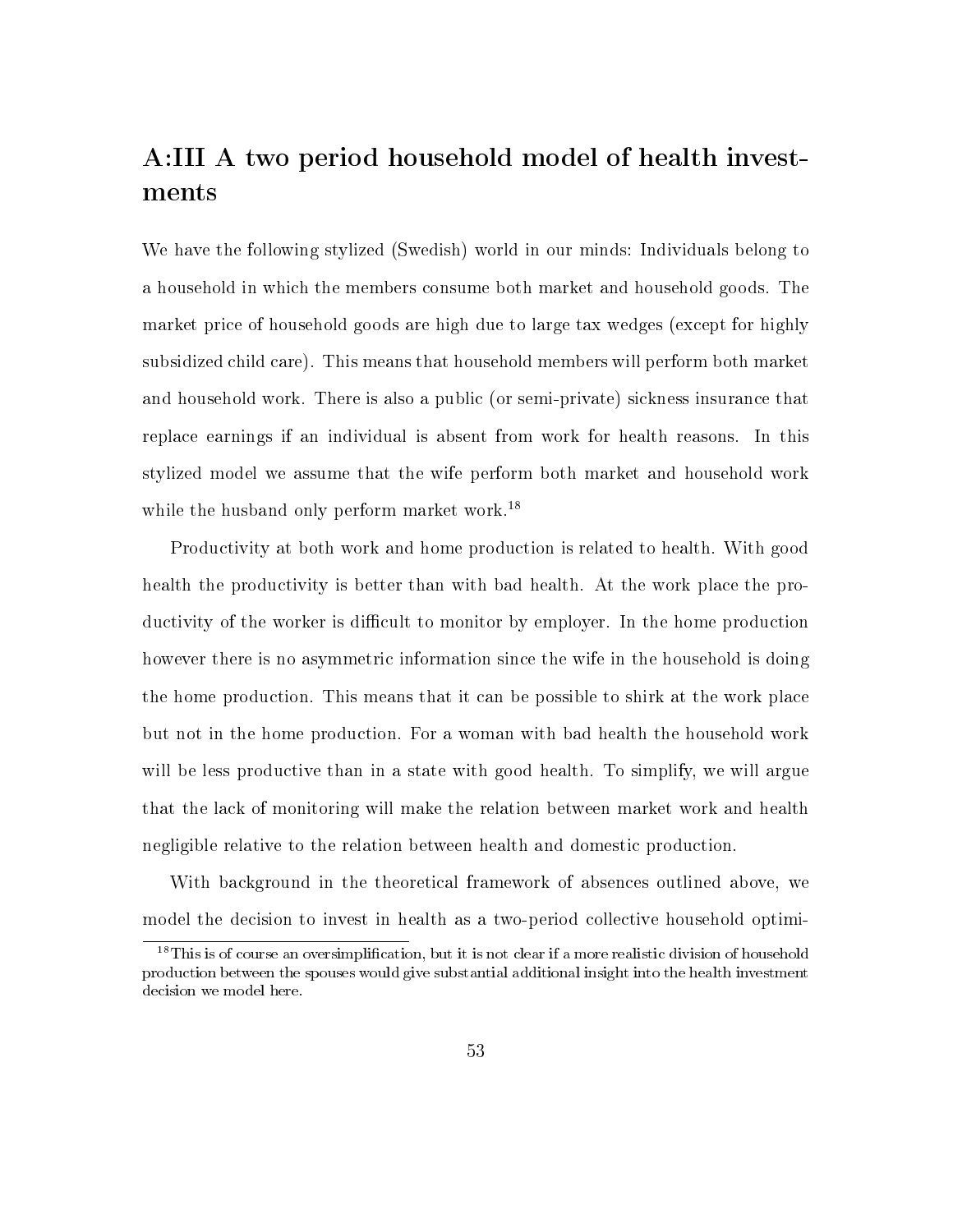zation problem where subjects optimize over the composite good (*x*) and leisure (*l*). We consider the household's total utility (*U*) to be the sum of the (*u*)tility for the (*m*)ale and (*f*)emale in the household in the two (*t*)ime periods, hence

$$
U_t = \sum_i u_{it}(x_{it}, l_{it}), \ t = 1, 2; \ i = m, f
$$

The household's total utility is the sum of the utility for each adult household member over time periods  $t = 1, 2$ . Thus, the quantity the household maximize is  $U = \sum^2$ *t*=1  $U_t$ .

Consumption is expressed as a composite good *x*, consisting of consumption of market (*c*) and household (*p*) goods, respectively, so that  $x = c + p$ . It is, for each household member *i*, subject to a budget constraint of the following form

$$
x_t \le w_i h_{it}^w + \delta w_i h_{it}^a + \eta_{ft} h_{ft}^h, \ t = 1, 2; \ i = m, f,
$$

where  $x_t = x_{ft} + x_{mt}$ . In this simple model, we assume that the wife perform all household production, i.e.  $h_{mt}^h \equiv 0$ ,  $t = 1, 2$ , and that hours of market and household work and leisure are all fixed (contracted) in both periods.<sup>19</sup>

The budget constraint consist of the wage, *w<sup>i</sup>* times the amount of working hours,  $h_{it}^w$ , number of hours on sick leave  $h_{it}^a$  multiplied by  $\delta w_i$ , where  $(0 < \delta \leq 1)$  is the insurance replacement rate. Finally, the budget constraint also include time in home production  $h_{ft}^h$ , which is scaled by a productivity parameter  $\eta_{ft}$  defined as individual health at time period *t*. 20

<sup>19</sup>With regard to market and household work this is less problematic as these measures can be argued to be beyond the agent's control. However, keeping leisure fixed is somewhat restrictive in this sense.

<sup>&</sup>lt;sup>20</sup>One could argue that wage  $w_i$  should be a function of both health  $\eta_{it}$  and previous absence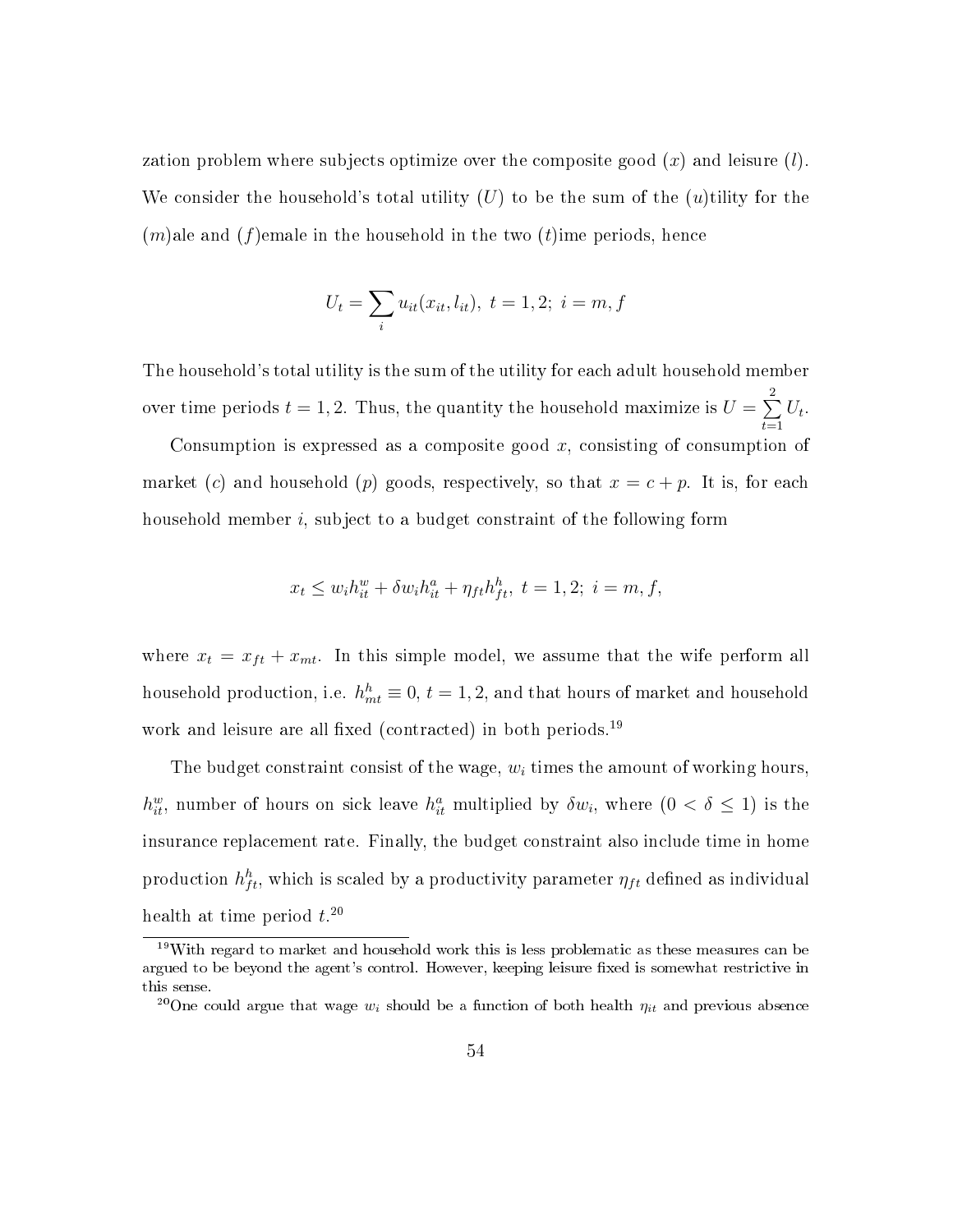Each household member are endowed with a number of contracted hours of work,  $h_{it}^*$  which can be used for either working or for work absence, i.e.  $h_{it}^* = h_{it}^w + h_{it}^{a}$ .<sup>21</sup> The total time endowment can be aggregated into time working in the market and at home,  $H_{it} = h_{it}^w + h_{it}^h$ , and time spent on leisure and recuperation,  $L_{it} = h_{it}^a + l_{it}$ . The time constraint is thus given by

$$
T = H_{it} + L_{it} \equiv h_{it}^w + h_{it}^h + h_{it}^a + l_{it}, t = 1, 2; i = m, f.
$$

Finally, we assume that an agent can improve her future health by increasing his or her leisure<sup>22</sup> in the initial period through recuperation

$$
\eta_{it} = g(L_{it-1}), \ t = 1, 2; \ i = m, f \tag{5}
$$

where we assume that leisure improve future health but at a diminishing rate. Thus, we assume that  $(\partial g(.)/\partial L_{it-1}) > 0$  and that  $(\partial^2 g(.)/\partial L_{it-1}^2) < 0$ .<sup>23</sup>

Given this setup, the husband will work all contracted hours both time periods and use the rest of the time on leisure. Thus, the utility contribution of the husband will be fixed in both time periods. Next, consider the wife's utility contribution. She perform all the home production with productivity measure  $\eta_{ft}$ , subject to (5).  $h_{it}^a$ , i.e. that  $w_i = w_i(\eta_{it}, h_{it-1}^a)$ . However, this complicates solving the model while not adding any fruitful intuition or implications. Specifically, we argue that the health effect on market productivity

is negligible due to imperfect monitoring (relative to domestic production) and prior absence will only tend to increase the cost of the investment.

<sup>&</sup>lt;sup>21</sup>Hours spent absent is used for recuperation only and has no utility-generating alternative use in this simple model.

 $^{22}$ Note that since  $l_{it}$  is fixed the only way to increase the total amount of leisure is to recuperate by being absent from work.

 $23$ The second order assumption is critical to find an interior solution to the optimization problem outlined below. However, we believe that it is plausible in the context of our model.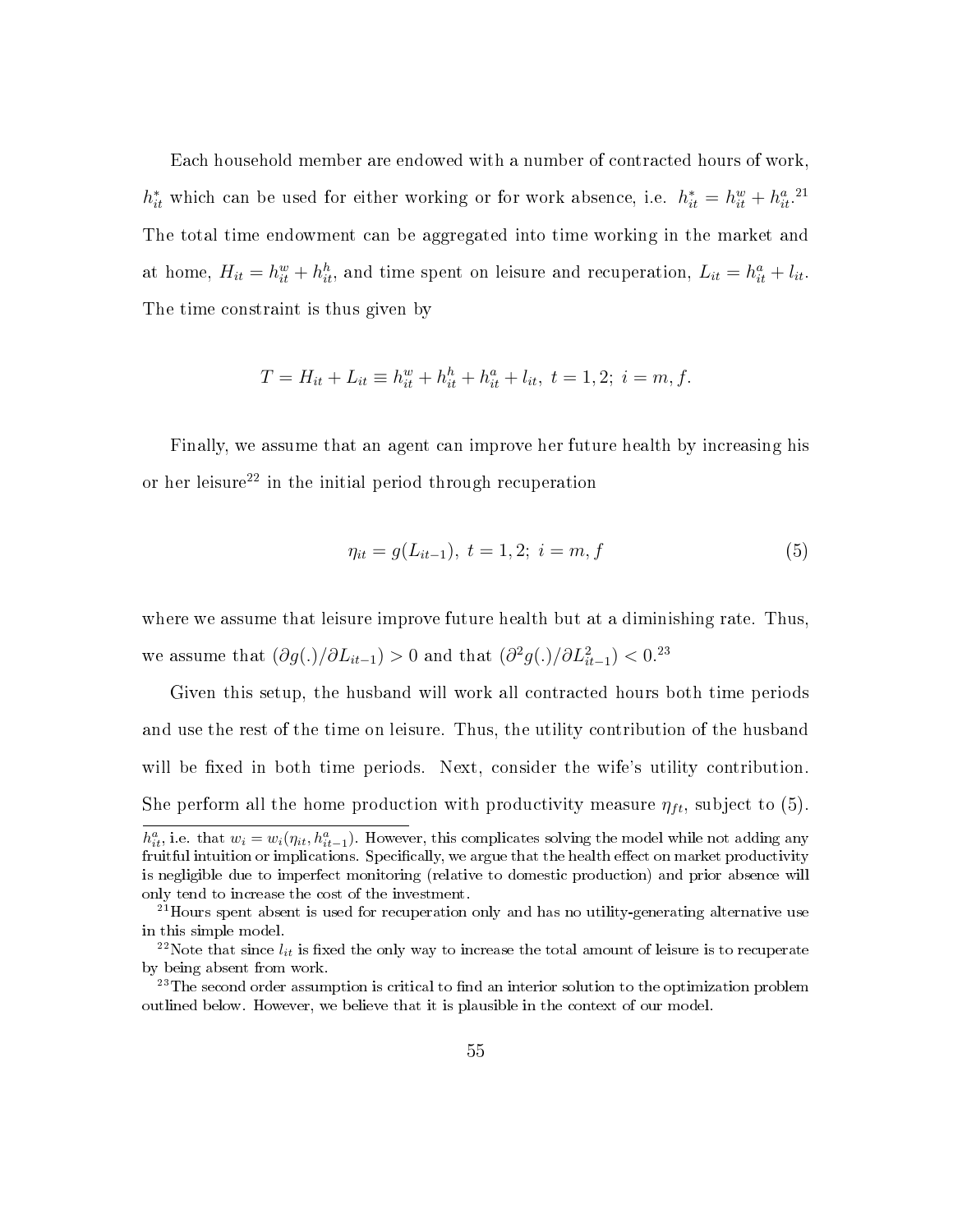Unlike the husband, she has an incentive in the initial period to adjust her absence hours to improve her health in the second period. This choice will depend on the health level in the initial period as well as the cost of investing in health by being absent. The cost of investing in health include the foregone earnings associated with being absent,  $(1-\delta)w_f$ , while the gain is the increase in home production productivity she obtain in the second period times the number of hours of household work she performs. If the woman does not invest, she will have a lower home production productivity in period two than if she invested (given that her health is not already at maximum), but she will not lose any foregone earnings.

Formally, the first order condition for an interior solution to this maximization problem is given by

$$
\frac{\partial u_{f1}}{\partial x_{f1}} \cdot \delta w_f = \frac{\partial u_{f2}}{\partial x_{f2}} \cdot \frac{\partial x_f}{\partial \eta_{f2}} \cdot \frac{\partial \eta_{f2}}{\partial h_{f1}^a} h_{f2}^h.
$$

Equivalently (assuming no discounting),  $24$ 

$$
\frac{\delta w_f}{h_{f2}^h} = \alpha(\eta_{f2}).\tag{6}
$$

where

$$
\alpha(\eta_{f2}) = \frac{\partial x_f}{\partial \eta_{f2}} \cdot \frac{\partial \eta_{f2}}{\partial h_{f1}^a}
$$

From (6) we see that the woman should invest in health until the marginal utility of increasing her health (and thus household productivity) equals the foregone earnings when being absent from work normalized by the number of hours of home production.

<sup>&</sup>lt;sup>24</sup>That is, we assume that  $\partial u_{f1}/\partial x_{f1} = \partial u_{f2}/\partial x_{f2}$